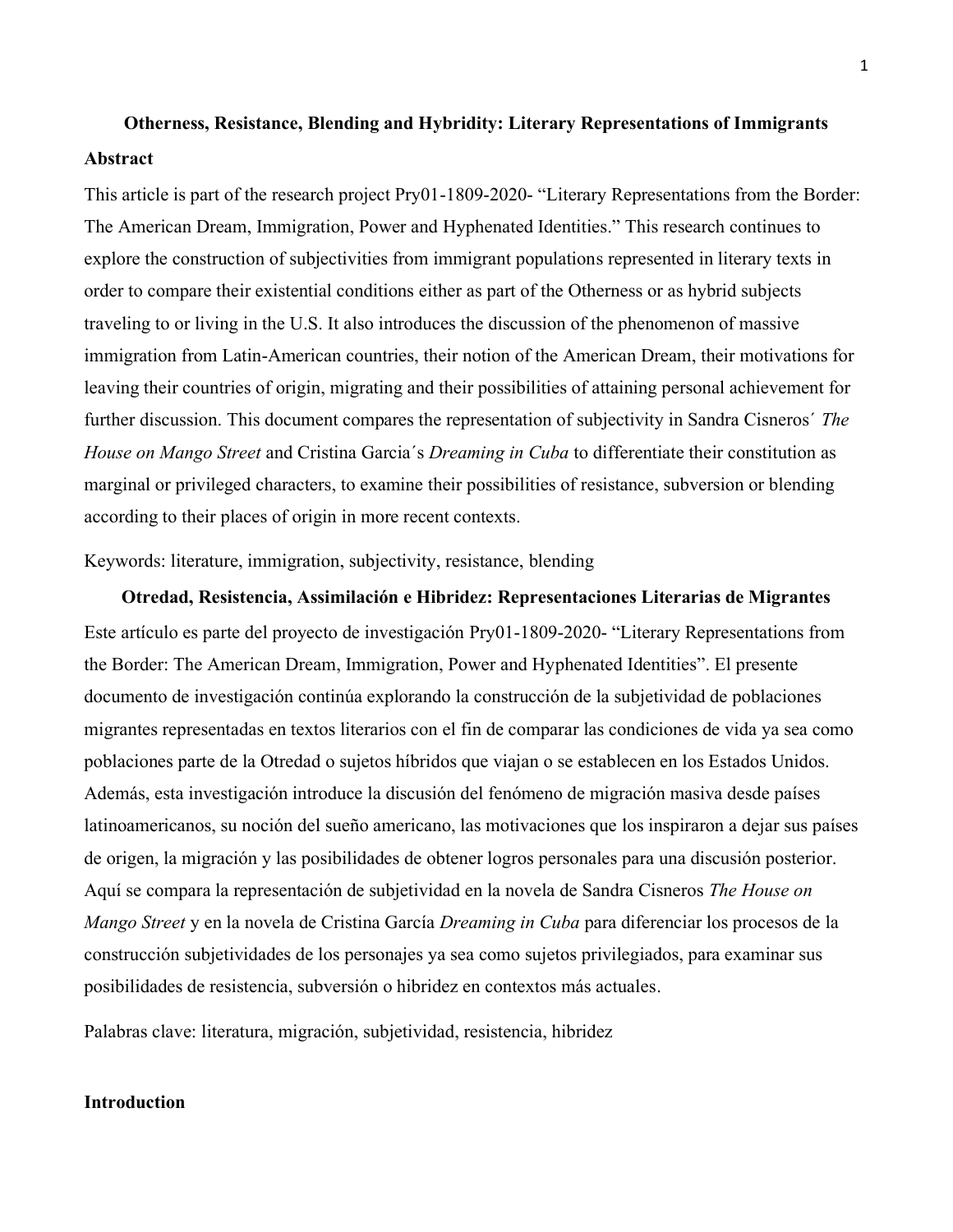In the previous part of this research, representations of the subject/characters immigrants following the American Dream depicted in Mexican-American and Cuban-American literary texts were discussed to explain the diverse repercussions of belonging to marginal hyphenated cultures living in the United States. Through the examination of Gloria Anzaldúa´s "La Encrucijada" and Gustavo Pérez-Firmat´s "Bilingual Blues", the differences in the ways of pursuing the American Dream for Mexican-Americans and Cuban-Americans evidence and show what Childers and Hentzi (1995) asserted when they affirmed that, though all populations may grasp the Dream, not all of them can comply it for some of the members of excluded populations such as the colonized and the lower working classes, among others, have become invisible in the American culture (290). White and Hanson (2016) reaffirm this postulate professing that there is not equity in opportunity of achieving the Dream as major divides by class, race/ethnicity, and gender continue on the American landscape. Besides, Caminero-Santangelo (2007) relates how U.S. mainstream populations have imposed the "umbrella terms" Latino and Hispanic to the diversity of ethnicities of Latin American origin residing in the country without distinguishing cultural difference and circumscribing them to a "common culture" (2). This labeling has brought several problematic repercussions in perception, relations, visibility and representation among immigrants and populations.

Just to illustrate, a distinctive social construct in the case of immigrants has been the contrasting treatment given to Mexican-American and Cuban-American populations throughout history. In literary representations, the strive to achieve the American Dream for Mexican-Americans immigrants and the descriptions of their living conditions in the US have been marked by violence, marginalization and oppression. Since they were dispossessed and seized from their own lands after of the political agreements made and the imposed legalization of the Guadalupe Treaty in 1847, conflict and violence have characterized representations of life in the border for this hyphenated culture. Because of this, more recently, literary texts evince how this ethnicity has found new ways of representing themselves reacting against violence in diverse ways. Ramón Sáldivar (1990) affirms that Chicano narratives,

embody new ways of perceiving social reality and significant changes in ideology. As resistant ideological forces in their own right, their function is to shape modes of perception in order to effect new ways of interpreting social reality and produce in turn a general social, spiritual and literary revaluation of values (6,7)

The literary texts analyzed in the previous research document evidence the marks of violence left in the public memory of these people. And now, more current literary productions, as claimed by Sáldivar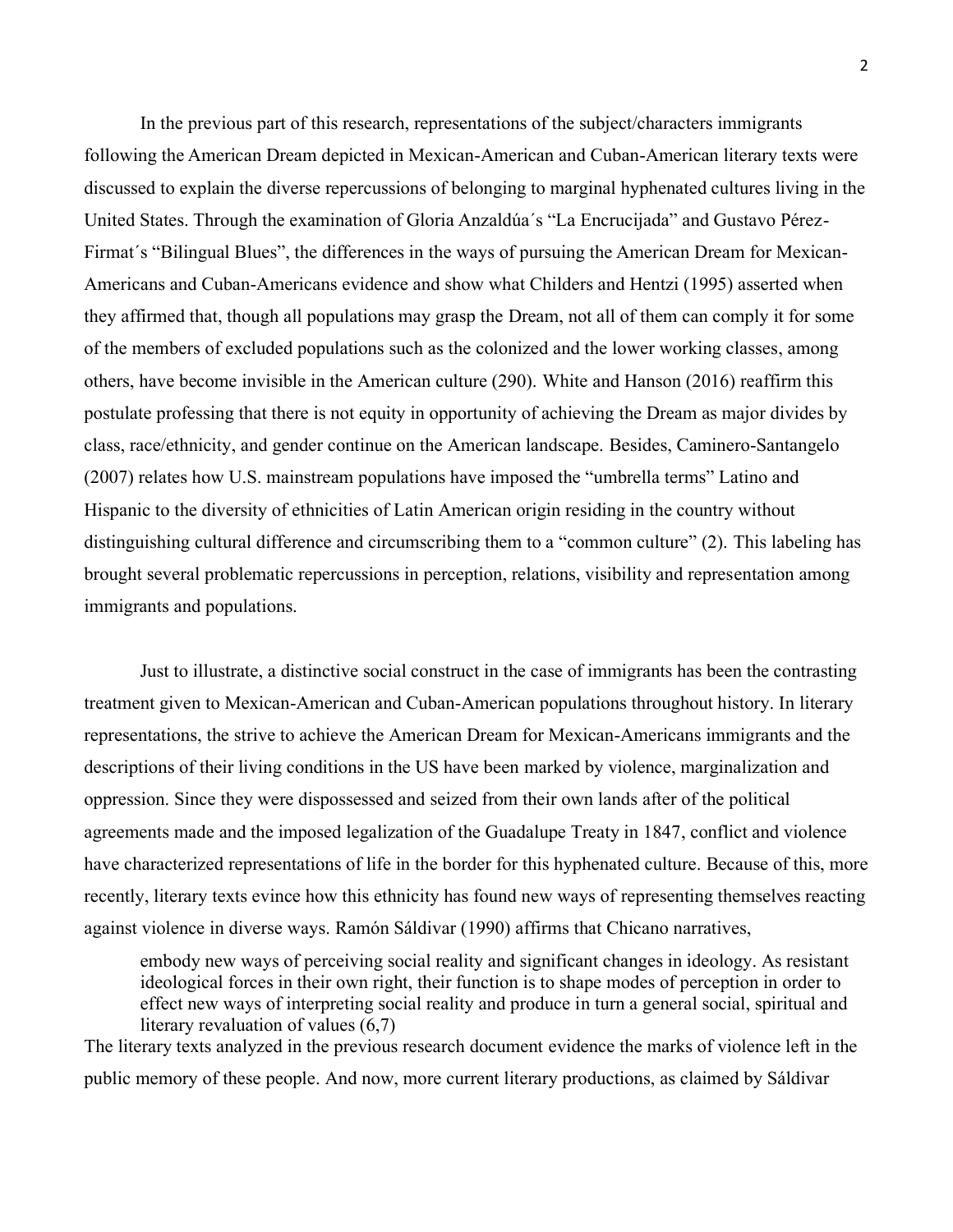(1990), depict subjectivity tracing transformation, resistance and vindication. Still, despite their case of discrimination, Mexican-American immigrants together with other Hispanic peoples, continue being lured, in the first place, by what Samuels (2012) calls "a dream of consumption" a need of acquisition of "goods" that presumedly guarantees material progress and; thus, a sense of happiness and success in capital terms (5). Yet, in their case, these dubious presumptions are obscured by the facts that immigrants are not generally paid minimum wages and they lack "adequate housing or sanitary conditions" in the United States after the amnesty granted in 1986 by the Immigration Reform and Control Act (Caminero-Santangelo, 2016, 2). In addition, Mexican-American and other Central-American immigrants, up until today, are motivated to leave their countries of origin because they believe that they will achieve the ideal of experiencing a peaceful lifestyle away from the perils of precarious living conditions and "the arbitrary rule of praetorian regimes" (White and Hanson, 2016, 100) present in their homelands. Besides, according to White and Hanson (2016) these immigrants view the United States as the only country that could materialize their dream and aspirations of a better life because of everything that this land has to offer (100) to them.

On the other hand, because of political reasons mainly related to the Revolution, for Cuban-Americans, the materialization of the Dream has been, one might say, privileged: an experience rich in cultural and economic opportunities only shadowed by the emotional and cultural anxieties lived by border subjects. Ted Henken (2005) proves this stressing that no other US refugee resettlement program has been more generous and accommodating than the Cuban Refugee Program (CRP) set up for the ''Golden exiles'' and later applied to continuing waves of Cubans (395). Thus, the existential condition of Cuban-Americans depicted in texts conveys the nostalgia of exile, the long-yearned resettlement and establishment of Cuba in Miami. Texts such as Pérez-Firmat´s "Bilingual Blues" stress the linguistic barriers and code-switching burdens associated with the idea of hybridity, blending and biculturation which have distinguished Cubans living in the U.S. The depiction of Cuban-American characters distances for much from the oppression perceived in Chicano literature. Currently, Cuban-American character subjectivities represent more a confirmation of the assimilation of and the blending into the dominant U.S. culture and the mainstream groups while they distance from their Cuban heritage with time. Their struggle denotes the anxieties of dwelling in borderlands between two different cultural spaces where language sometimes becomes a barrier. This main burden makes them realize the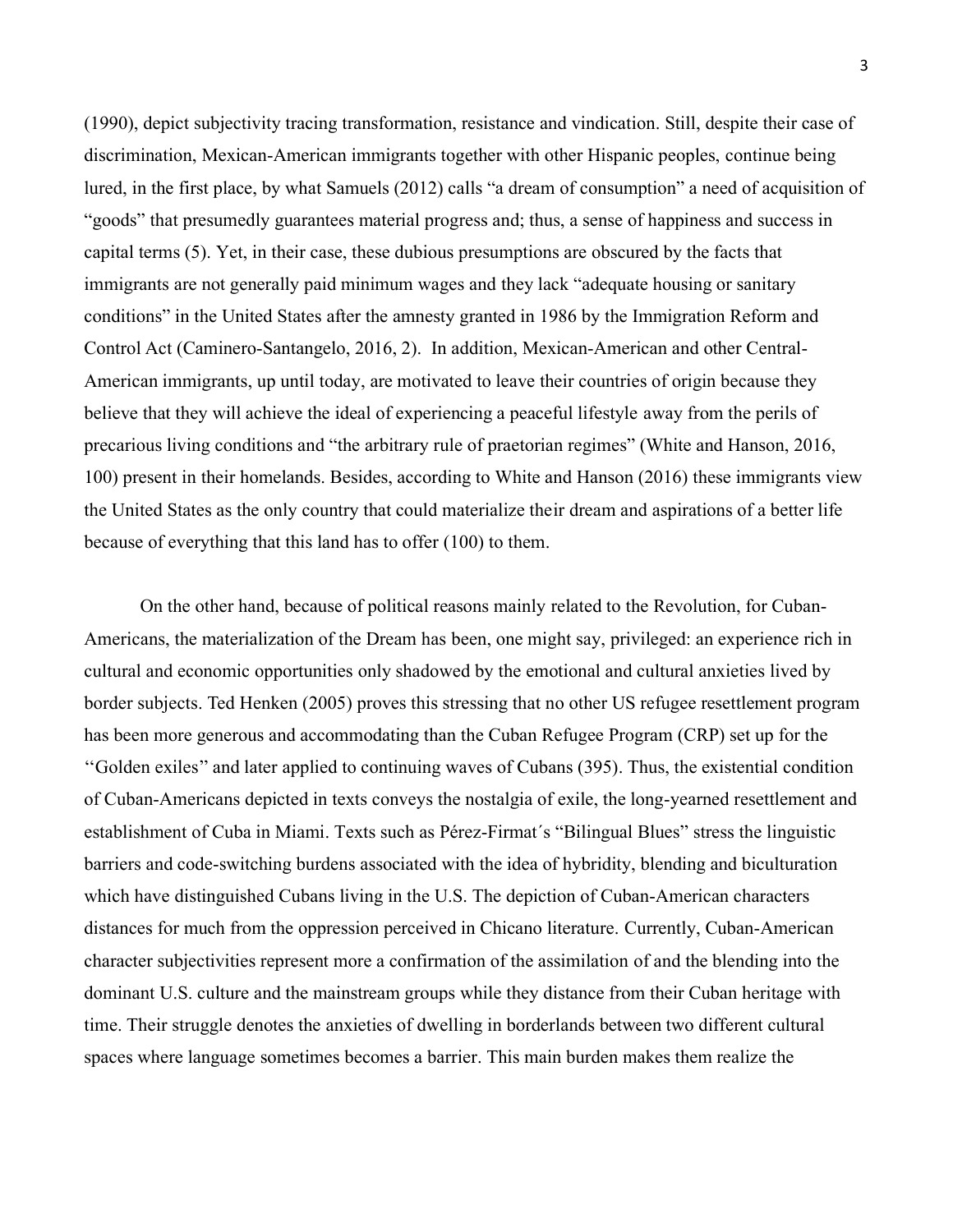impossibility of 'fixing' their unstable identitarian mixed traits due to their condition as being border subjects.

The following analysis will center on the comparative perspective of two writers whose work somehow represents the phenomenon of Latin-American immigration following the American Dream using two representative novels. It will also introduce the manifestations of the latest massive Latin-American immigrations. Sandra Cisneros's *The House on Mango Street* is discussed in terms of how Chicanos and Chicanas have come to resist violence and marginalization using characterization. The other novel examined Cecilia Garcia's *Dreaming in Cuba,* explores how characters have blended into the Anglo culture during and after the post-revolution Cuban era taking advantage of the privileges granted to them as political refugees*.* The objective to continue examining these two Latin hyphenated cultures is to remark the current divergences in the construction of marginalized subjectivities living in borders in the U.S. and how, in some cases and in spite of marginalization, the American Dream still seduces immigration. Today, waves of Central-American and other Latin-American immigrants continue traveling to the US running away from their countries and following the ideals inspired by the Dream.

### **Justification**

The phenomenon of immigration not only continues steady but tends to augment. The current massive waves of immigrants traveling from Mexico and other Latin-American countries to the US prove that the American Dream teems in the ideals engraved in the immigrant's frame of mind imagining the United States as the land of opportunity to achieve material success, self-preservation and selfimprovement. These immigrants have an enduring optimism which impedes them to succumb to the travails of adversity in their journey making them raise from the ashes (quoted in Hanson & White, 2011, 3). These immigrants travel in massive caravans risking their lives escaping from the violence, crime, poverty and from the pandemic, from hurricanes or other weather conditions happening in their countries of origin (DW News). Many do not endure and die on their way, others confront border restrictions among the countries they intend to pass and most of them are stopped at the U.S. border where they apply for entrance. Most of them never achieve their aspirations to enter the United States. The documentation of the experiences of these immigrants is mainly testimonial though some literary texts also illustrate these tragic events. Besides, those immigrants who enter the U.S., at times, end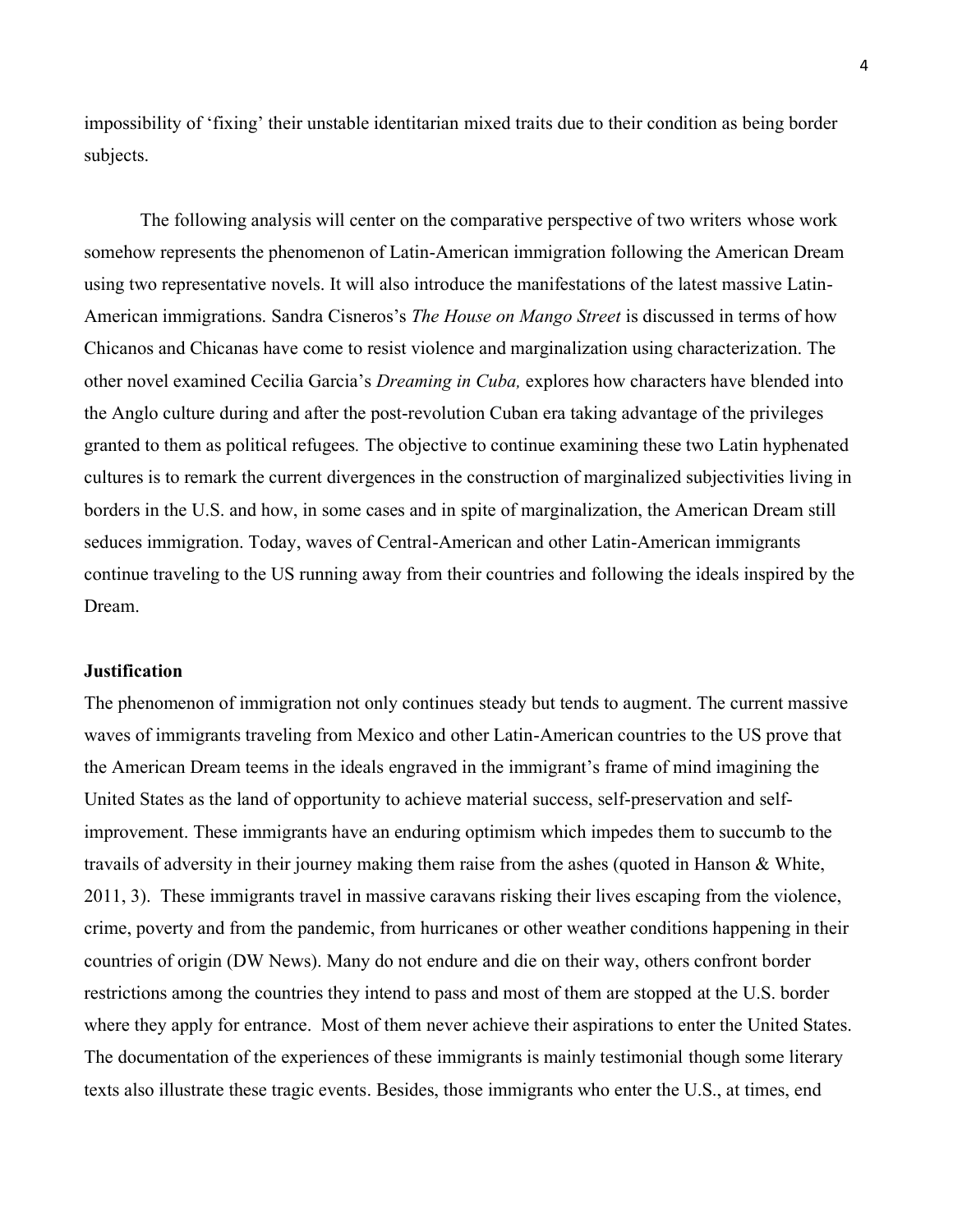constituting subaltern groups that threaten the dominant culture. Immigrants in this context become part of difference and otherness and; thus, they are confined in the margins within the system as excluded groups. As such, they become aliens as historically has been the case of many Mexican-Americans. Other groups have had better opportunities and have accomplished the ideals of the Dream. This research explores the subjectivities represented in fictional characters that categorizes immigrants as Others, part of a marginalized populations like characters found in Cisneros' *The House on Mango Street* contrasted to unalike immigrant characters who have been assimilated by dominant culture such as characters in Garcia's *Dreaming in Cuban*. In addition, the current phenomenon of massive immigration will be introduced and briefly approached for further discussion.

## **Literary Representations of Immigrants and Resistance in Hyphenated Cultures**

While the American Dream currently upsurges with much more intensity and vigor, Paul Allatson (2002) in his book *Latino Dreams. Transcultural Traffic and the U.S. Imaginary* delves into the motivations of immigrants to travel and establish in the U.S. by questioning their ideas about the societal imaginary bound to the Dream. He presupposes that this imaginary may be conceived "as a place of ever-expanding horizons . . . as a space that links the ideal of unconstrained mobility to desires for individual self-fashioning<sup>1</sup> and socioeconomic betterment". He asserts that, through history, immigrants imagine the US as paradise and figured it in exclusive terms as "a trans-Atlantic migrant trajectory that culminates in happy assimilation and "American" becoming" (Allatson, 2002, 11). Yet, he (2002) also affirms that "shadowing these possible dreamscapes are two entwined epistemologies: that of the border, and that of immigration" (11) which have encouraged the creation of an alien corpus of literary and artistic productions permeated by ideological representations of resistance and subversion.

For Mexican and other Latin-American immigrants, the conception of the borderlands whether physical, imaginary and/or symbolical has evolved and; thus, different perceptions are present in the corpus of literary productions. In Post-colonial theory, Homi Bhabba has labeled the "border life" emerging in these "in-between spaces [...] provid[ing] the terrain for elaborating strategies of selfhood—singular or communal—that initiate new signs of identity, and innovative signs of collaboration, and contestation, in the act of defining the idea of society itself" (quoted in González, 2018, 8). However, Caminero-Santangelo (2017) attests that the idea of border "has become reified over

<sup>1</sup> Stephen Greenblatt (1980) refers to self-fashioning as a process through which an individual gets involved in the continuum of constructing identity and subjectivity relying on socially acceptable standards.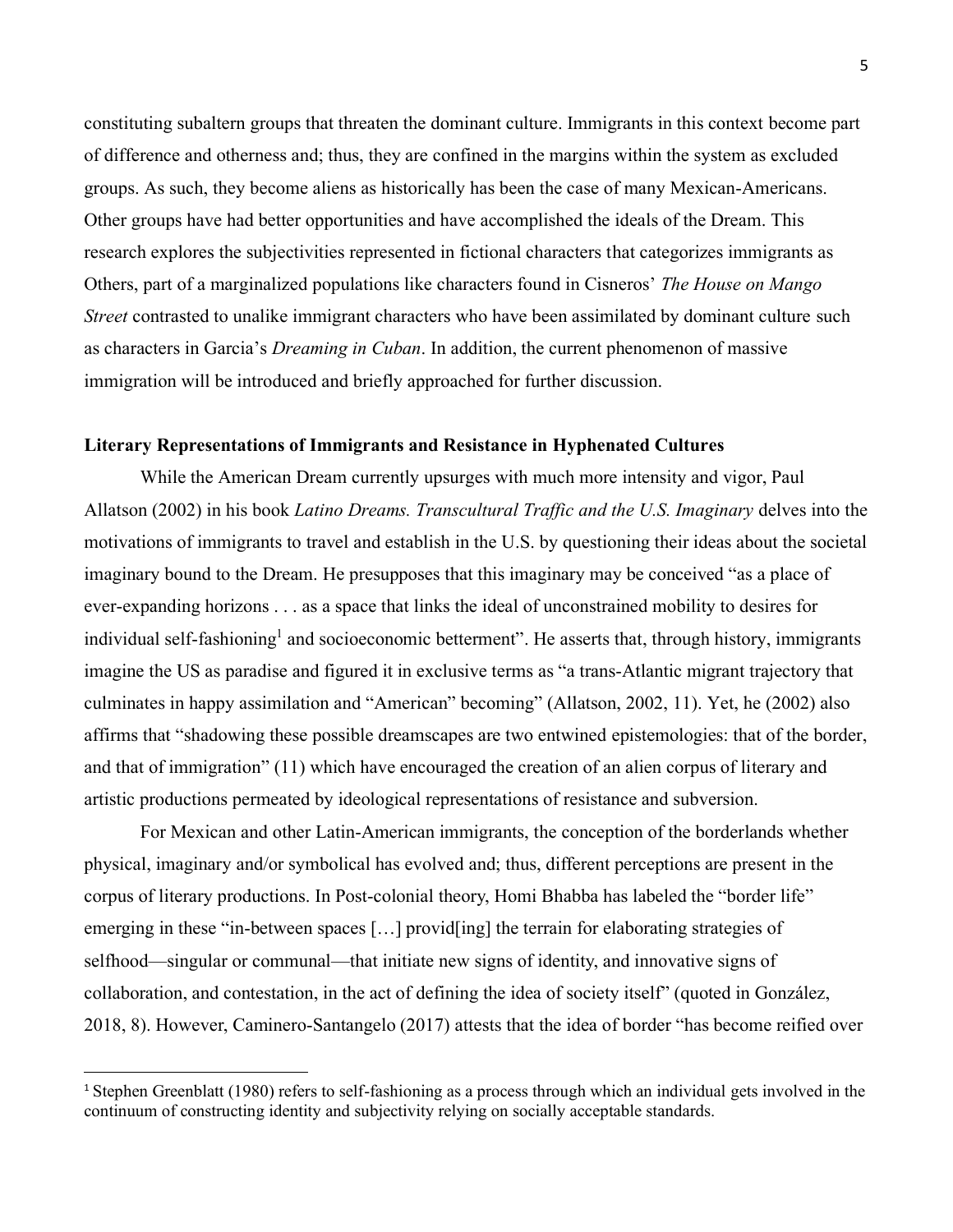time in public mind and in public discourse, from something resembling Gloria Anzaldúa´s representation of flux and permeability to the rigid ideological barrier that it is now" (1). Caminero-Santangelo (2017) assertively recalls Anzaldúa´s proposal of the border as a space of mobility and transition where border-crossers shift from one idea of their own subjectivity to another different one. She continues describing that in physical tangible terms, the borderline between Calexico and Mexicali was, if not opened, easily crossed, but that by 2014, quoting *USA Today*, she affirms that now millions of dollars have "been spent on border enforcement and security" (Caminero-Santangelo, 2017, 2). For her, many political efforts have been made to make the border secure "as though the border were an actual physical structure with leaks or holes that needed, at all costs, to be made impermeable" (Caminero-Santangelo, 2017, 2). The US efforts to secure its Mexican borders are sustained and justified by the number of immigrants that are willing to cross.

In this sense, Duran, Massey and Zenteno (2001) state that Mexicans predominate among undocumented immigrants. After Ronald Regan's Immigration Reform and Control Act  $(IRCA)^2$ , of the 3.2 million of immigrants legalized with the Reform, three quarters were Mexicans and around a million more remained illegal. They estimate that by 1996, the Mexican population in the US was around seven million of which more than two million were illegal (Duran et al., 2001). In addition, together with paradigmatic patterns of illegal immigration comes also a history of deportations. After the implementation of the Bracero Accord<sup>3</sup> in 1942, "documented and undocumented migration began a sustained increase in the following decades (Duran et al., 2001). Today, Mexicans still remain as the largest group of immigrants in the United States and, in 2019, there were about 10.9 million Mexican-American born individuals living in the United States (Israel & Batalova, 2020). As historically proven, this population has always constituted an important part of this country.

In spite of the aforementioned increasing numbers and considering the Mexican-American historical heritage in the US, Anglo-Americans still conceive this population as alienated and Other. Caminero-Santangelo (2017) affirms that the anti-immigrant rhetoric and the negative sentiment towards them have increased and intensified over the years: "The heated rhetoric escalated" (3) to the point of

<sup>2</sup> In the previous research document, I made reference to the IRCA as an immigration law quoting Caminero-Santangelo (2017). In this law, president Ronald Reagan granted "amnesty" to three million immigrants already present in the US and made illegal the hiring of undocumented immigrants on behalf of employers (2) 3 The Bracero Accord provided temporary contracts of workers in the US for short periods of time. The program was revoked in the early 60's ((Duran et al.200)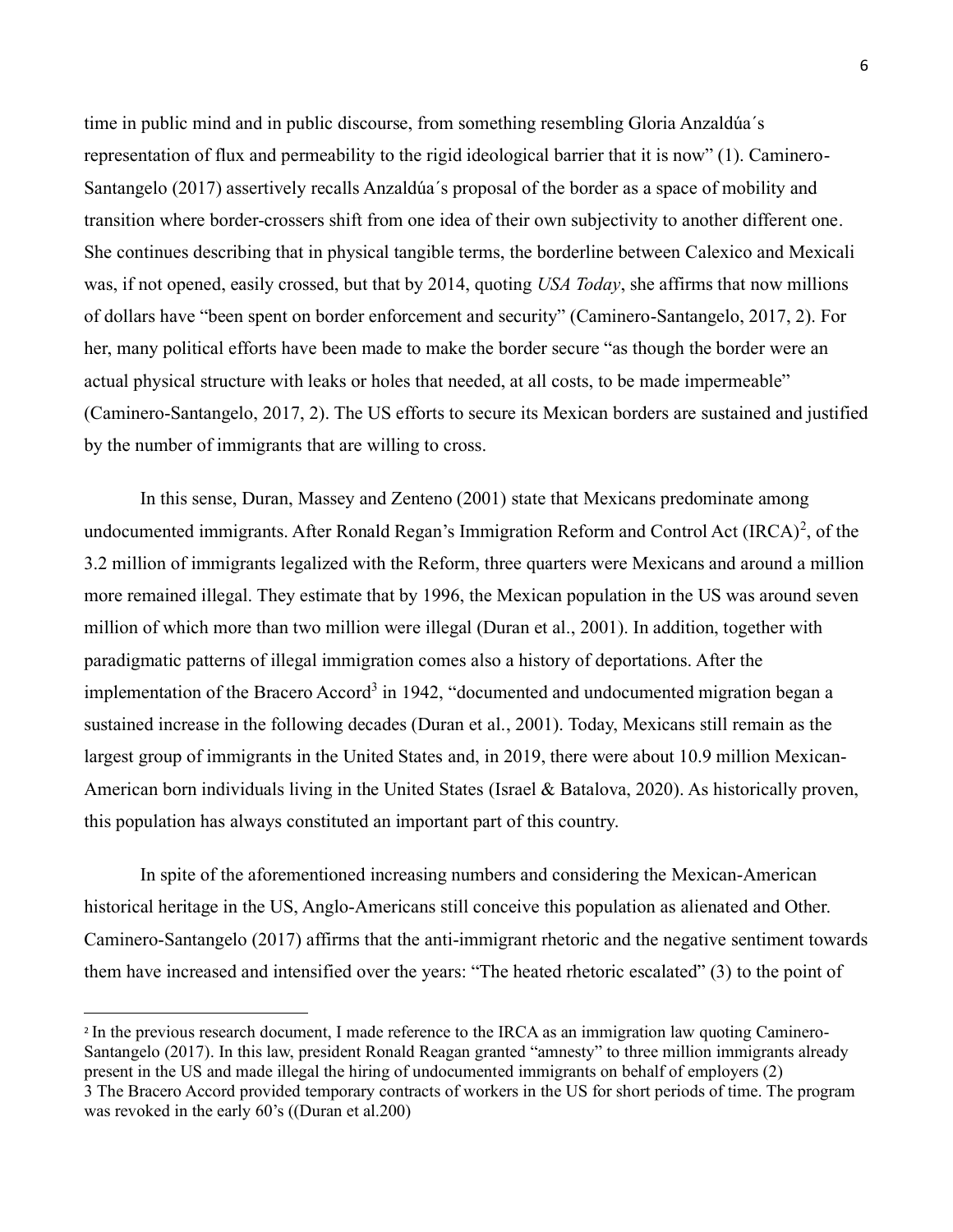seeding dubious anti-immigrant thoughts and reactions in the hegemonic American mainstream culture making people believe that if the "illegal", the "alien", the "not fitting illegal aliens" Mexicans continued crossing, they could become a majority in the country (Caminero-Santangelo, 2017, 3-9). Mexican-American illegal or legal immigrants and residents are considered outsiders. Political and media discourses of hate have even called illegal immigrants "an infestation and menace" Caminero-Santangelo (2017, 3). And, according to Hirschman (2014),

these sentiments have given rise to an anti-immigrant lobby that includes political leaders, TV and radio talk-show pundits, social movement organizations, including public interest organizations that publish reports and policy briefs, as well as unauthorized militia groups that patrol the U.S. Mexican border Anzaldua's depiction of border-crossers.

The political fight for halting the illegal income of immigrants through the Mexican border remained a political issue and actions were taken to intensify its control. In 2006, the Secretary of Homeland Security established that border security became critical to the US national security. Thus, Congress ordered the Department of Homeland Security to achieve and maintain operational control of the international land border through the Secure Fence Act of 2006. Operational control was defined as the prevention of all unlawful entries into the United States, including entries by terrorists, other unlawful aliens, instruments of terrorism, narcotics, and other contraband (Department of Homeland Security, 2017). In this sense,

consistent with that mandate from Congress, the President's [George W. Bush] Executive Order on Border Security and Immigration Enforcement Improvements directed executive departments and agencies to deploy all lawful means to secure the southern border. To achieve this end, the President directed, among other things, that [he would] take immediate steps to prevent all unlawful entries into the United States, to include the immediate construction of physical infrastructure to prevent illegal entry (Department of Homeland Security, 2017)

In addition, when Donald Trump assumes the presidency of the U.S. in 2017, he encourages the construction of a high wall to "to curb illegal immigration and drug smuggling" (Holley, 2016). During his administration, Trump led an intensive campaign to build the highest wall in the Mexican border insisting that the wall would work to prevent illegal Mexicans to cross the border. His actions encouraged a campaign intensifying racist discrimination and violence against Mexicans, Latinos and other parts of the population of the U.S.

Indirectly, these aforementioned political-intended actions associate Mexican immigrants to alienage, criminality and violent subalternity. And as such, they tend to be depicted in literature. Saldívar (1990) expresses this idea by saying that "The contrastive other Chicano culture has produced for Chicanos a consistent and highly articulated set of oppositions to the dominant cultural system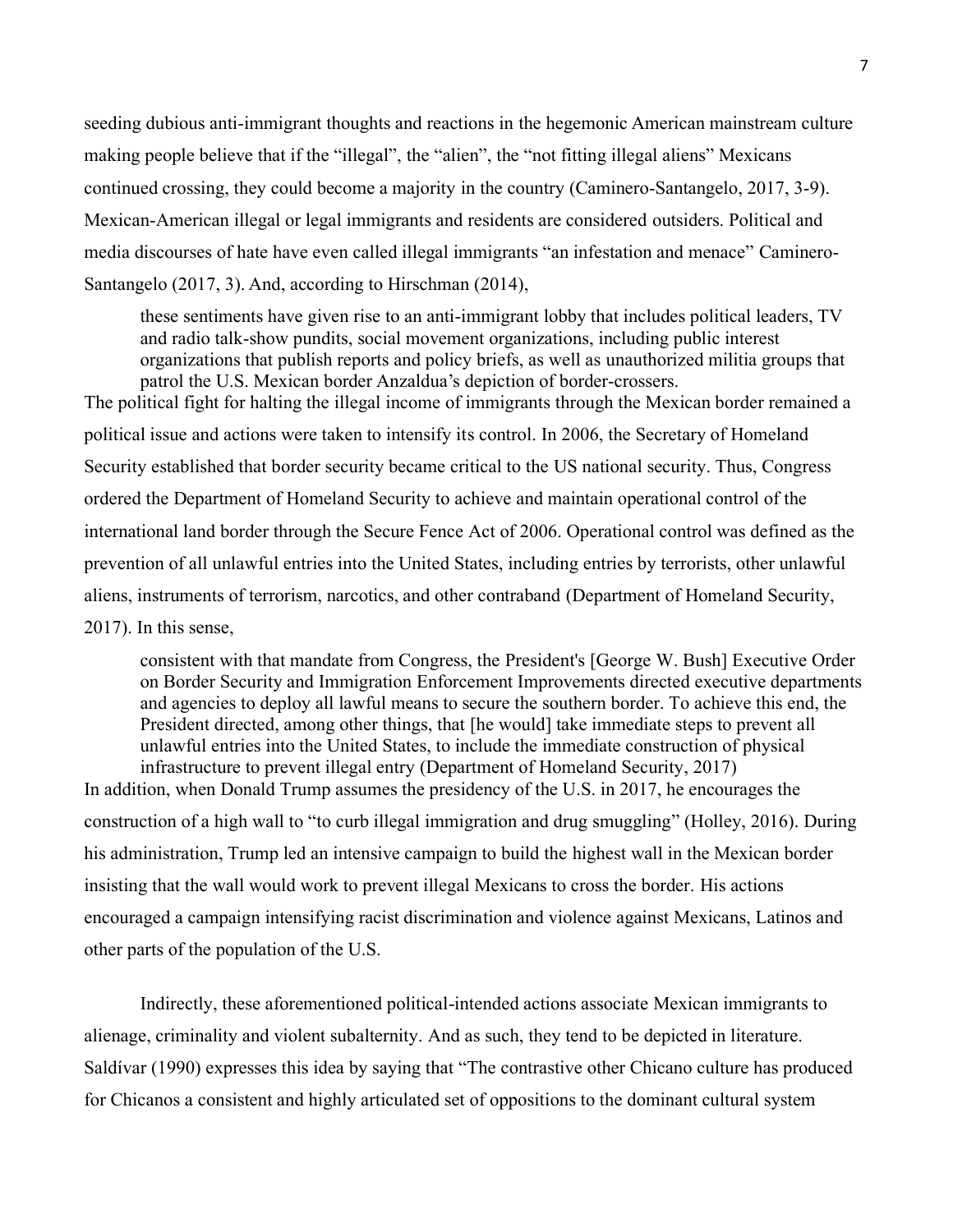surrounding them which are not merely aesthetic" (4). The stereotypes attributed to Mexican-American immigrants in many texts have included a variety of nuances. Gloria Anzaldua (1999) depicted their labels from the Anglo-American perspective as "trash", the "*atravesados*, transgressors and aliens". And far from vindication, these labels have shifted into more degrading stereotypes such as perpetrators and even alien monsters linked to criminality. As outsiders in reality and in fiction, this population confronts different types of domination and marginalization. The exercise of violence expressed upon Mexican-Americans through diverse cultural manifestations have motivated their own exile within the Anglo context. They tend to exclude themselves from dominant culture and groups. In these cases, they become invisible, unacknowledged, unrepresented denying the chance to position themselves as subjects. Most of them tie to their marginal position in society and accept it passively. On the other hand, when they exercise agency and they resist and try to subvert the violence concealed by laws and dominant cultural practices, they become transgressors. They are identified in terms of difference from the Anglos, and they are stereotyped falling into a cycle of biased identitarian perceptions. In this way, without doubt, a reason why Mexican-American's subjectivity and character depictions and roles are those assigned to the subaltern, to the marginal, violent and oppressive.

One of the common viewpoints found in recent contemporary literary criticism associated to Mexican-American and other Latin-American texts revolves around topics of resistance and subversion from Otherness, in major and lower degrees, depending on the origin of writers. At this point, the representation of alienage varies depending on the levels of marginalization and oppression that characters manifest in the texts. In the case of Cuban-Americans, as documented in previous research, textual evidence connotes anxieties more related to linguistic barriers and cultural aspirations. But for Mexican-Americans as Edward Said quoted in Saldívar (1990) claims, the Chicano narrative has "The right of formerly un or mis-represented human groups to speak for and represent themselves in domains defined politically and intellectually as normally excluding them" (p. 4). In current contemporary literature, one may find the characterization of subjectivities considered Other denoting dialectical and oppositional stances against centered dominant Anglo-American culture. These representations become somehow a justified response to the violence exerted upon them. Caminero-Santangelo (2017) remarks this by saying that,

the "unauthorized" journey north along with accompanying issues of deaths and disappearances during border crossings, the threat of deportation once in the United States, familial separation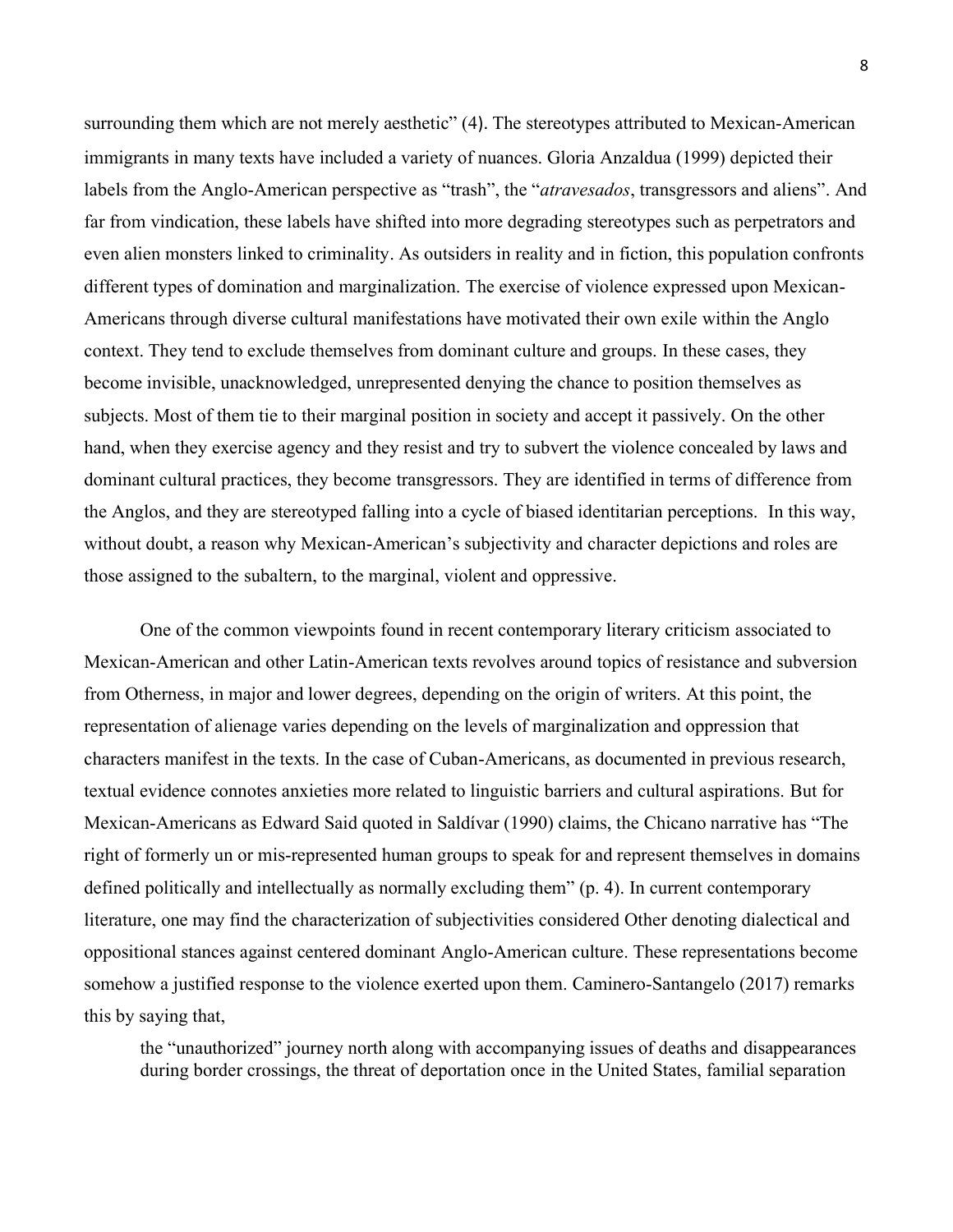and the existential trauma of being "illegal" became focus of a flurry of books published in the 1990's and early 2000s by U.S. Latino/ as well as by some non-Latino/as (7). More Chicano narratives represent and give voice to resistance and subversion now destabilizing social

order even if they can be considered transgressors.

Grindon (2011) refers to subversion in these terms: "[subversion] in literary and cultural theory is usually understood, broadly, as a matter of the reversal of established values, or the insertion of other values into them in these texts". In this sense, when referring to Chicano literature, Saldívar (1990) argues that he finds a "subversive edge" in his examination of texts, an edge which "effects a destruction which implies the reconstruction of what has been undone at the site of [their] former presence (7). This "reconstruction" sustains Anzaldúa´s (1999) proposal of the Chicano urges of creating a "new breed", an "alien consciousness . . . in the making" and "a new progeny" (99) within the hybrid border culture living in the borderlands similar to Bhabba´s (quoted in Gonzalez, 2018) proposal of a "third space" in the border. However, for Saldívar (1990) to reconstruct implies destruction; in other words, "the reversal of established values" (Grindon 2011). The border then becomes "a subversive edge" Saldívar (1990) where the eradication of stereotypes becomes a challenge that must take place. Subversion is intrinsically related to the Other. Vichiensing (2018) observes that "The concept of 'othering' is related to ethnocentricity and stereotyping" and; in the case of Chicanos, stereotypes become clear perceptions of Chicanos and Chicanas among Anglos. Subversion aims at the reconstruction of ideas within culture and nationhood with the establishment of new values in politics, economy, religion, society, and art by restructuring experience from the marginal border. Saldívar (1990) accordingly proposes that the Chicano narrative serves to realize the agency of thematic figures in the process of demystifying the Chicano old world and producing a new one (6). He believes that:

the narratives of Chicano men and women are predominantly critical and ideological. This does not mean that they simply represent a given set of doctrines or dogmas. Rather, it means that the oppositional ideological forms of Chicano narratives signify the imaginary ways in which historical men and women live out their lives in a class society and how the values, concepts and ideas purveyed by the mainstream, hegemonic American culture that tie them to their social functions seek to prevent them from attaining a true knowledge of society as a whole . . . They confront and circumscribe the limiting ideologies imposed upon them (Saldívar, 1990, 6)

Beyond Anzaldúa´s (1999) bet on the creation of a "new progeny", Saldívar (1990) ventures for the exercise of agency in dialectical "oppositional forms" to the Anglos in order to resist and subvert representations of distorted imagined and imposed identities. These representations promote an expansion of the rigid delimiting borders that have impede a decent visualization, representation and acknowledgment of the Chicano culture within the US mainstream groups in the subversive edge of the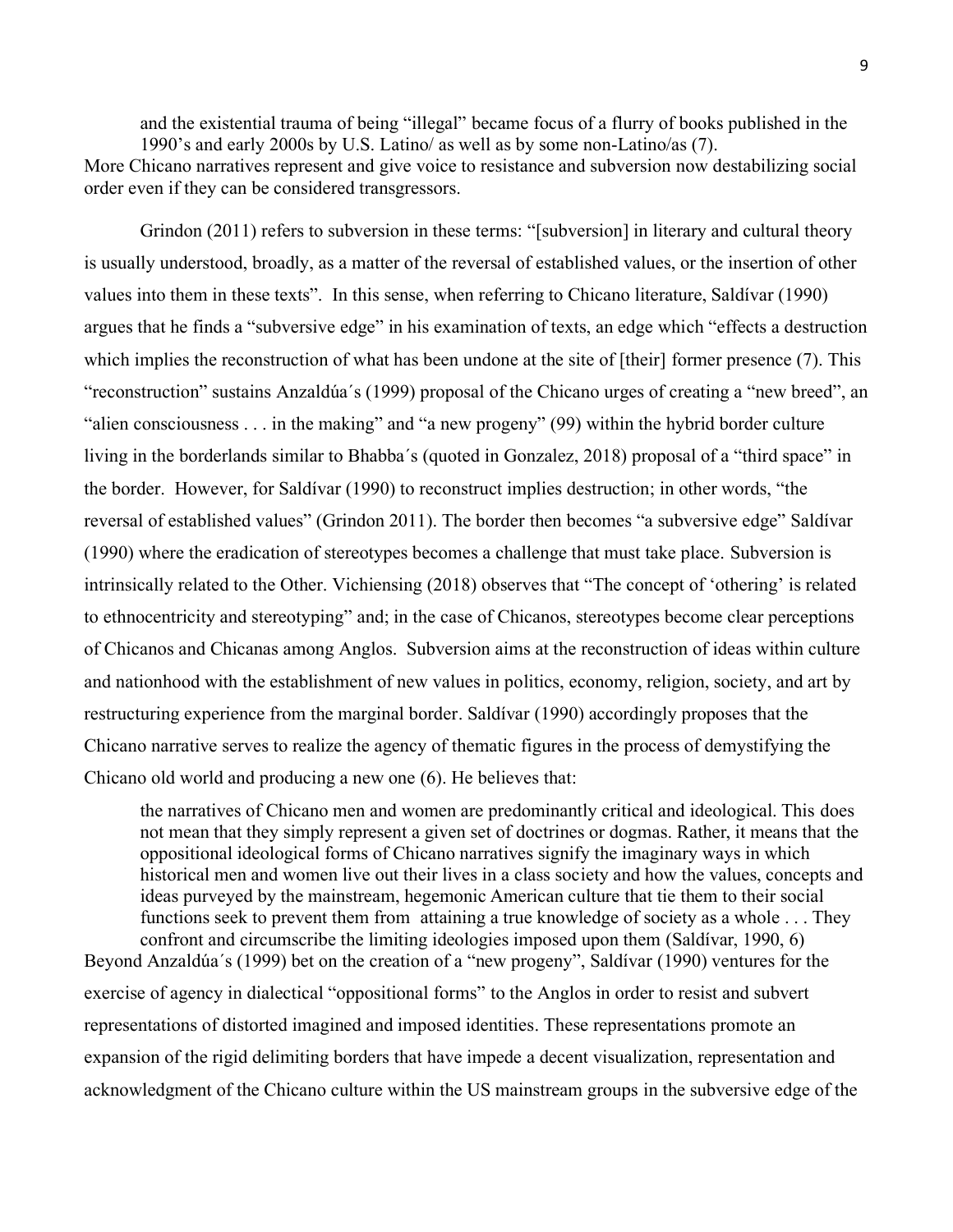border: not in opposition to the mainstream hegemonic culture but inserting new types of subject characters. Grindon (2011) stresses this notion of active agency of the subject, focusing on the misuse, appropriation and rereading of texts that at the end will present a new critical, political approach to a culture which did not simply analyze relations of power or the presence of ideology. He further mentions how critics have questioned how much, through agency, "this internal, private subversion of values could add up to a communal, social subversion of an existing society" (Grindon 2011). In this sense, Caminero-Santangelo (2007) claims that "subversion within Chicanos and Chicanas is circumscribed to the Chicano movement which emerged in the late 60´s and early 70´s which posed an "antagonism toward hegemonic Anglo culture and [. . . ] its valorization of indigenous heritage" (39). This type of subversive exercise in texts aims to reposition, validate and visualize the Chicano subjectivity.

In this context, contemporary Chicano writers aim to revert the established stereotypes linked to their culture deconstructing characterization, settings and themes. They reverse the value given to paradigms and stereotypes that have identified them historically. In order to do so, they discuss and reveal the conflictive antagonistic power relations that they deal with: the deflection, deformation and transformation of reality by "revealing the dialectical structures that form the base of human experience" (Saldívar, 1990, 7). What Saldívar (1990) advocates for is complex: it is the production of meaning displaying the dual and dialectical relationships within the notions of difference. In his view, writers could intersect the cultural-historical reality appropriated by the text to produce itself, not expressing the ideology of difference but producing it (Saldívar, 1990, 8). In this regard, Saldívar (1990) subtly distances from Anzaldúa´s (1999) proposal of the creation of a malleable new breed, "a rich gene pool" (99) always associated to border subjects because for Saldívar (1990) Chicano subjectivities in literature emerge in opposition to the Anglo´s. Saldívar (1990) claims that "In a relationship between opposed terms, one annuls the other and lifts it up into a higher sphere of existence: development through opposition and conflict**-** neither Mexican, nor American, nor yet a naïve Mexican American **(**8). For Saldivar (1990) narrative writings ought to be "understood as different from and in resistance to traditional American literature within their American context reformulating the Chicano historical reality and contemporary culture (8,9). His ultimate aim is the insertion and recognition of Mexican-American people and immigrants as members of the U.S. society deconstructing the representation of their culture and subverting it by mainly analyzing power relations and ideology. The concerns of new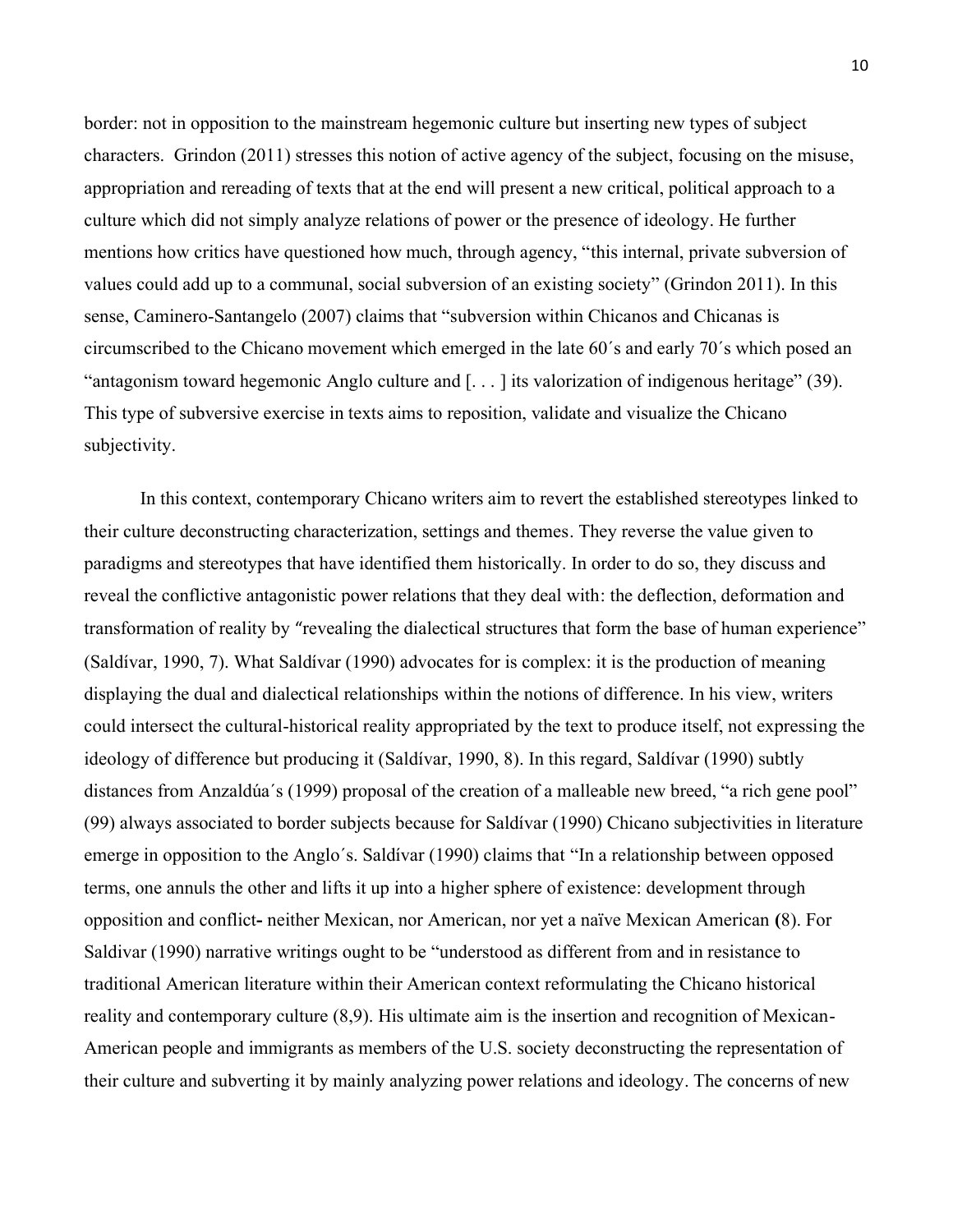current literary representations of this culture seem to deal more with embodying agency, with the reversal of established stereotypes, values and imagined conceptions of people.

Complying with the haven offered by the "umbrella term" Latino, Allatson (2002), on his part, advocates for the insertion, not the subversion, of texts written by authors of Latin heritage, many of them immigrants, which historically have been considered alien and/or non-existent within the mainstream U.S. culture. Acknowledging the marginalization of these writers, Allatson´s (2002) pretensions seek the incorporation of the corpus of these literary productions in what he considers the U.S. centralized-culture. He claims that,

Latino texts are U.S. texts. To varying degrees, they are also legible as transcultural scenarios in which multiple signifying systems and imaginations are messily entangled . . . Latino texts are texts that either cannot or refuse to be completely contained by that homogenous, devouring word *American* (quoted in Allatson, 2002, 7).

Though he admits that "Anglo and Latin Americas coexist in uneasy physical and signifying proximity . . . writers deal with the material, historical, corporeal, and symbolic spaces in and on which various Americans meet, overlap, battle, and potentially transform each other (Allatson, 2002, 12). These statements are less political for they seem to comply more with Gustavo Perez-Firmat (1994) assertions of blending and assimilation of Latin populations into the Anglo culture. Cuban-Americans texts are less subversive and more Anglocentric. In this direction, for Allatson (2002), Latin texts are not merely representations of the struggles between hegemonic versus marginal productions for, he argues; many times, Latin writers in their aim to represent their counter-hegemonic discourses, "represent", "champion" and "identify" (Allatson, 2002, 12) with American (U.S.) resilience and values without questioning "their own authorial relation to the material preconditions of subalternity, or their intellectual complicity in the textual production of subalternity" (Allatson, 2002, 14). Yet, he acknowledges that the process of insertion of Cuban histories differs from other Latin-American stories which seem to fragment the concept of *latinidad* (Allatson, 2002, 18), another "umbrella term" related to Latinos. The case of blending and not subversion of Cuban-American literary productions will be discussed later in this document. In the following section, subversion and resistance will be examined in Sandra Cisneros´ text *The House on Mango Street* using characters as examples of the Chicano subjectivity, a few elements of setting and style. Thus, the resulting ideas from this examination will be compared to "biculturation" (Pérez-Firmat, 194) and assimilation in Cristina García´s *Dreaming in Cuban*.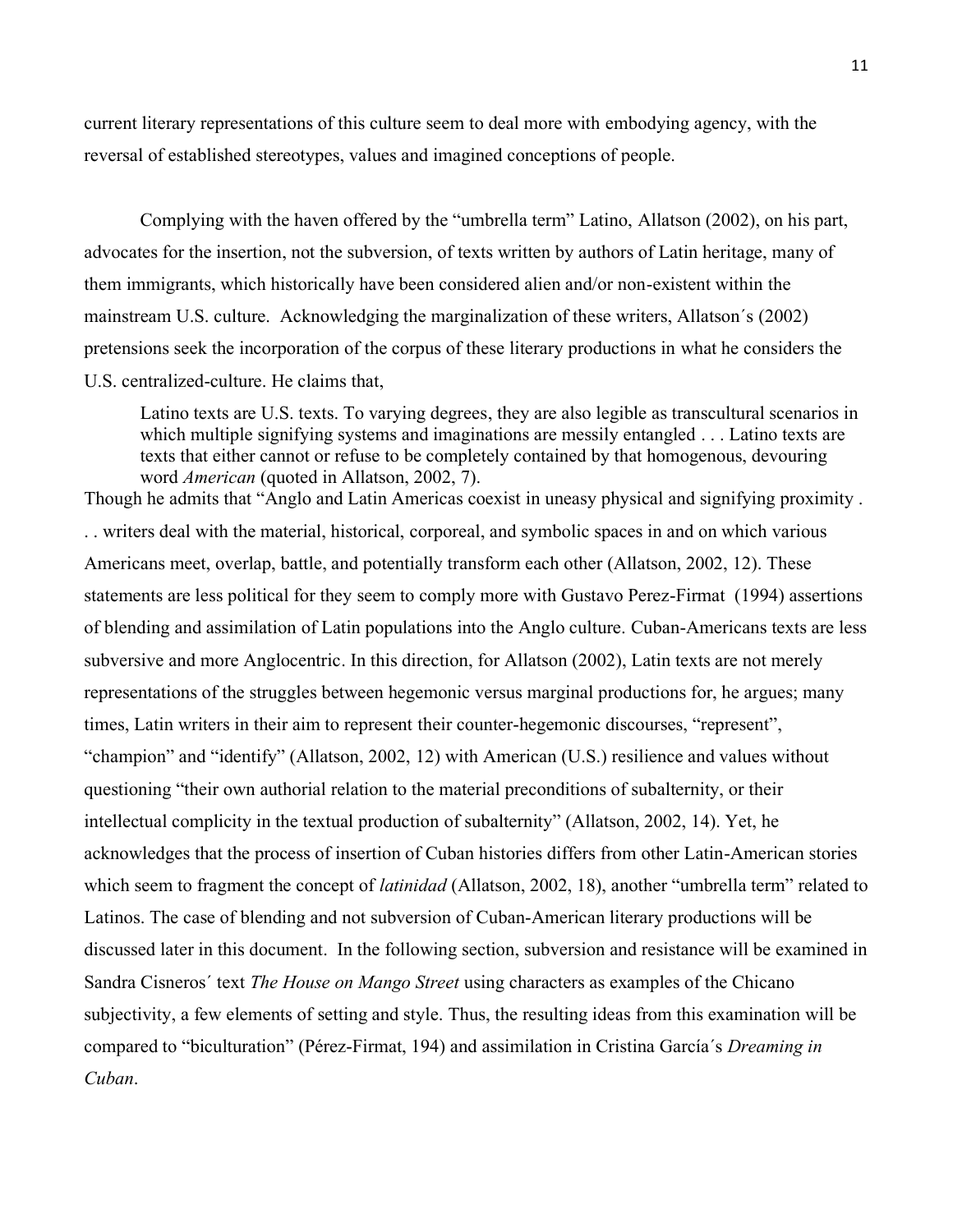#### **The Chicano Resistance and Subversion Cisneros´** *The House On Mango Street*

Gloria Anzaldúa (1999) compares Mexican-American´s existing condition in the border to injures and damage. In her view, their existence is poignant to the point of almost being agonizing: "the border es una *herida abierta* where the Third World grates against the first and bleeds. And before a scar forms it hemorrhages again, the lifeblood of two worlds merging to form a third country, a border culture" (25). By the time she wrote *Borderlands, La frontera, The New Mestiza,* her proposal of the creation of "a new progeny", "a third country" and "a border culture" has been debunked. Historical events frame this statement: the political initiatives, such as the IRCA, the Bracero Accord and the Secure Fence Act, seem to have reinforced the negative paradigms and stereotypes associated to Mexican-Americans as aliens and Others. Along time, the Chicanos and Chicanas have resisted a range of subtle and aggressive types of violent manifestations of discrimination as being part of Otherness. Vichiensing (2018) defines Otherness as "a social, linguistic and psychological mechanism [that] distinguishes 'us' from 'them', othering creates an exclusion . . . breeds inequality and produces tension, dissention, or even conflict between members of the two groups by treating the other as an inferior (52). And in this sense, Mexican-Americans have been persecuted, degraded at a micro level by those depicted as native hegemonic Anglo populations and, at a macro level, their subjectivities have suffered exclusion and discrimination from institutionalized forms of power such as legislations, executive administrative political policies and registered discourses of hate and cultural practices. Ng'atigwa, F. X. quoted by Vichiensing (2018) reaffirms these ideas by saying that the creation of borders between those who are insiders and those who are outsiders does not occur accidently but is intended and fueled by established social laws, principles, and practices which mark boundaries between a group and other social groups" (p. 233). Because of this, a group of writers considered members of Otherness have advocated to represent characters´ subjectivity in literature in terms of resistance and subversion. Such types of characterizations are found in the works of the renowned writer Sandra Cisneros<sup>4</sup>, an American born from Mexican parents in Chicago in 1954. Many of her characters are found defying the hegemonic system rebelling against discrimination and oppression in diverse forms. Some of her characters subtly generate struggle against different forms of domination (social, ethnic, religious or

<sup>4</sup> According to the Britannica Encyclopedia, Sandra Cisneros is an internationally recognized American writer who has published poems, novels and books and has won awards such as [National Medal of Arts in 2015](https://www.britannica.com/art/National-Medal-of-Arts). She is best known for his advocation to represent Mexican-American life in Chicago.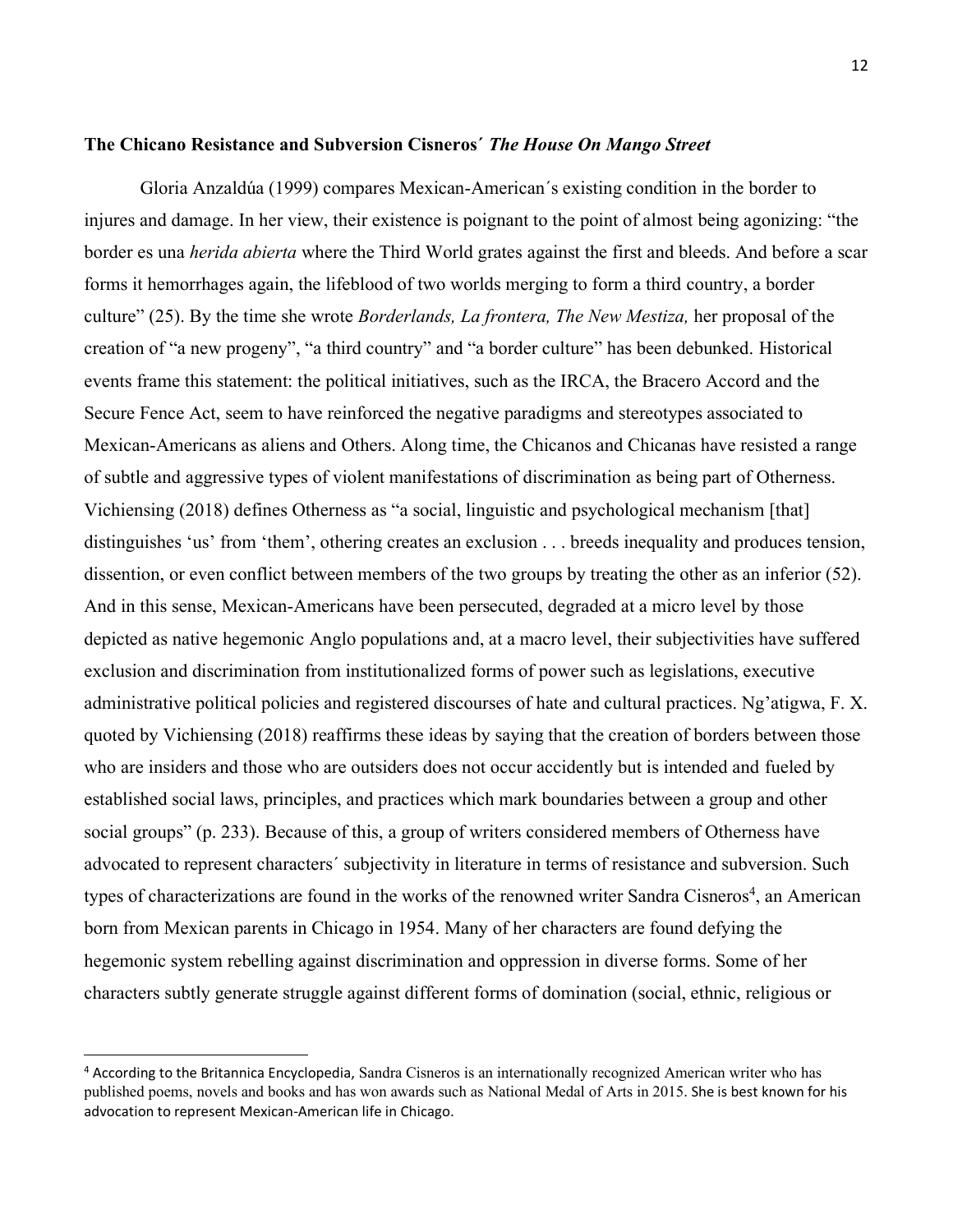economic) and against exploitation with the purpose of deconstructing and changing their stereotypical perceptions of being conceived as "virus" (Anzaldúa 1999 25). Examples found in Cisneros´ novel *The House on Mango Street* resist and subvert discrimination and oppression in diverse ways.

If one is to approach Sandra Cisneros´ writing taking subversion in the foregrounding, one must consider the dialectical relationships of the text between Mexican-Americans, Chicanos, Chicanas and Anglos. In the first place, history has framed representations in Cisneros´ and other Chicano narratives through oppositions and contrast with mainstream culture. Saldívar (1990) considers that Chicano literature has defined Anglo America "by serving as its contrasting personality idea and experience" (4,5). He moreover adds that otherness and difference in this literature evidences the use of "a revolutionary deconstruction to produce meaning" (Saldívar 1990 7). On her part, Jane Marek (1996) asserts that the approaches to non-traditional literatures (minority literature) in traditional academic programs need to be contextualized as being "other" in order to be adequate. She suggests that "Approaching minority literatures with the expectation of finding resistance and anger, rather than approaching with eyes open to variety and individual achievement, is an improvement over not reading the literatures at all but falls far short of preparing readers for all that these literatures contain" (Marek 1996 179). Marek (1996) also affirms that dialectical oppositional "otherness" affect and infiltrate the main themes of Sandra Cisneros's *The House on Mango Street* and foregrounds issues of ethnic minority identity (173). She adds that "the thematic complexity of the work can be seen to problematize and finally to refute the kinds of oppositionality that a traditional reader may expect" because readers' expectations must go beyond the recognition of difference merely. Readers must examine "the distortions which result from our misnaming them and their effects human behavior and expectation" (Audre Lorde quoted in Marek 1996). Pérez-Torres proclaims that Otherness must signify something "not of the dominant mode," it may suggest things that are "not known" and therefore a possible threat to mainstream culture (quoted in Marek 1996 175).

Cisneros´ text *The House on Mango Street* aims to deconstruct the stereotypes associated to Otherness in the case of Mexican-Americans immigrants and residents. Her work intends precisely to articulate, represent and relocate the marginal excluded ideology circumscribed to her Chicano culture within the Anglo hegemonic system in order to blur stereotypes and subvert discriminating differences. In this sense, she follows Saldívar's (1990) claim that Chicano narratives must embody new ways of perceiving social reality and significant changes in ideology (6-7). Jelena Nikodinoska (2014) asserts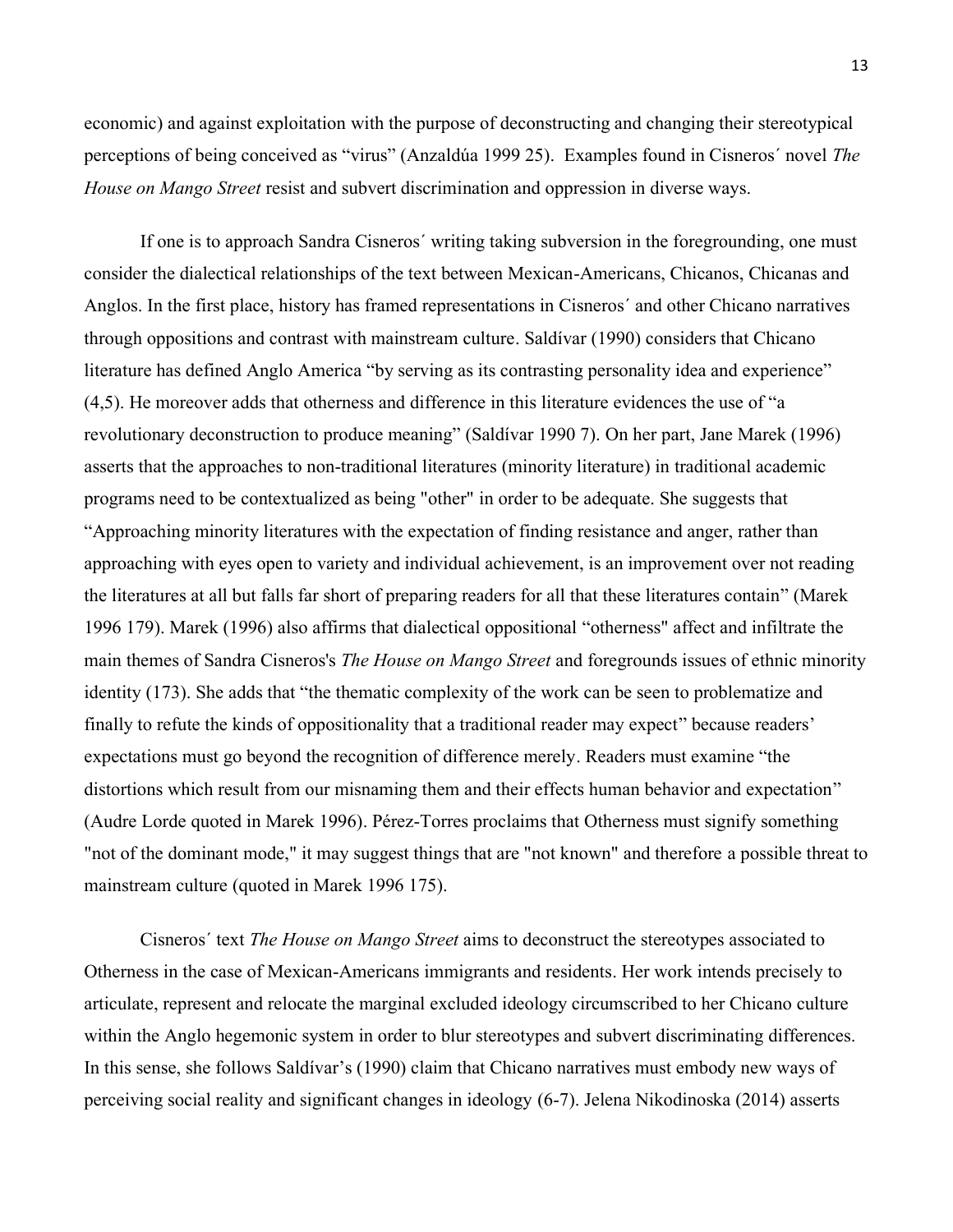that Cisneros´ memories reflected in the character of Esperanza and her living experience have contributed to the Latino's collective memory of the life in the *barrios* coupled with racism, poverty and shame within mainstream culture. In addition, Lilijana Burcar (2018) examines the intersectionality between gender, class and racism in the novel and claims that what seems to "a coming-of-age novel whose protest, according to mainstream critics, seems to be channeled into undoing and overcoming the constructs of race, class and gender, in fact gives way to a form of bildungsroman concerned primarily with a seemingly isolated issue of gender" (2). Though Burcar (2018) focuses on the novel's treatment of gender issues, she acknowledges that race and class become overlapping categories that cannot be deranged from identity politics present in the novel. For Burcar (2018) "Racialization has proceeded on the basis of projecting imaginary insufficiencies and negative characteristics into people under the pretext of their skin color and has served as a way of dehumanizing and objectifying them (4). Race in the novel is directly linked with phenotypical features and issues of origins. These features plus debased stereotypes and poverty become quintessential conditions within the Anglo-American views of Chicanos: "The issue of poverty is reduced to a matter of insulting behavior and discriminatory attitudes individuals harbor against those they perceive as less fortunate than themselves, and to a matter of personal responsibility and internalized blame on the part of its victims" (Burcar 2018 6). In addition, the use of aesthetics also overthrows the conventions linked to traditional narrative styles. The writing of the novel in little vignettes, which simultaneously can be read as little stories within a larger story, present the fragmentation of the narrative thread into many voices of many Chicano characters. Quoting Hassa, Best & Kellner (1991) affirms that "el "*framing*" posmoderno en la narrativa propone nuevas formas ideológicas de representación que algunos autores refuerzan con estilos diferentes no convencionales" (11). Sandra Cisneros (1984) employs "*framing*" in the novel to represent a diversity of characters immersed in marginal realities in order to enhance a difference in form, in representation and in Chicano subjectivities and realities. Besides, the ungrammatical use of a mixture between English and Spanish, which is a common practice in frontier literature, provides an insight to a bilingual culture. Chicanos and Chicanas use both languages in their own convenient ways disregarding structural norms and establishing their own inflected language circumscribed to their culture. In this way, grammatical structures, vocabulary and words lose their essentialist meanings and definitions and they release in new forms associated to a gamut of subjectivities within culture and/or to differentiated cultures as Foucault (1968) proposed in his dissertation *Las palabras y las cosas*.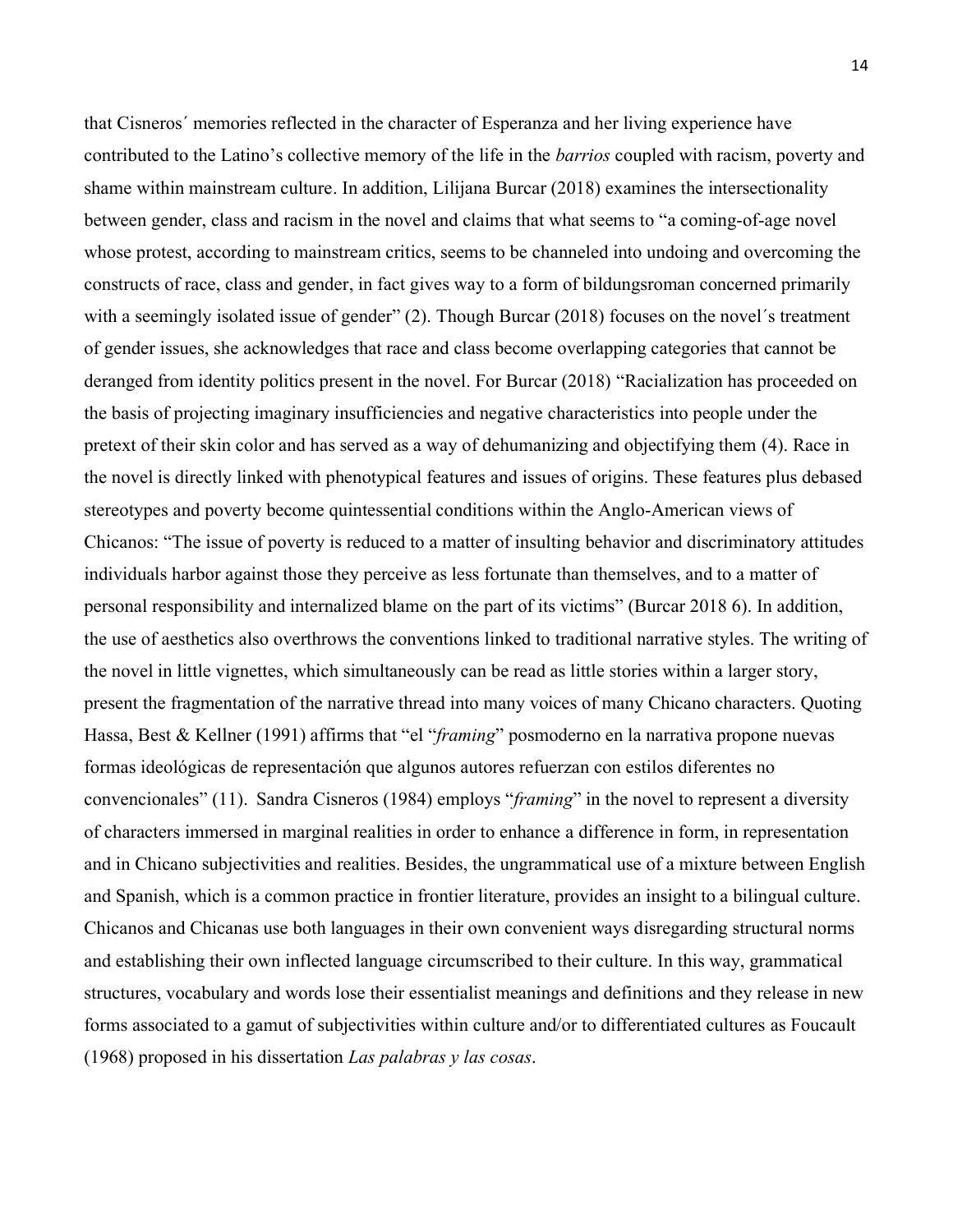Sandra Cisneros (2009), in the introduction of the novel, describes the process of writing *The House on Mango Street* and how it deflects from a naïve traditional way of making narrative prose to a more political one. Assuming a third person limited omniscient narrator first, which is certainly herself, Cisneros (2009) asserts that "she" wants to "ignore borders between literary genres, between written and spoken . . . between U.S. and Mexico" (xvi). When she changes to a first-person narrator in the same introduction, Cisneros (2009) tells,

the people I wrote about were real, for the most part, from here and there, now and then, . . . Because I was unsure of my own adult voice and often censored myself, I made up another voice, Esperanza´s to be my voice and ask the things I needed answers to myself. Esperanza becomes the voice of the writer, of the Chicanas and their struggles immersed in a "subversive edge" (xvii)

The use of this "subversive edge" in the narrative deconstructs the stereotypical dualities attributed to Mexicans and Americans, boys and girls, power and domination, and the Self and the Other in order to promote transformation. To begin with, the title of the novel refers to a "house" in "Mango Street". Connotatively, the name intertwines English and Spanish for "mango" is an endemic tropical fruit harvested in Latin-America. The house in the novel belongs to Esperanza´s family which means they are legal residents in the U.S. though it is clear that her parents are immigrants from Mexico. As a family of immigrants, this family has undergone a process of settlement through which they seem to have upgraded their existential condition since they arrived. To illustrate, the residences they have inhabited in the U.S. gradually have improved and now in the new house in Mango Street, the narrator says: "we don´t have to pay rent . . . or share the yard with the people downstairs, or be careful not make too much noise, and there isn´t a landlord banging on the ceiling with a broom" (3). This is an example of how the narrator Esperanza deconstructs the stereotypes of transgressors attached to Mexicans since she repositions her family´s from a marginal stance to a more centered one. They represent Chicanos and Chicanas who have improved their living conditions in Chicago despite the fact that the house "it´s not the house we´d thought we´d get . . . [with] "running water and pipes that worked . . . with real stairs, a basement, . . . trees around it, a great big yard and grass growing without a fence" (Cisneros, 1999, 3). Still, not only the house itself deconstructs the stereotypes linked to Chicanos and Chicanas, it also figuratively stands for the accomplishment of the American dream in terms of illustrating material progress and a sense of achievement of something that once was beyond reach. Now this Mexican-American family inhabits a low/middle-class suburban house. Although the house does not fit with an ideal comfortable place, Esperanza and her family, by owning this house disrupt the notion of the poor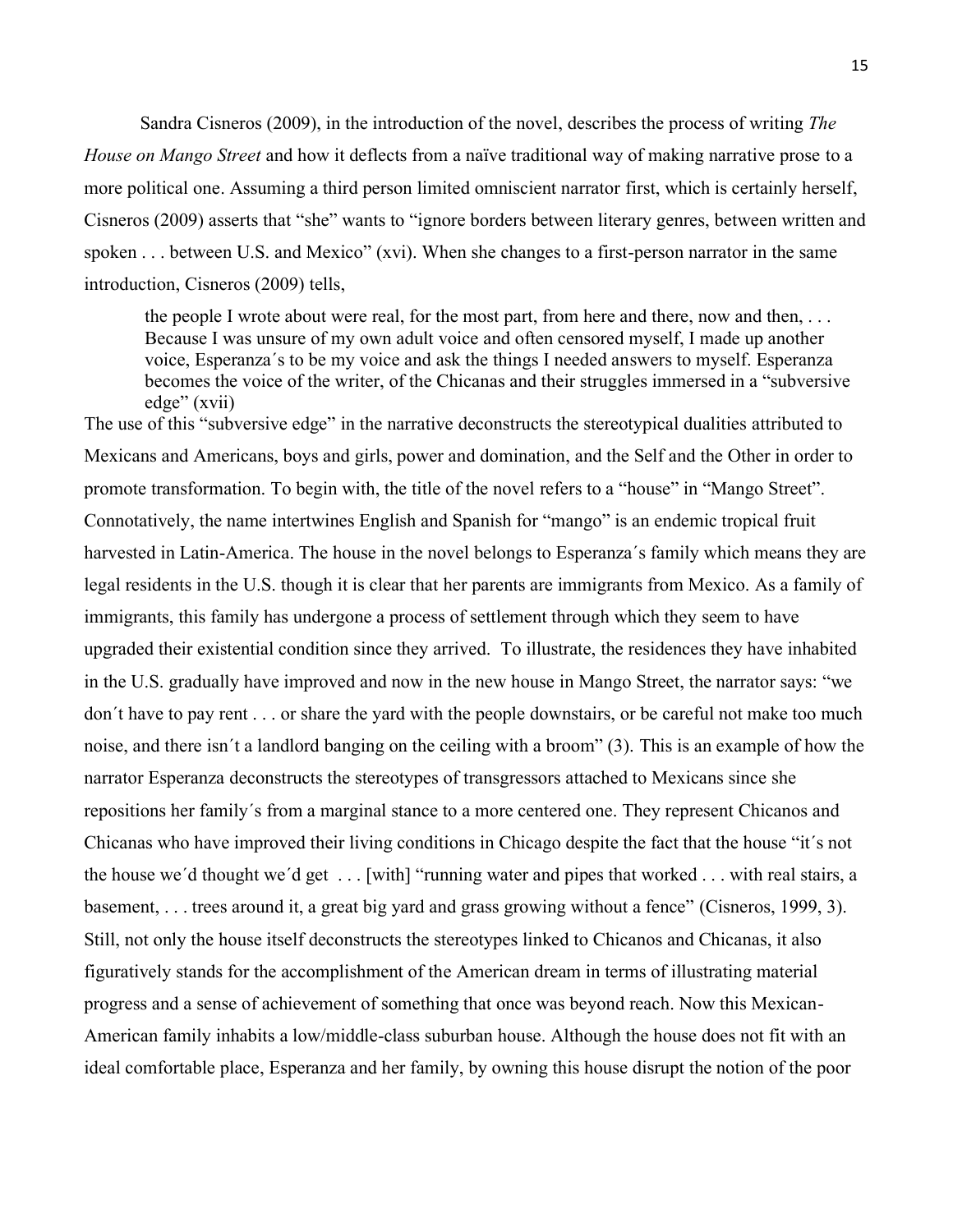criminal immigrant who following the American Dream are obliged to hide, to alienate and nullify themselves in order to survive.

Houses figuratively represent also the racialization of class in the novel. The houses in Mango Street either represent "structurally induced poverty" (Bucar 2018 57) within the Chicano *barrio* or a marginal categorization of social classes. An example of this are the two nuns, who are representatives of the church, who make Esperanza "feel like nothing" (Cisneros, 1999, 5) when they refer to the houses where she has lived in the first vignette "The House on Mango Street" and in "A Rice Sandwich". It is the voice of the church remarking "Systemic exploitation . . . structurally intertwined with the racialization of the Chicano community, which in the novel translates into "a sense of otherness, exclusion,[and] objectification" (Martin quoted in Bucar 2018 57), upon its members. Esperanza´s previous house in Loomis and the one in Mango Street are ugly and crappy in comparison to other "better" houses in the neighborhood in the nuns' views. Still, Esperanza reverses the relationship between these ugly houses and her home in the vignette "Hairs" where she figuratively describes the members of her family with types of hair. The vignette "Hairs" projects an image of home where Esperanza lives happily with her family. Metaphorically, the imagery employed in the narrative reveals the relationship and personality of the members of her family, her Papa, whose "hair is all up in the air" and Nenny's hair which is "slippery", and Kiki's hair is like fur"; but her mother's hairs "like little candy circles. . . sweet to put your nose into . . . holding you and you feel safe, is the warm smell of bread before you bake it. . . " (Cisneros 1984 6,7). These images provide the notions of a home's warmth, security, nourishment and love so distorted from the Anglo's stereotypical thoughts of the houses and homes where Chicano immigrants live in the U.S. Esperanza rescues also the pleasant experiences lived in her house in Mango Street and her neighborhood despite the fact, that "the neighborhood is getting bad (Cisneros 1984 12).

Esperanza also refers to the neighborhood pleasing diversity and difference among Chicanos and Chicanas. She does this in opposition to the stigmatized ideas of her people in the vignette "And Some More" (Cisneros 194 36). She destabilizes prejudices against her people figuratively using multiple types of clouds that are linked to the diversity of people residing in her neighborhood: "There are different kinds of clouds. How many different kinds of clouds can you think of? Well, there´s these already that look like shaving cream . . . And what about the kind that looks like you combed its hair? Yes, those are clouds too. Phyllis, Ted, Alfredo and Julie" (Cisneros 194 36). Likewise, the symbolic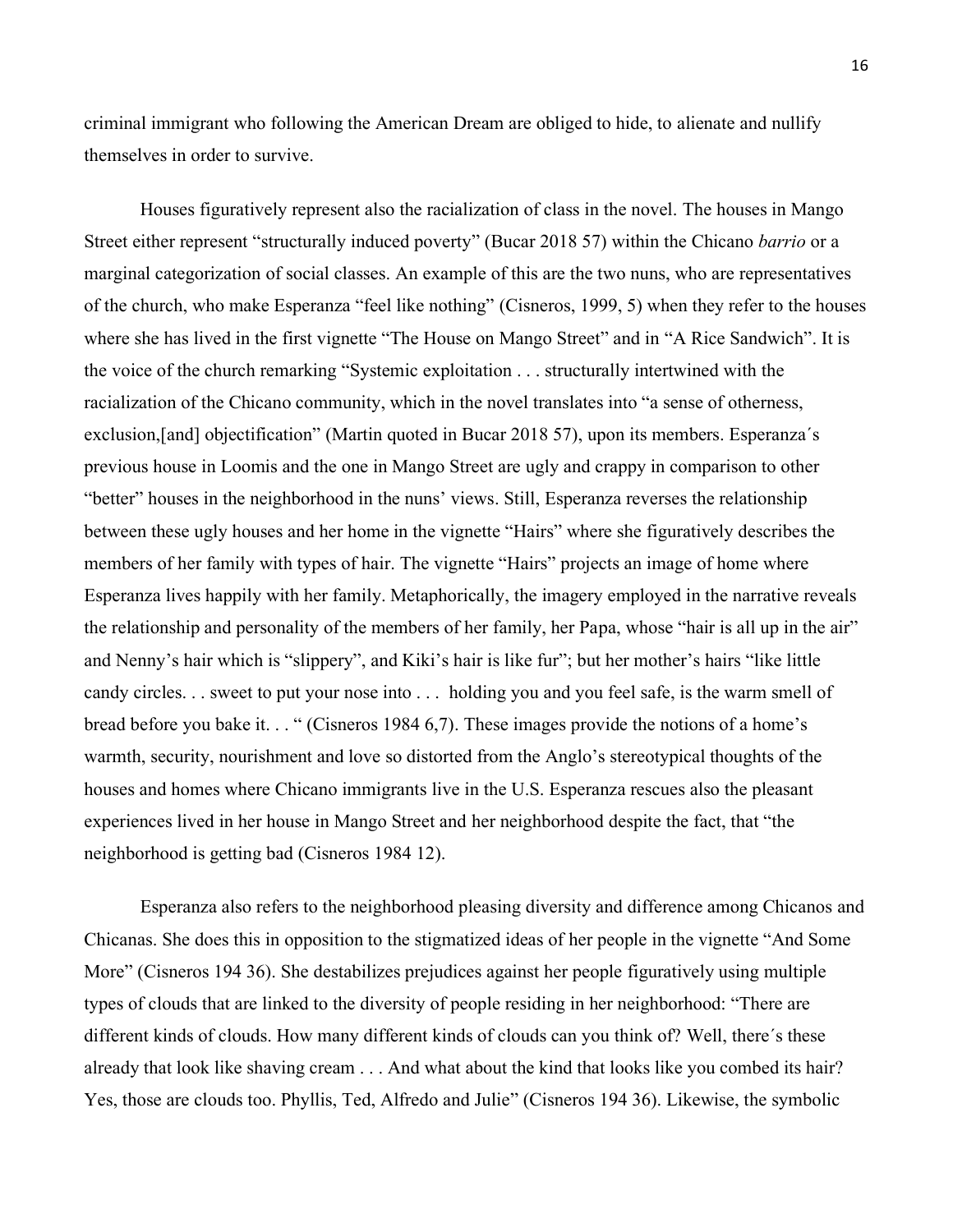representation of the four trees surrounding Esperanza´s house symbolically distorts the negative perception of Chicanos and Chicanas as Others too. Esperanza compares herself with the trees, with their strength, their capacity to be rooted and to stand tall and grow: "They grow up and they grow down and grab the earth . . . and bite the sky with violent teeth and never quit their anger" (Cisneros 194 74). Like the trees, Esperanza embodies the Chicana´s strength, ascension, struggles and growth motivated by her tough feelings of "anger" at the discrimination and oppression her culture has suffered throughout history. With the presence of the trees, she symbolically resists and destroys images of stagnation and alienage attributed to Chicanos and inserts new rooted values such as growth within the Anglo culture. The trees and the sky are also mentioned in the vignette "Sally" where Esperanza describes her aspirations of stepping away from what the house in Mango Street represents to her and her aspirations to find a new place with "trees and more trees and plenty of blue sky" (Cisneros 194 83). She shows her motivations to continue growing and ascending academically and socially.

The vignette "Those Who Don't" evinces that stereotypes associated to Chicanos and Chicanas arouse fear: "Those who don't know any better come into our neighborhoods scared. They think we're dangerous" (Cisneros 1984 28). The reference to the pronoun "Those" alludes to people who are not brownish in the Anglo culture: "All brown all around, we are safe" (Cisneros 1984 28). The people who belong to the "Those" non-brown population believe that Chicanos like Esperanza are delinquents, criminals and aliens: "They think we will attack them with shiny knives" (Cisneros 1984 28). She reconstructs the reality of her neighborhood by saying that the "Those" "are stupid" and "lost". That they, the people in her community are "safe" and stable, though she, at the same time acknowledges that divisions between groups are strong and clear and that the imagined frontiers dividing them are closed and rigid walls that separate and alienate them. In this sense, the vignette "Geraldo No Last Name" (Cisneros 1984 66) describes these inflexible, unyielding borders too. As the name indicates, Geraldo does not have a last name suggesting that he is just another unidentified migrant who lacks documentation: "Geraldo. That's all . . . Somebody she [Marin] met that night . . . No address. No name" (Cisneros 1984 66). Geraldo was just another "brazer" who didn't speak English. Just another wetback<sup>5</sup>. Bucar (2018) refers to Geraldo's "racialized status" as referential to the racialization of Latin-American undocumented immigrants affirming that,

<sup>5</sup> According to Merrian Webster dictionary, "wetback" is an offensive term used as an insulting and contemptuous term for a Mexican who enters the U.S. illegally.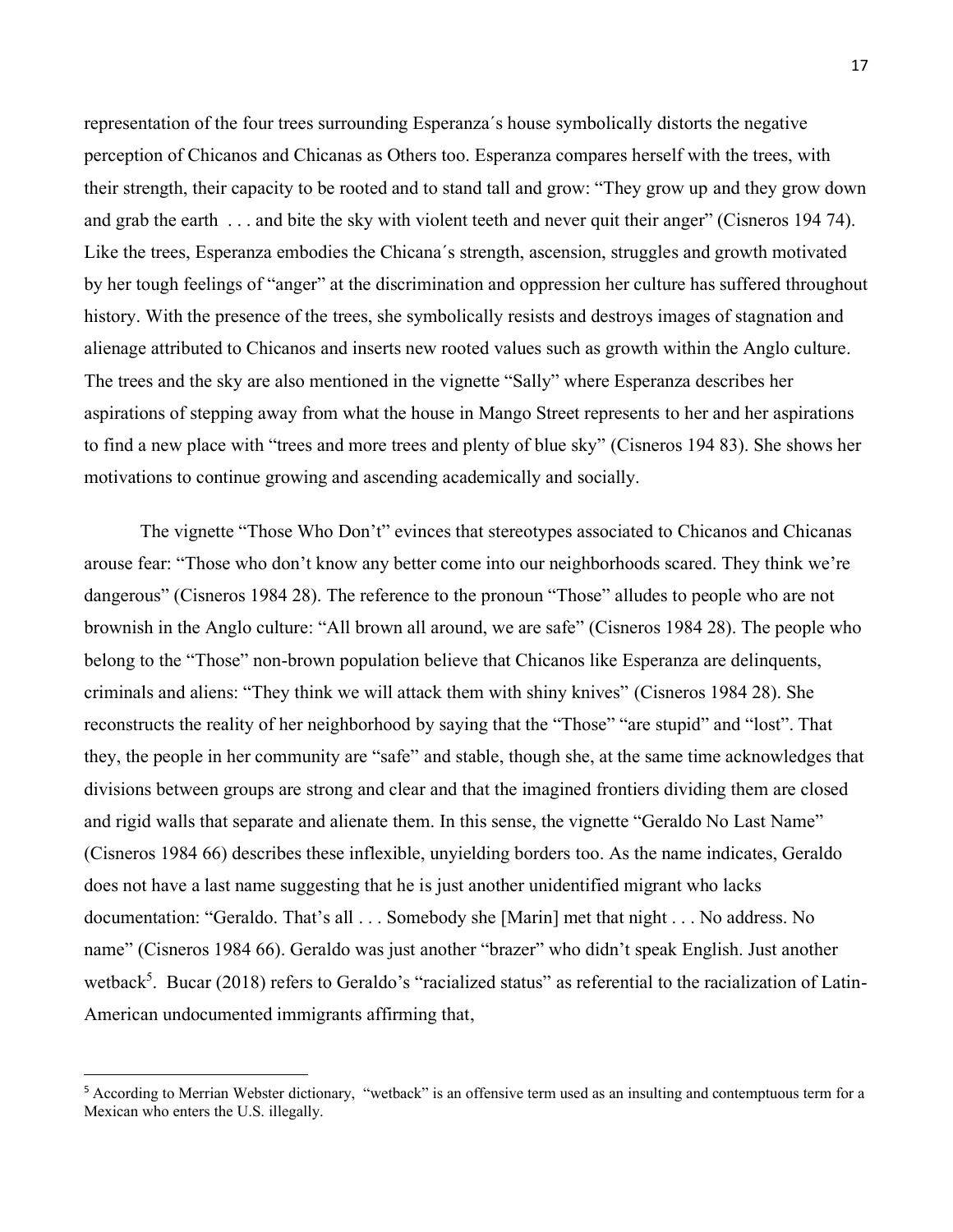[Depilating living conditions] serve as a mark of systemic poverty that is naturalized and deepened through the racialization of Latin Americans in the US. Within this frame, the exploited are systematically rendered invisible as humans and turned instead into mere disposable bodies to be made use of and cast off indiscriminately. Their social welfare is not a matter of concern. This is even more explicit in the case of Mexican newcomers, especially undocumented workers (Bucar 2018 32)

The character of Geraldo visualizes the cruel violent, sometimes invisible for some, realities suffered by illegal immigrants. The narrator says that "They", alluding the institutionalized U.S. agencies such as the police, the hospital and people in general, "never saw the kitchenettes . . . knew about the two-room flats and sleeping room he rented, the weekly money orders sent home . . ." (Cisneros 1984 66). No one helped Geraldo when he needed assistance. Geraldo represents the repression and violence exerted by the hegemonic groups upon its victims. In this vignette, Cisneros shows how the dominant culture and groups and government institutions ambiguously keep their Chicano victims either veiled or oppressed.

At the end of the novel, Esperanza openly subverts and claims for rupture of the paradigms and stereotypes associated to her culture. She aims to disrupt the historical assumptions of public cultural and social order that have categorized Chicanos as inferior and marginal. In the vignette "Bums in the Attic" (Cisneros 194 83), she resists to accept her existential condition and explicitly refuses to go on trips to see the high-class house where her father works. When Nenny asks why Esperanza refuses to go and if she is "getting too stuck-up" (Cisneros, 1999, 87), she answers "I don´t tell them I am ashamed ─all of us staring out the window like the hungry" (Cisneros, 1999, 87). She refuses to be classified as a representative of a culture that always lacks and that will be always part of the needy, to a culture that Anglos look down at: "People who live on the hills sleep so close to the stars . . . They don´t look down at all except to be content to live on the hills. They have nothing to do with last week´s garbage or fear of rats" (Cisneros, 1999, 87). She firmly opposes the connotations of associating "garbage" and "rats" to her people. Instead, she breaks with these ideological notions and firmly asserts that "One day I´ll own my own house, but I won´t forget who I am or where I come from" (Cisneros 194 87). She feels she does not belong to Mango Street: "I don't belong . . . I never had a house, not even a photograph . . . only one I dream of" (Cisneros 106, 107). Her dream house becomes a place of her own. She appropriates herself as a Self and not as the Other assured that she will become an acknowledged writer.

Clearly, Esperanza conveys the characterization of the subversive Chicana. A clear example of subversion is depicted in the vignette called "My Name" (Cisneros 1984 10). In Spanish, her name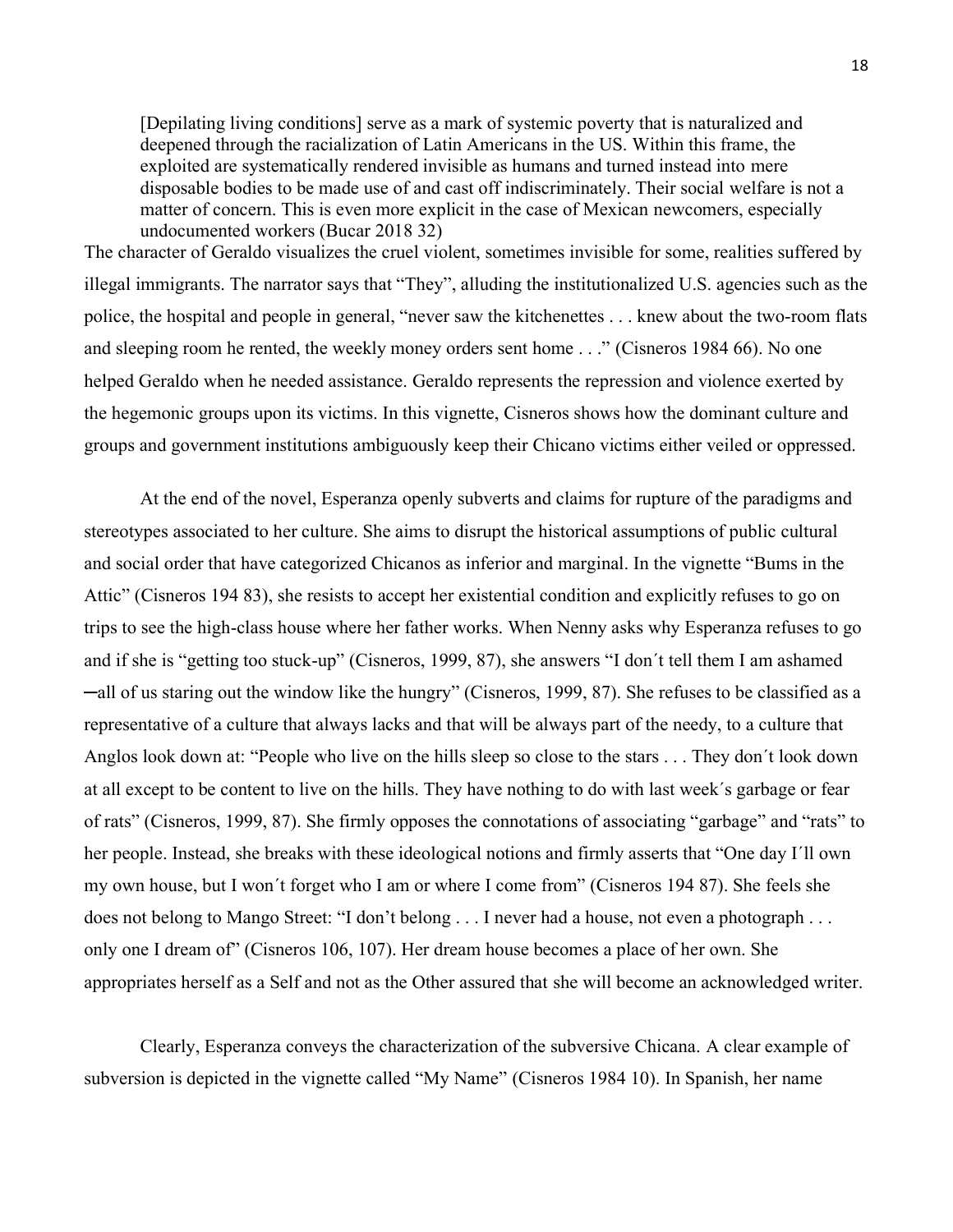means "hope" and in English "sadness", "waiting", "a muddy color" (Cisneros 1984 10). Esperanza opposes identification with her name in English and in Spanish, though she acknowledges the family legacy of her name. It was the name of her grandmother: "a wild horse of a woman" (Cisneros 1984 10). Still, Esperanza refuses to be like her. Marek (1996) observes that "Esperanza's unnaming-renaming is one form of the identity testing she undertakes throughout the book, although her suggestion for a new name does not indicate a specific choice of identification with either Spanish or English" (181). Instead, Esperanza wants to adopt "a name more like the real me . . . Yes. Something like Zeze the X" (Cisneros, 1984,11). The symbolic use of the "X" represents the undefined, the unnamed, a border subject in process and in formation against established determinations defining identity. Esperanza represents an individual in the process of reconstruction. She wants to undo what has been done to her culture. Cisneros problematizes here Esperanza's need "to re-invent her world according to her own vision" (Grobman 1995) adopting a fresh identity far from the degraded stigmas attached to her culture. Anaya quoted in Marek (1996) reaffirms this idea stating that " this misnaming indicates a distortion, in effect an exclusion, of aspects not valued by dominant culture" (369). Alicia is another character who resists racialization. She is "young and smart and studies for the first time at the university . . . because she does not want to spend her whole life in a factory or behind a rolling pin" (Cisneros 1984 31,32). This vignette tells that Alicia is motherless and she is afraid of mice and "fathers" suggesting her parent's abuse. Still, Alicia reverses the characterization of many other Chicana female characters in the novel such as Marin, Elenita, Mamacita, Rafaela, Sally and Minerva, among others, who just passively assume the exertion of violence upon them in diverse expressions such as incest, abuse, harassment and rape, and choose to remain oppressed.

One of the ways Esperanza resists the oppression of the dominant culture is through refusing to identify with the "rulers," an identification that would, in Frantz Fanon's terms, cause her to direct her anger inward (David Mura quoted in Marek, 1996, 183). She uses anger as a means to confront, deflect and change the realities surrounding her. In defiance of the stigmatization attached to her culture, she believes her subjectivity is one of a border subject: malleable, one always in flux, unfixed and subversive. She says "I want to be all new and shiny. I want to sit out bad at night, a boy around my neck and the wind under my skirt. Not this way, every evening talking to the trees, leaning out my window, imagining what I can't see" (Cisneros, 1984, 73). The terrible event of Esperanza's rape suggested in the vignette "Red Clowns", instead of shrinking herself and diminishing her aspirations to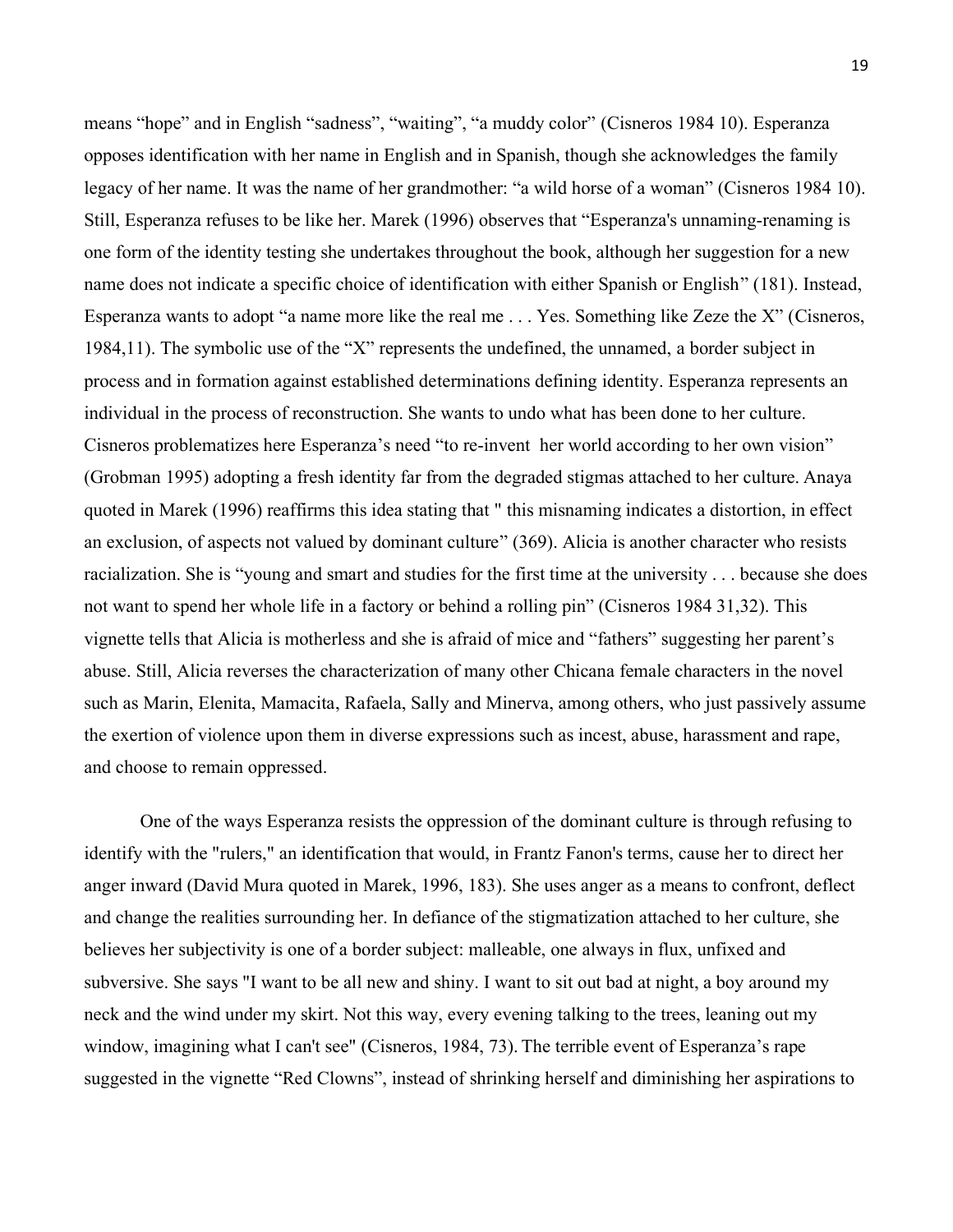leave Mango Street and to become a writer, encourage her convictions to flee. Even the sisters in "The Three Sisters" judge Esperanza´s dreams by saying "She's special. Yes, she'll go very far" (Cisneros 1984 104). Esperanza makes a wish, and the sisters sentence: "When you leave you must remember to come back for others. A circle, understand? You will always be Esperanza. You will always be Mango Street. You can't erase what you know. You can't forget who you are" (Cisneros 1984 105). But Cisneros ends her novel saying that she is "going to tell [us] a story about a girl who didn't want to belong . . . Mango says goodbye sometimes. She [Esperanza] does not hold me with both arms. She sets me free" (Cisneros 194 110). The novel ends with an autobiographical remark. Grobman (1995) alleges "I suggest in particular that Esperanza Cordero, the protagonist/narrator of Mango Street, and Cisneros are ultimately the same consciousness, that Cisneros returns to her past through Esperanza Cordero". Esperanza like Sandra Cisneros subverts the steady prints of alienage, discrimination and racialization circumscribed to Chicanos and Chicanas". Cisneros in the introduction says "I did it [own a house] by doing things I was afraid of doing so that I would no longer be afraid. Moving away to go to graduate school. Traveling abroad alone. Earning my own money and living by myself. Posing as an author when I was afraid" (Cisneros 1984 xxiii). With Esperanza, Cisneros breaks paradigms linked to a history of oppression challenging exclusion, inequality and violence.

Her use of aesthetics also deviates from conventions. Instead of writing a novel that follows a linear thread, she writes small framed pieces of many people´s experiences. Her vignettes are "little stories connected to each other . . . a book that can be opened at any page and will still make sense" (Cisneros, 1984, xvii). She experiments with new forms creating a text that is as flexible as poetry, making sentences into fragments to make multiple readings about her culture (Cisneros xvii). This strategy functions to incorporate many voices that joined together provide notions of a cultural order (Gairaud, 2009). Despite the fact that Esperanza seems to be the protagonist of the novel, the narrative lacks a visible single dominant conflict but otherwise has many. The novel contains the stories of many Chicanos and Chicanas thus becoming the history of a culture. The interaction of narrative voices, specifically the third limited omniscient and the first-person narrators, describing the little stories of many people assertively depict the representation of culture from diverse nuances. This stylistic feature also serves not only as a mechanism to convey authenticity but to reinforce the constitution of the Chicano/Chicana subjectivity adhered to an ideological matrix, their beliefs, expectations, horizons, hopes, cultural practices, among other things. The diversity of people describing their life experiences in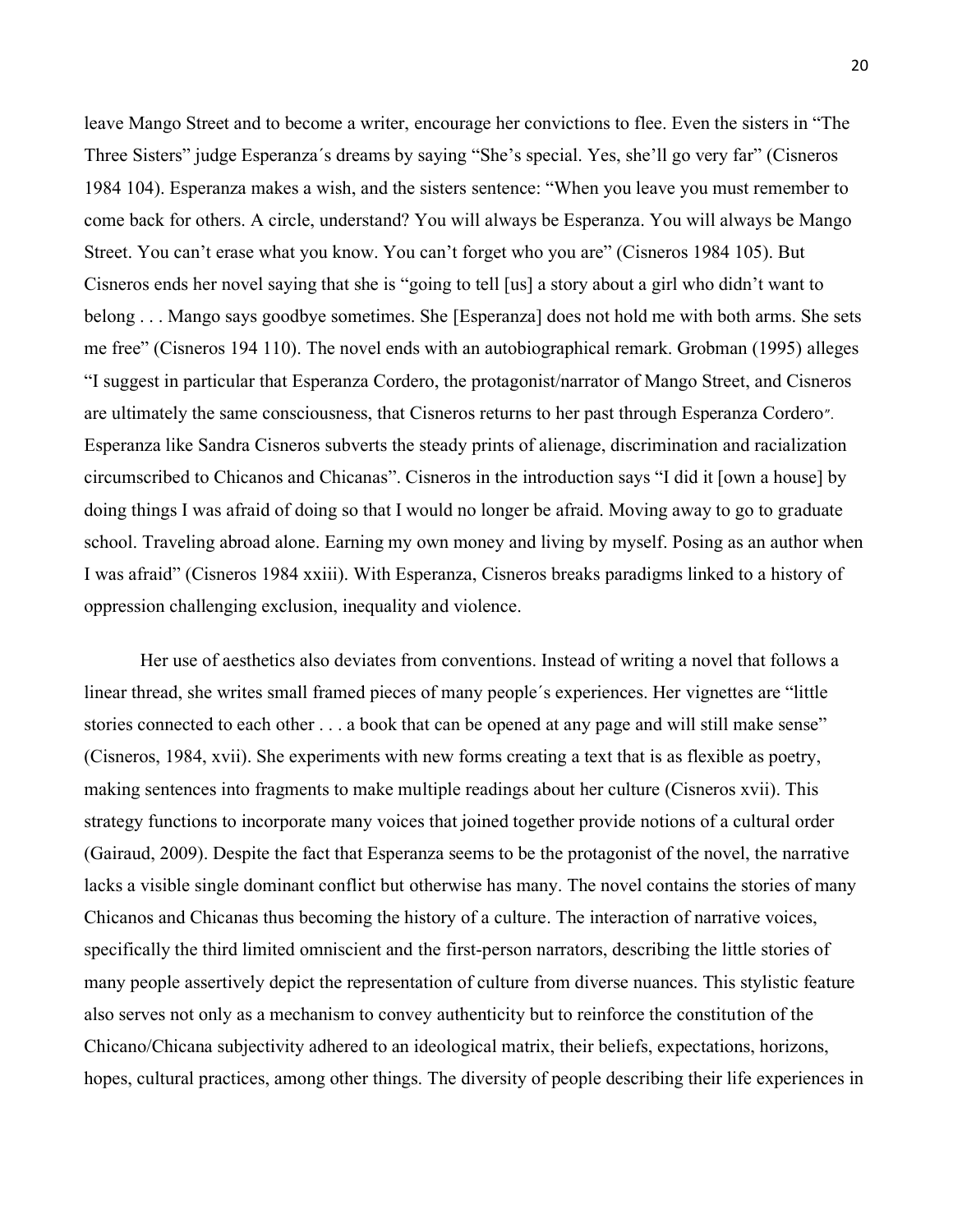the vignettes antagonizes the stereotyped and biased essentialist notions of identity assigned to Chicanos and Chicanas. Geraldo Rodríguez (2014) asserts that characterization [the character of Esperanza] serves as a starting point to "unwork concepts such as spatial belonging, nationalistic beliefs, linguistic constrictions" that have coexisted historically.

Cisneros in this novel gives voice and representation to members of her culture not merely resisting the stereotypes that have been attached to her culture historically but also subverting them. She contests with them by showing the accomplishment of selfhood in spite of the racialization her culture has suffered in the U.S. She disrupts the paradigm of racist violence exerted upon her ethnicity that has "historically functioned to legitimize extreme oppression and inequality" (Wilson quoted in Burcar, 2018, 4). And she does this by struggling against odds to become a successful writer who enables her audience to see her denouncement of denigration and marginalization. She goes beyond by providing characters who resist, empower themselves and prove that they are humans, individual and subjects trespassing the barriers of racism based on ethnic and phenotypical traits. The struggle remains and, with time, has become harder. Burcar (2018) describes the current situation of a racist mainstream Anglo culture that has disposed the Others of their personhood turning them into "disposable" bodies at the service of a capitalist class (4). However, art and literature continue making a difference in the evolution of racism representing resistance and subversion in spite of the current hindrances and impossibilities like in the case of Cisneros' *The House on Mango Street* with the aim to gain public retribution*.* Next, a completely contrasting case happens with the literature of Cuban-Americans which will be discussed hereafter.

#### **Cuban-Americans, Biculturation and Blending**

Cuban-Americans represent a very evident example of the malfunction of the umbrella term *Latinidad* applied to all Latinos to describe their presumed similar existential condition of immigrants in the U.S. Clearly, the condition of human development for Cuban-American immigrants contrasts with the Mexican-American. Although Allatson (2002) acknowledges that the phenomenon of Latin transculturation is critical and it resides in a continuous dialogic tension questioning subaltern subordination, domination and the presence of resistant capacities in the area of cultural production within the Anglo culture, he also distinguishes that "Cuban histories of exile diverge from other Latino sectors and U.S. histories; thus, generating a range of ideological impediments to *latinidad*" (13-18). According to Guillermo Gómez-Peña, (quoted in Caminero-Santangelo, 2007) l*atinidad* applied to all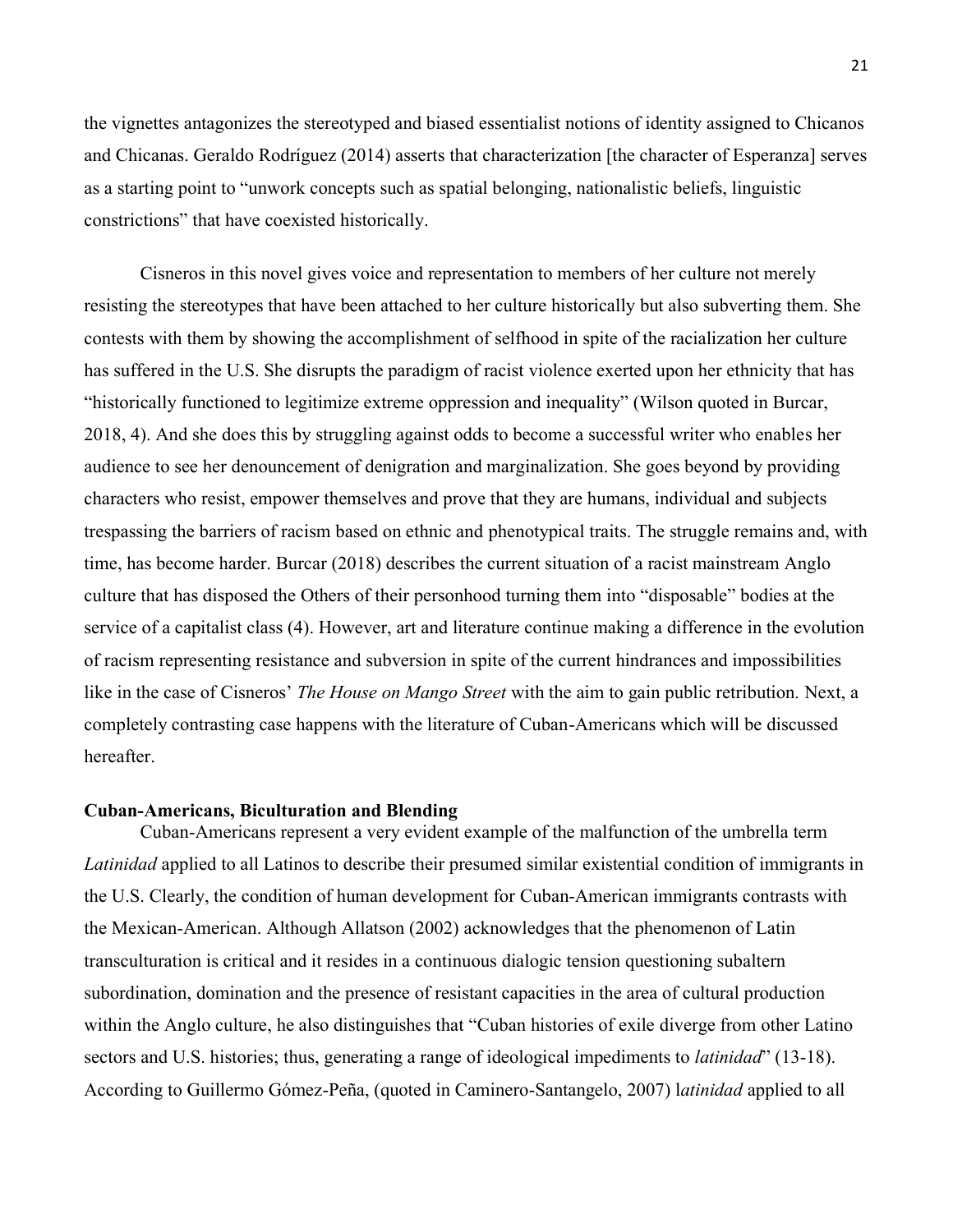peoples from Latin American origin disregarding cultural differences among boundaries between countries and places and its common association of ethnicity "[is] inaccurate and loaded with ideological implications [creating] false categories" of Other from Anglo populations (7). These false categories become evident if one compares the existential conditions depicted in literature between Mexican-Americans and Cuban-Americans. Despite Allatson´s (2002) debatable affirmation that "Latino texts are U.S. texts", he does distinguish between several textual cultural productions with different degrees of containment "by that homogenous, devouring word American" (14). The cases of subjectivity conveyed in literature of exiled Cuban-Americans in the U.S. differs in great proportions when contrasted to those of Mexican-Americans. As explained in the previous research document, the immigration processes of Cuban-Americans have been tinged by more favorable political conditions than those of the Chicanos. Instead of marginalization suffered by this latter population, the process of biculturation for Cubans as proposed by Perez-Firmat (1994) marks the foundations of the privileged existential circumstances of the first immigrants of this ethnicity. He describes the process of biculturation experienced by these first immigrants in three stages. The first one named "substitution" grants Cuban-Americans the opportunity to (re)create cultural substitutes of their "home" back in Cuba in Miami in "The Little Havana." The second stage labeled "destitution" provides Cuban-American subjects a consciousness of the fact that the "traditions" from Cuba cannot be recreated in the U.S. for cultural and language codes change in the U.S. landscape. The stage that completes the process is "institution" where Cuban-Americans get involved with the identitarian situation of the new generations of Cuban-Americans residing in the U.S. who establish the hybrid subjectivity called *cubanidad*. The acronym YUCA, (Young Urban Cuban-Americans), describes the generations of Cuban descendants that are now "more" American (Perez-Firmat, 1994, 16) than Cuban. As seen, the anxieties suffered by the earlier generations of Cuban-Americans legal immigrants and residents relate more to adapting to the new Anglo culture, to acquiring the language and to combining the processes of "tradition and "translation" in the U.S. asserted by Pérez-Firmat (1994) to reaffirm their hybrid identity. While for the Americans descendants from Cubans, the process of assimilation has run steady and flowing, for more recent immigrants the situation has been wavering. The distinction of *Cubanglos* from other Latino immigrants begins with the dropping of the hyphen and the union of the term Cuba and Anglo denoting "a type of blending", transculturation and biculturation.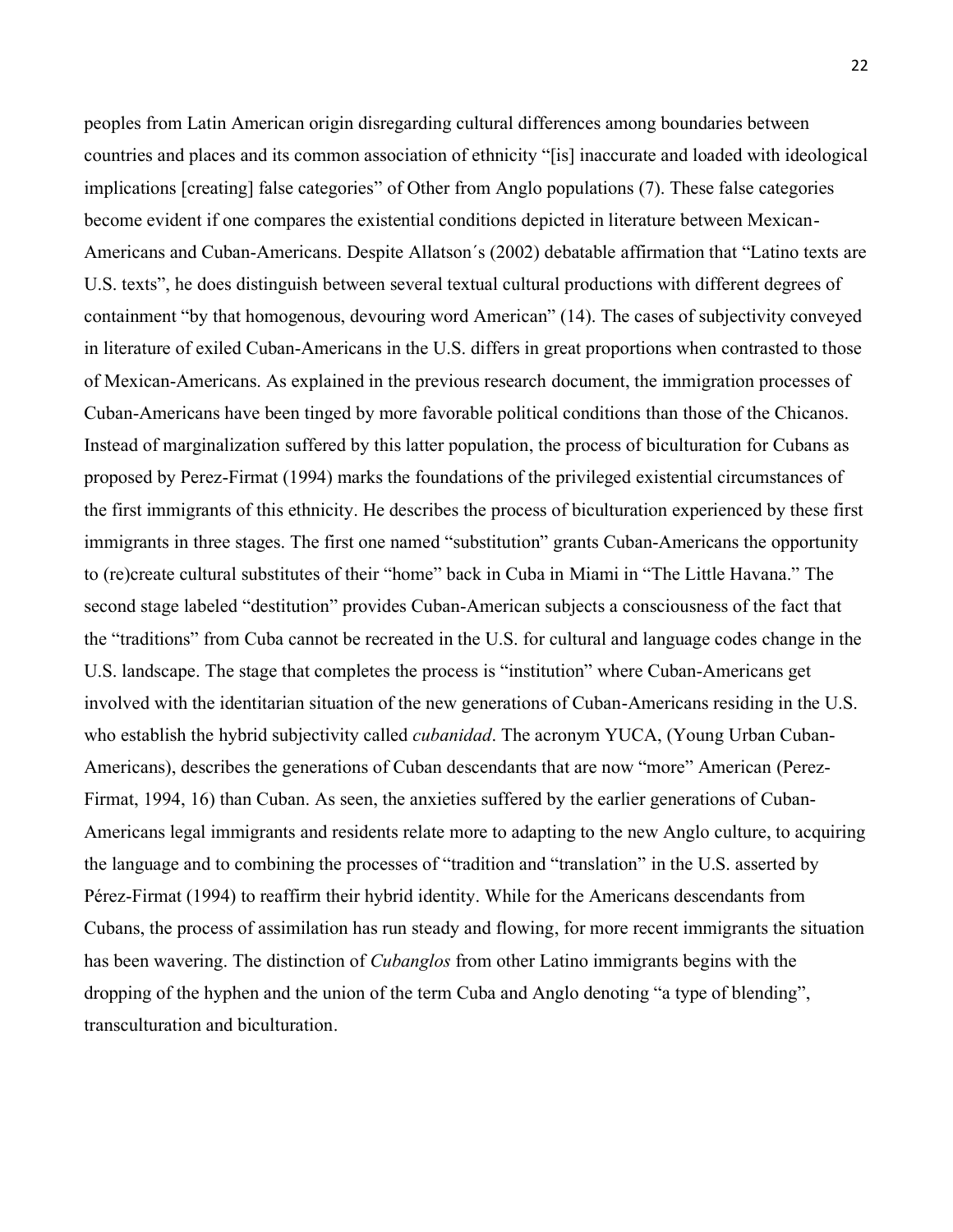Now, for illegal Cuban immigrants, the factual situation has been subtly different at several moments in history. After the Cuban Revolution following the second half of the XX Century, the migration processes, its characteristics and dynamics have changed and evolved among the conflictive relations between Cubans and the United States. (Sorolloa, 2013, 4). According to Sorolla (2013), after the Cuban Revolution a noticeable wave of Cuban immigrants travel mainly to the United States motivated by the socio-economic and political transformations in the island which seems to impede a continuous human development. She states that: "En años subsiguientes, se observa una mayor intensidad de la emigración en los momentos coyunturales de las crisis, que marcan las relaciones migratorias entre Cuba y Estados Unidos en los años 1965, 1980 y 1994" (Sorolla, 2013, 8). In spite of the fact that the conditions for Cuban-American immigrants changed during President Reagan's administration because he decided to deny Cubans a refugee status reasoning that they fled due to poverty and not due to political repression, he was able to retain a special programming for entrants, which appeased the Cuban-American community (Henken, 2005, 5). In fact, Henken (2005) alleges that the special treatment of Cuban immigrants to the United States since 1959 seemed to end abruptly in May 1995 as a result of migration accords between the US and Cuba following the rafter crisis of 1994. But it is actually after 1995 that the U.S. resisted the entry of Cubans and; consequently, runaway rafters were repatriated to Cuba though they were rarely deported after they reached the U.S. land (Henken, 2005, 2). During the rafter crisis, Cubans picked up at sea would now be sent home like other ''illegal'' immigrants (Henken, 2005, 2) from other world latitudes. Later, during the Clinton administration─1993-2001─ messages were sent to the Castro regime declaring that "the US had control of its borders and [that it] would not allow illegal immigration, even from enemy states like communist Cuba" (Henken, 2005, 2). However, for many critics, the message has been historically ambivalent.

For critics like Henken (2005), the policies to regulate illegal immigration from Cuban have been inconsistent. He argues that "changes in US policy toward Cuban refugees were neither sudden nor complete" (Henken, 2005, 2). Hirshman (2014) supports Henken's affirmations claiming that major waves of immigration to the United States have been ongoing with the fall of regimes supported by American political and military interventions abroad and these waves include Cuba. Unlike the oppressed Chicanos, Henken (2005) remarks that the aforementioned special treatment of Cuban immigrants continues despite the fact that both the original intent and immediate consequences of U.S. political and administrative accords were to halt unsafe, disorderly, and unauthorized immigration from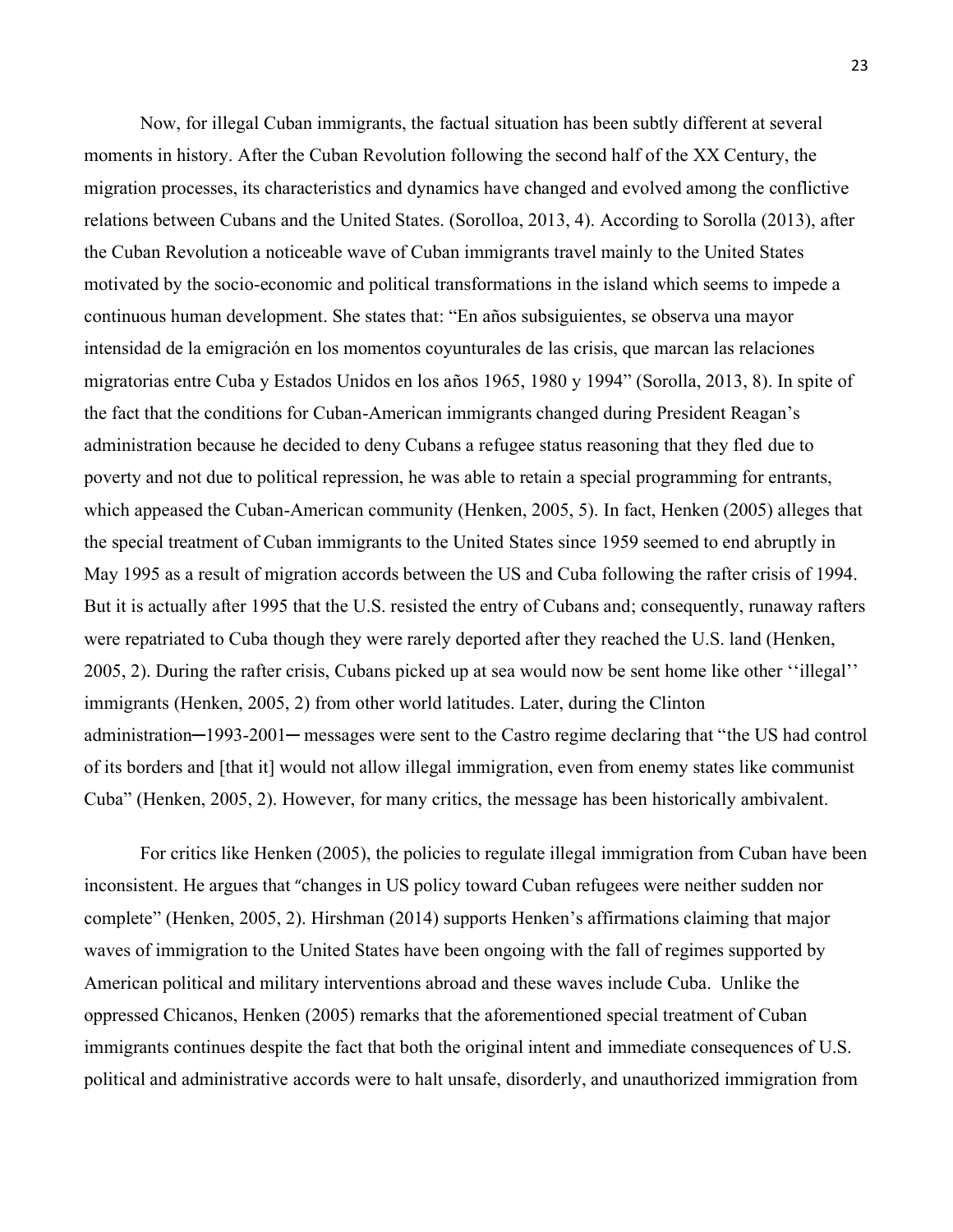Cuba to the country (2). Indeed, the population of *Cubanglos* has increased. By 1960, right after the Revolution, U.S. census recorded nearly 80,000 Cuban-born children living in the U.S. and; afterwards, more than a million Cubans have immigrated to this country for a diversity of reasons. But the most evident motivation has been the search for political freedom (Henken, 2005, 3). Still, other motives to accomplish the Cuban exile vary and these include: the escape from political repression suffered in the island which impede human development, the search for the ideals of prosperity secured by the American Dream and the reunion with Cuban former family residents in the U.S, among others. Fresneda and Delgado (2013) allege: that migration from Cuba mainly occurs under two modalities, those due to economic reasons and the ones due to the exportation of services: "the contradictions arising from the socialist productive underdevelopment lead to a series of structural distortions that restrict the possibilities for human development and result in increasing limitations to consumption and social mobility for the majority of the Cuban population" (2). They also claim that low productivity and a decreased human development in the island have generated: "[una] insostenible inestabilidad en los procesos de redistribución, movilidad social y equidad [y] la carencia de encadenamientos eficaces que pudiesen servir como acicate para superar círculos viciosos en el orden productivo (Fresneda and Delgado, 2013, 4). Historically, the U.S. authorities have taken advantage of the mentioned vicious policies of the Communist regime and benefitted Cuban immigrants with programs such as the Cuban Refugee Program (CRP) mainly for political democratic interests in the continent. In this regard, Henken (2005) asserts that, "No other US refugee resettlement program has been more generous and accommodating than the . . . (CRP) set up for the ''Golden exiles'' and later applied to continuing waves of Cubans" (3). Resettlement agencies advocated to assist Cuban immigrants in the U.S. in housing, jobs and education with bilingual programs and even creating "unprecedented exceptions . . . to residency and citizenship laws to enable Cuban success and integration" (Henken, 2005. 3). Henken (2005) attributes this generosity to ideological motivations and foreign policy goals during the Cold War after the initiatives taken to overthrow the Communist governments (4). New Cubans, on their part, transformed cultural barriers into bridges struggling against the obstacles faced on their way (Eckstein, 2009, 127) In this sense, Cuban immigrants became exiles granted with a range of contrasting privileges that Mexican-Americans never have had.

More recent Mexican-American, Cuban-American and other Latino immigrations to the United States share the same motivations to leave their homelands. These displacements obey the lamentable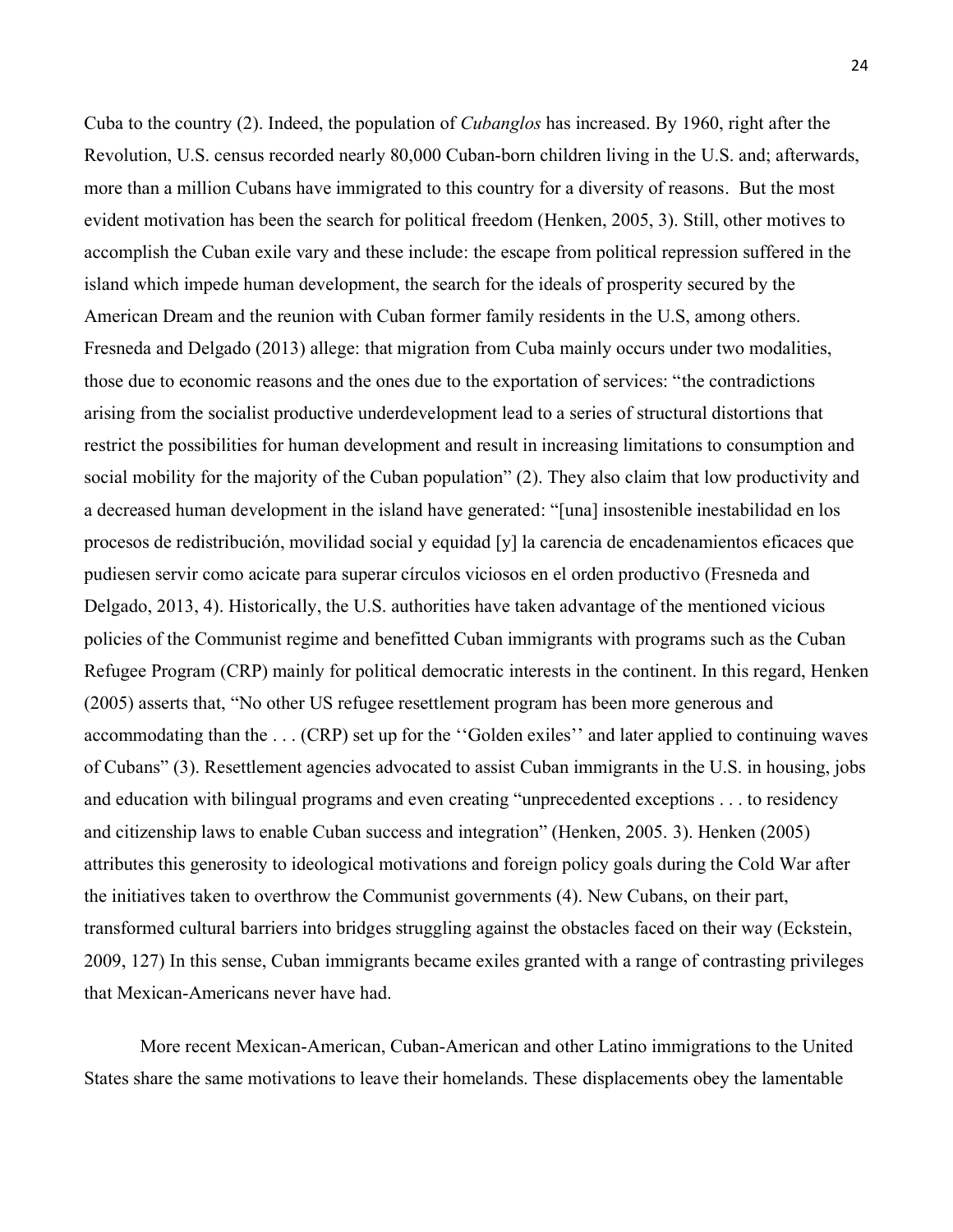and repressive socio-economic circumstances that have conditioned their lifestyles in their homelands. The Inter-American Commission of Human Rights (2013) declares that: La situación socioeconómica, política, ambiental y en materia de seguridad ciudadana de los países de la región resultan determinantes para entender por qué las personas deciden migrar (37). Therefore, the flow of immigrants in search of the American Dream increases beyond its first ideals: many of them leave their countries for survival running away from the exercise of violence, exclusion and lack of opportunities to subsist. However, what distinguishes their arrival in the U.S. is their place of origin. In the case of Cuban immigrants, they have been historically assimilated in certain geographical locations in the United States. Sorolla (2013) confirms that the privileges that this population have met in history are associated to a cultural and social capital acquired in a system whose foundations depart from the development of qualified and influential human resources settled in cities such as Miami, New York and California (17). Whether received as refugees, as undocumented or illegal or as exiled, the experience of Cuban-Americans in the U.S. is circumscribed by political and societal privileges. Allatson (2002) reaffirms this quoting María de los Angeles Torres who claims that *"cubanía"* cannot be confined to and of the island of Cuba (163) but to other foreign latitudes. Allatson (2002) even questions if the "incommensurableness" geopolitical, ideological and cultural borders that separate the United States to its continental "nemesis" make Cuba an exception (163). In this sense, Kezner (2000) also proclaims that,

indeed, the Miami area alone embodies the second largest Cuban population anywhere—and it is enormously difficult to convey the extent to which this multi-faceted, rather enigmatic population has been able to integrate into the American mainstream yet simultaneously sustain a sense of cultural distinctiveness in fewer than four decades (p. 152).

Cuban-Americans experience a blended relationship with the Anglos in which they try to redefine their culture in a bigger extended space providing possibilities of exchange and growth. Pérez-Firmat (1994) goes beyond remarking that this exchange is in a continuous search for balance and equilibrium where it becomes difficult to determine which culture is dominant and which one is subordinate (6). Terms such "*cubanglo*" and "*cubanía*" denote the insertion and blending which characterize the realities of Cuban-Americans in the U.S. contrasting those of the separateness and the alienage of the Chicanos.

Biculturation and blending characterize the textual representations of Cuban-Americans in literary productions. Gradually, the voices of representation of Cuban-Americans have been distinguished in diverse forms. Caminero-Santangelo (2007) refers to Cuban-American novelists, including Cristina García, which have challenged the dominant Cuban exile narrative of homogeneous white and Catholic Cubanness accepted and disseminated in mainstream U.S. media. These narratives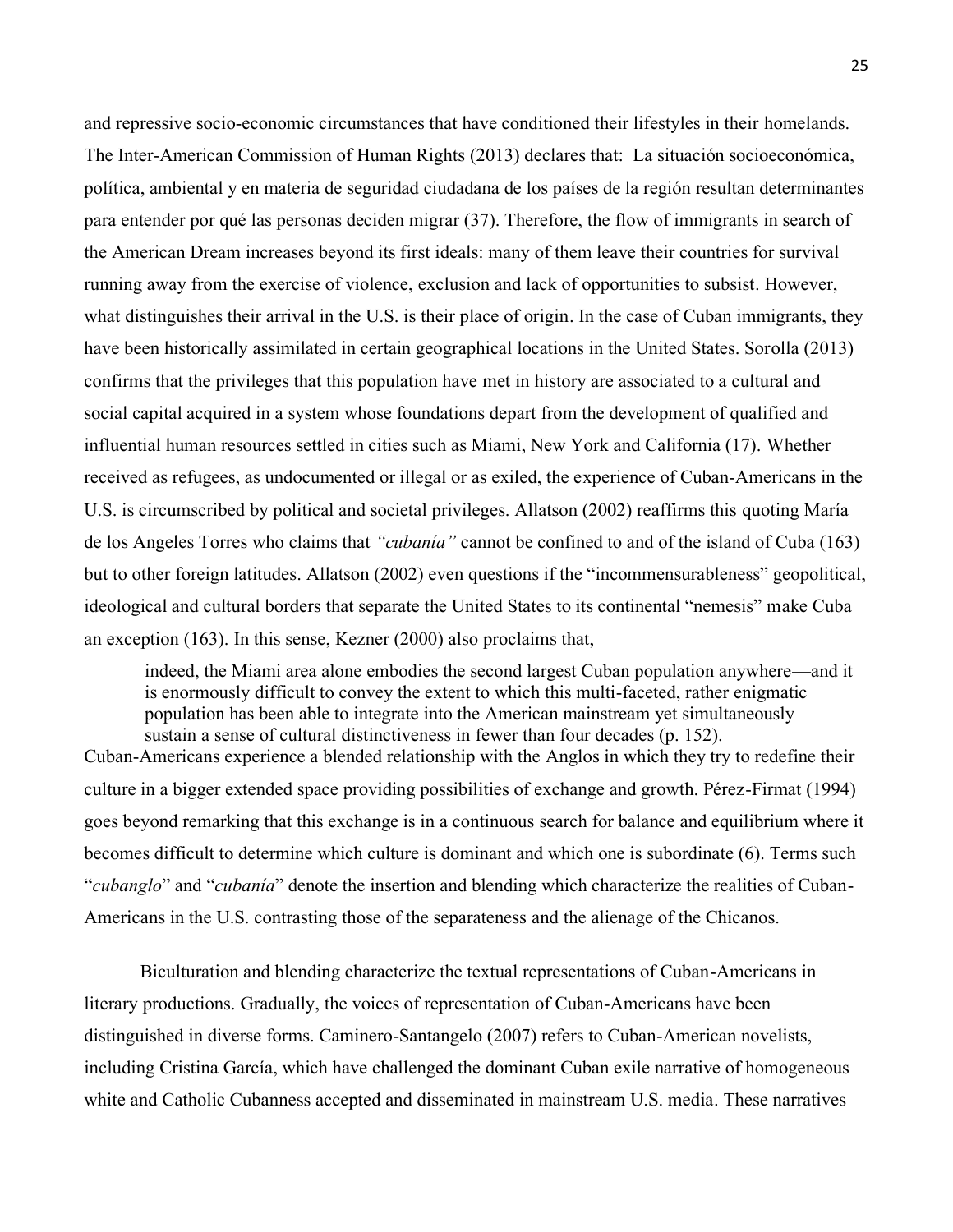explore forms of Cuban hybridity and how they fit or rub against the narration of the Cuban nation (Caminero-Santangelo, 2007, 33, 34). In fact, the novel *Dreaming in Cuban* written by Cristina García seems to comply in "hegemonic complicity" (Allatson quoted in Caminero-Santangelo, 2007, 162) within the U.S. narratives, more than to resist, oppose and subvert the Anglo domination which is the case of Sandra Cisneros. The narrative poses "collusion" with hegemonic Anglo narrations for it displays "an intricate equilibrium between the claims of each culture" (Pérez-Firmat, 1994, 6). To illustrate, the development of some characters in the novel conveys the processes of "biculturation" and "blending" by assimilating the Anglo cultural expressions while keeping traditions from their Cuban origins passed from one generation to another trying to find a sense of balance. The anxieties suffered by these character individuals deal with living in "hybrid biconceptual realities [which] impl[y] overcoming cultural and linguistic barriers and trying to establish in two realms and not rooting in neither . . . challenged by the responsibility of . . . switching codes to achieve balance and harmony" (Kezner, 2000). Unlike the subversive tones that characterize Esperanza and other characters in Cisneros´s *The House on Mango Street*, the struggles and conflicts confronted by some characters in García´s novel typifies life in exile as bicultural and also anxious to fit and find equilibrium in the U.S. culture. At the same time, the text critiques the political and social context of Castro´s Revolution in Cuba though García quoted by Kezner (2000) attests that she is "not interested in judging the revolution or in evaluating whether the emigres were justified in their reasons for leaving Cuba [but] to provide a history of the post-1959 Cuban emigre community in south Florida, a history that. . . [includes] the cultural, political, and intellectual life of the community" (4, 7). Thus, the novel depicts the contrasting perceptions and anxieties of displacement and exile experienced by border subjects.

#### **Blending and** *Cubanness* **in Cristina García´s** *Dreaming in Cuba***.**

As aforementioned, the Cuban-American literary representations in borderlands in García´s *Dreaming in Cuba* depict integration and assimilation mixed with the anxieties of being part of a hybrid population where characters develop their subjectivity anew in the so called "third space" (Babha, quoted in González, 2018, 8). More than oppression and subversion, which is the case of Mexican-Americans characters in Cisneros´s novel, the depictions of characters' subjectivities in *Dreaming in Cuban* subtly denote anxieties related to cultural and language code switching of a family of immigrants living in exile. As stated by Machado (2005), Garcia´s novel takes the critical issue of immigration with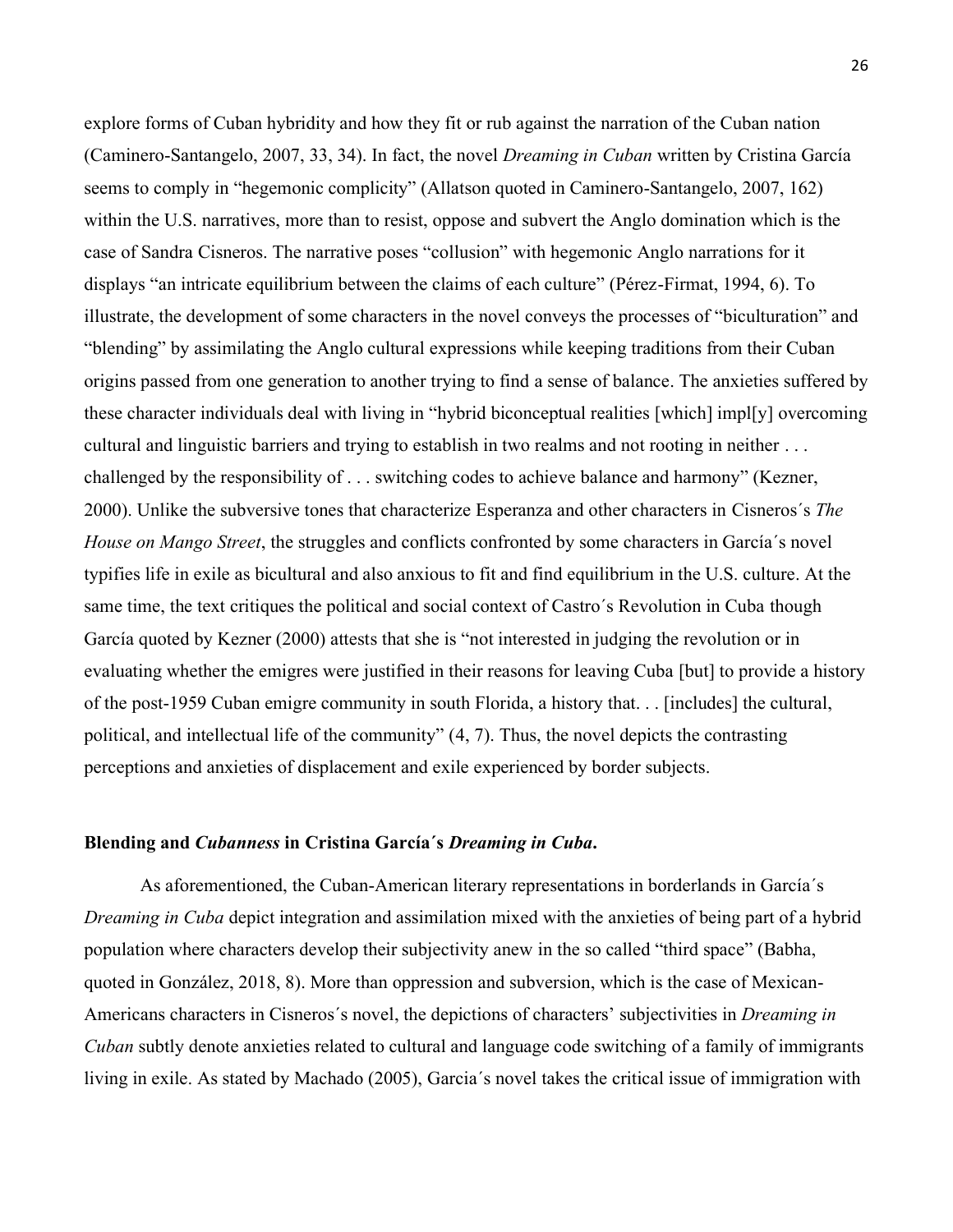"celebratory" reading undertones (129). García´s novel illustrates the struggles of Cuban immigrants established in the U.S. and the relentless endeavor of survival in the island during the Cuban Revolution. In this novel, the imaginary border or frontier for Cuban-Americans, more than a site of oppression, becomes a location where new possibilities open for betterment upholding the ideals of the American Dream and beyond, away from the impositions of the Communist political regime. Cristina García is a Cuban-American writer born in la Havana, Cuba who immigrated to United States in 1960. She has been a reporter and researcher and has won several awards for her novels and works. Critics affirm that her novel *Dreaming in Cuban* is autobiographical. Garcia herself admits that "emotionally, it's very autobiographical [but] the details are not . . ." (Davis, 2000). Mitchell quoted by Allatson (2002) professes that the use of this biographical approach gives readers "classificatory units of belonging" in this novel:

 . . . a vaguely autobiographical attempt to reassess [García´s] individual and familial dislocation between two antagonistic national bodies . . . [between] the U.S.-based Cuban family and the imagined national family [which] exist in parasitic relation to one another by virtue of a shared desire for unity that inevitably proves to be illusory and contradictory (163).

The novel though describes two contrasting contexts in different periods of time which suggest assimilation and transformation, evolution, decay and growth.

The novel relates the lives of the members of the Del Pino family during the Cuban Revolution. Using different types of narrative voices and temporal settings, García develops a cultural social imaginary of the Cuban-American existence in the U.S. and of life in the island of Cuba during the Revolution. This strategy of using multiple narrators and time spaces provide a perspective of culture from different nuances, just like Cisneros does in Mango Street, which enables the provision of a collective sense of culture. Davis (2000) states that, stylistically,

 Garcia opts for a narrative stance that includes multiple voices, offering individual versions of events and engaging in complex dialogues There is, further, a sense of collectivity in the text, according to which the diverse voices that speak discern self-referential hints at definition through the juxtaposition of the other voices in the narrative.

Another stylistic feature in Garcia´s novel is the use of a disrupted timeline instead of a linear one. The use of flashbacks and foreshadowing reinforces the emotional effects experienced by characters in front of diverse circumstances and historical events. In this respect, Davis (2000) asserts that the juxtaposition of present and past tense confounds and blur two-time frames inviting the reader to reconstruct the plot line from the first story set 1972 to a last letter written in 1959. Within this period of time, the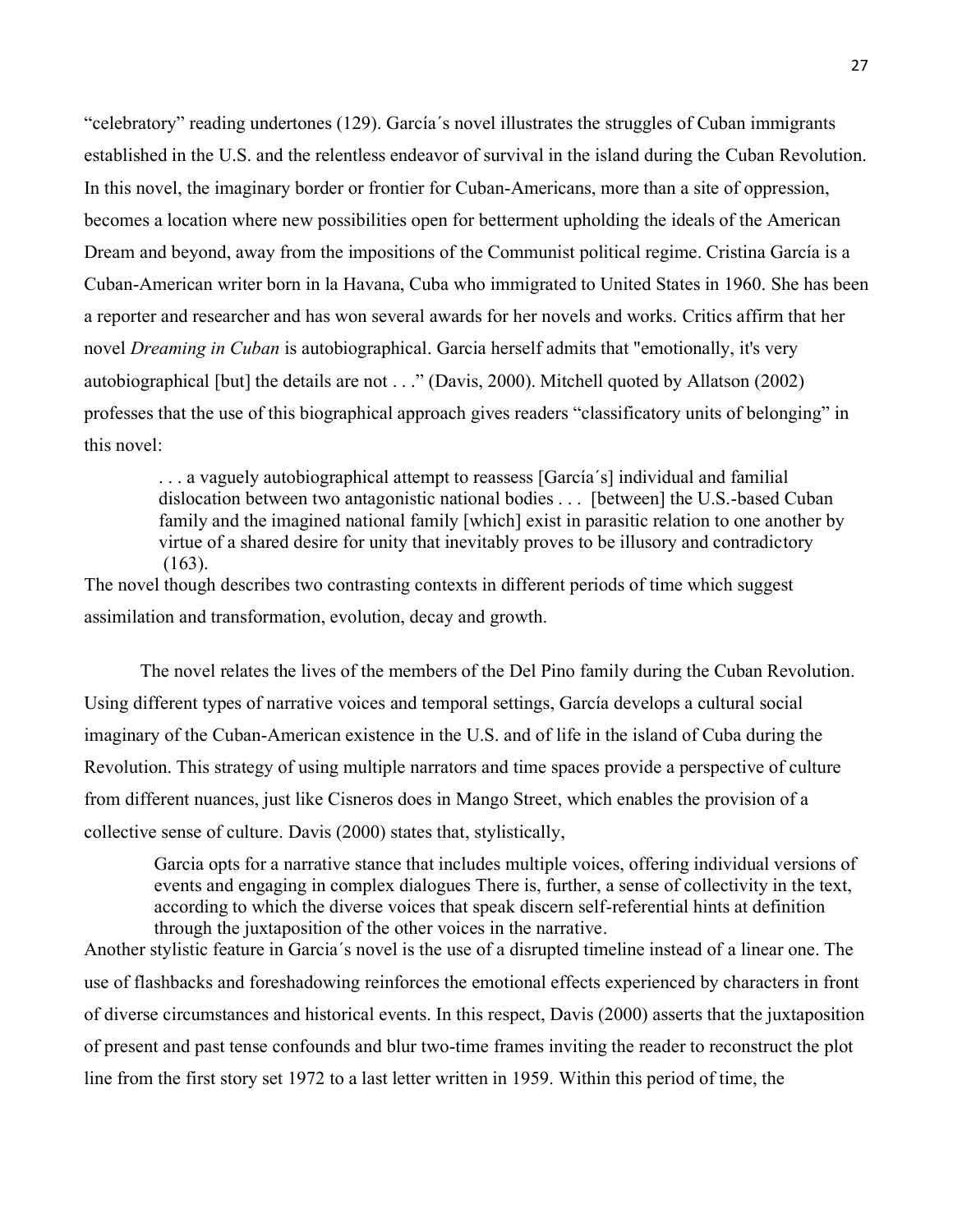representation of the lives of characters illustrates their contrasting subject positions, their opposing existential conditions and their different lifestyles in the U.S. and in Cuba.

To begin with, the narrative provides readers a credible picture of border character subjects inhabiting borderlands in the protagonist of Pilar and her parents, Lourdes and Rufino Puente. Other characters, such as Jorge and Celia del Pino and their children and grandchildren, convey the realities confronted in Cuba during the Revolution. In spite of García´s use of the word "integration" (quoted by Kezner, 2000) to describe the incorporation of Cuban-American exiles in the U.S. culture in the novel, her characters live the struggles of being border subjects assimilating the Anglo culture while they still somehow stick to their Cuban roots following the process of biculturation, substitution, destitution and institution as proposed by Perez-Firmat (1994) for the first generation of immigrants. They often face the privileges of "collusion" with cultural practices and the "apposition" (not the opposition) of integrating surpassing the imagined frontiers that separate them. They (re)create themselves displacing between "traditions" and "translations" overcoming and adapting to language and cultural hindrances. The segregations present in the novel deal more with the contrasting experiences of living in the United States and those of living in Cuba during the Revolution than among Cuban and Americans.

Following the optimism found in Pérez-Firmat (1994) when he refers to the hybrid situation of Cuban-Americans as *cubanglos* (7) and the assurance of a current and continuous cultural exchange, Pilar´s, Lourdes´s and Rufino´s characterizations in the novel represent the assimilation and blending in different degrees of the Anglo mainstream culture. They represent the attitude of many Cubans who want to bond with friends and family left in the island, people-to-people ties, after the post-Soviet-era crisis according to Eckstein (2009); while, at the same time, want to establish roots in the U.S. García (2018) herself asserts that many Cuban immigrants have experienced a steady adaptation into American life which have been depicted in her literature. The establishment of immigrants such as Rufino and Lourdes del Pino and their daughter Pilar ratify the accomplishment of the ideals of human development and improvement of the American Dream taking advantage of the political privileges granted to Cubans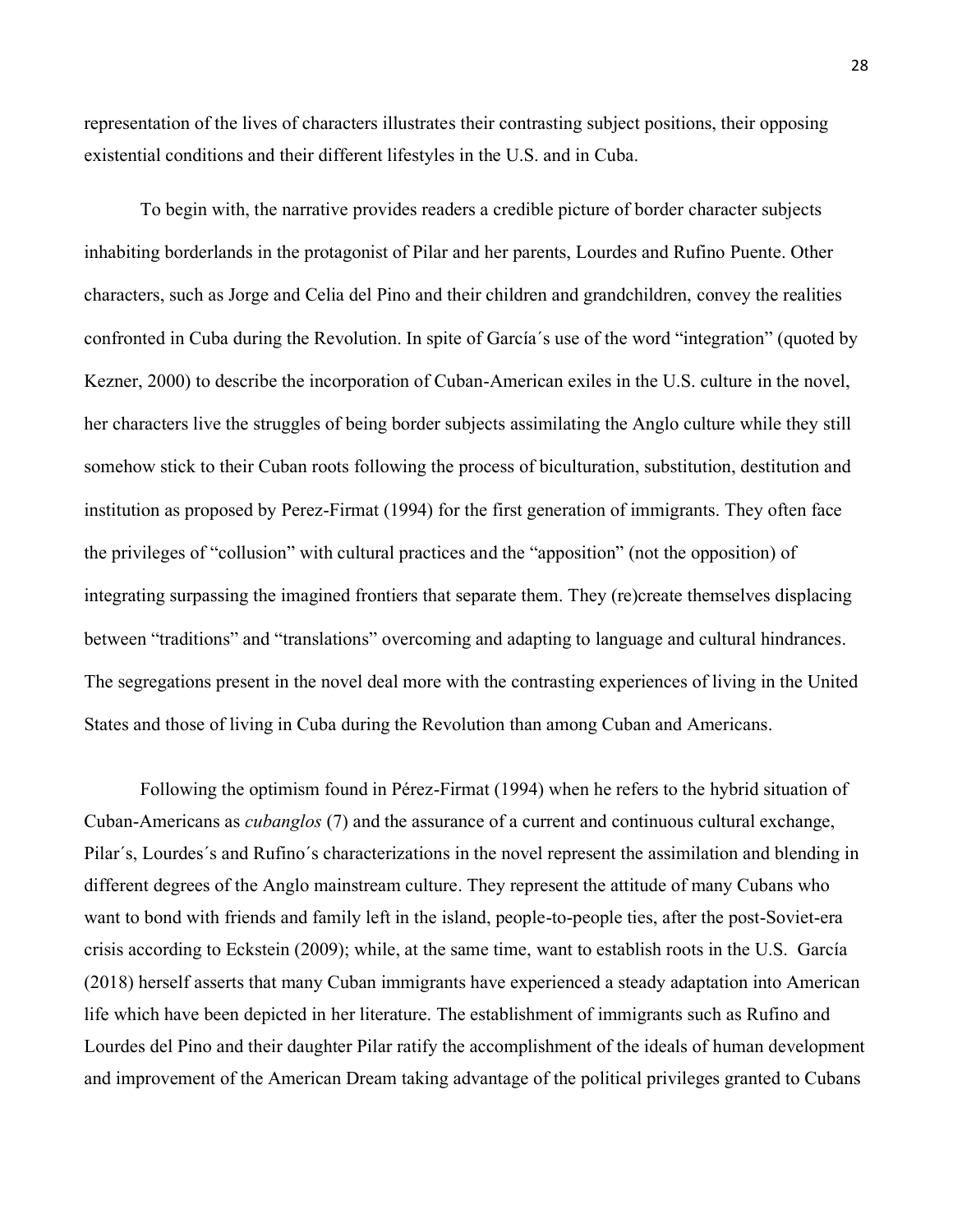exiled during the Revolution. The protagonist of García´s novel, Pilar, just like Esperanza in *The House on Mango Street,* belongs to the generation of Latinos descendants of immigrants who reside in the United States. She left Cuba when she was two years old and her parents were running away from the violence of the Revolution. López quoted in Davis (2000) remarks that Pilar is García´s alter ego: "Cristina Garcia and Pilar Puente share biographical similarities, and the text may be read as both a valedictory and a catharsis for a young woman dealing with the events and characters in her past". Pilar and her parents leave their family and their high-class comfortable life in Cuba during the violent events triggered by the Revolution. Pilar is raised in Brooklyn, New York.

Though for the most part of her life Pilar lives in the U.S. some of the features of her characterization denote the personification of the migratory border subject. Machado (2005) argues that Pilar and her family embody the migratory subject, the in-between subject, capable of displacing herself physically and psychically between Cuba and the U.S. (130). However, her condition of a border subject and displacement contrasts very much the marginalized condition found in Esperanza´s realities. González (2018) quoting Payant asserts that "despite Pilar´s hyphenated existent, she does not belong in the real Cuba" (132). In fact, because she was very young when she left Cuba, her role in the novel is reduced to depict the emotional effects of missing her grandmother in Cuban more than the nostalgia of exile. Indeed, for the most part, she is identified and connected with the Anglo cultural practices. She only has vague memories of her life in the island. Pilar´s characterization connotes nostalgia as a direct effect of the influence of her parent´s legacy: "a desire to reconnect with original objects of memory gaze [and] to have an alternative history" (Machado, 2005, 173). Pilar wants to return to Cuba to see her grandmother Celia with whom she connects supernaturally and when she is deceived by her parents. Otherwise, Pilar typifies the common young American consumer: while she is "trying on French-style garters and push-up brassieres in the dressing room of Abraham&Straus" (25), she hears and sees her father with another women she says "That´s it. My mind´s made up. I´m going back to Cuba. I´m fed up with everything around here". At his point, she is thirteen (García, 1992. 25) and she already shows her buyer habits. However, when she escapes from Brooklyn to Cuba, she cannot reach the island and only makes it to Miami. Her motivations to go back to Cuba are also linked with a need to escape from her mother´s constant control and with her own idealized notion of freedom. Pilar actually says that her mother reads her diary, "enslaves" her to work in the bakery and controls her in the bathroom when she masturbates (García, 1992, 26, 27). Vasquez (1995) claims that Pilar's longing for and connection with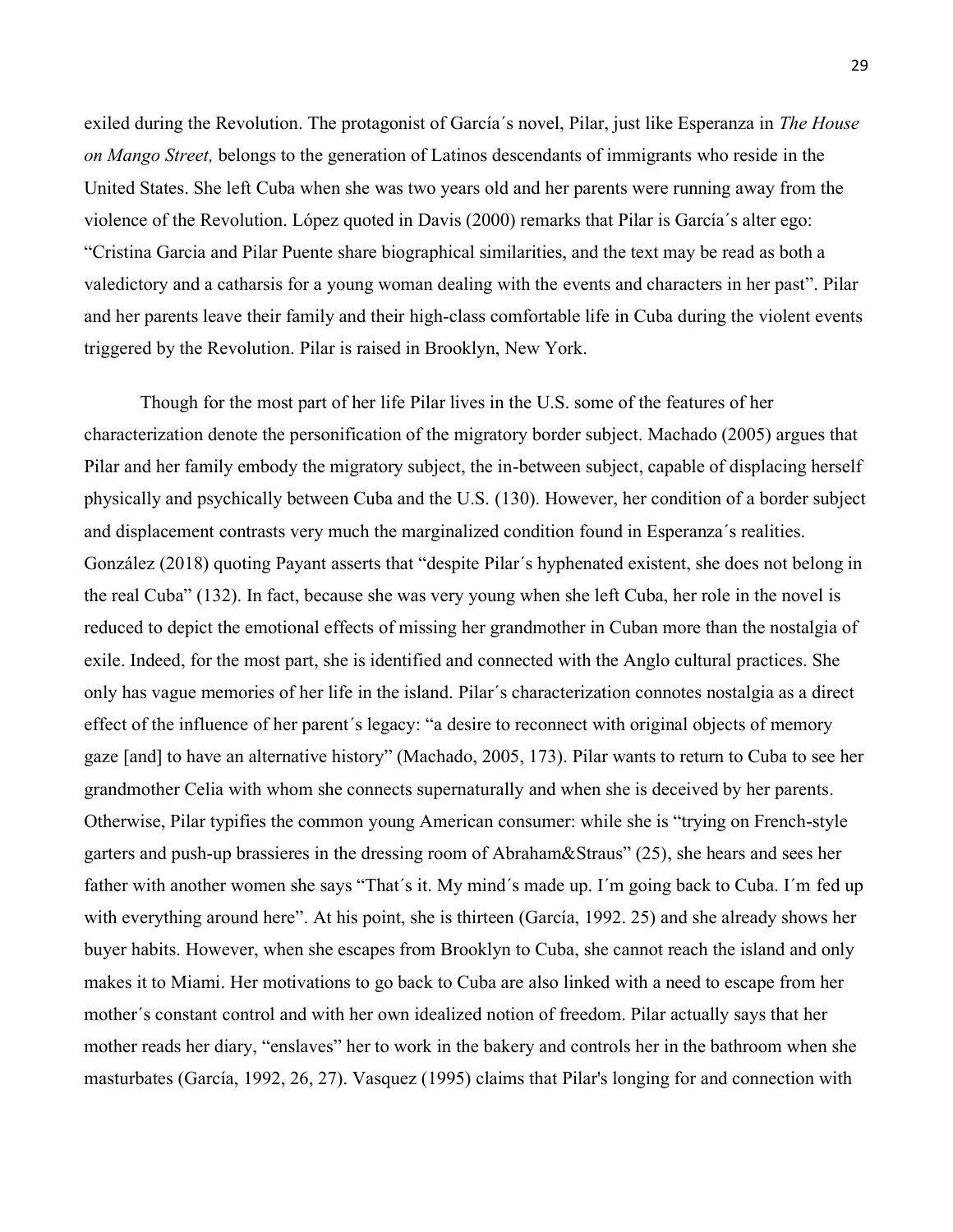Cuba could only cover two years, she never truly knew the place, "though she does claim complete recall from the day of her birth, even of complete conversations" with her grandmother. This suggests that, more than her memories, it is the surreal mental dialogues between Pilar and Celia what connects her to Cuba. The presence of the surreal in the novel enables Pilar to mystically speaks to her grandmother Celia at night.

Opposite to Esperanza´s expectations of upgrading her existential condition by leaving Mango Street, Pilar´s conflict delves much more around her whim to accomplish her imagined, almost mythical, journey to return to Cuba to see her grandmother. She acknowledges her Cuban roots but she ascertains her American identity. Machado (2005) states that Pilar´s psychological journey is not merely an attempt to recuperate her identity but that her historical project is to recover her Cuban legacy (134). As a daughter of the first wave of immigrants, her scarce memories from Cuba taker her back to the country before the Revolution. She tells Minnie, her friend, how her nannies in the island believed she was a *brujita* and "rubbed [her] with blood and leaves . . . and rattled beads over [her] forehead" (García, 1995, 28). Making reference to his father's rich family, she also tells Minnie how her father took her horseback riding in his family´s ranch, told her about the casinos his family owned and about the time spent with him in the farm camping and how they fed the animals: "there were beef cattle and dairy cows, horses, pigs, goats and lambs" (García, 1995, 28). These descriptions illustrate the Cuba left by her family, the Cuba she remembers. In some cases, the realities she had experienced in Cuba depict the same amenities that Pilar enjoys in the U.S. The reconstruction of her life back in Cuba revolves around a false idea of what the island later becomes. Machado (2005) avows that Pilar is only trying to capture an alternative history via her imagination (134). Davis (2000) also suggests that Pilar just needs to recreate her memories of Cuba as a result of her jumbled adolescence. The novel reasserts these ideas showing Pilar´s indulgent teenagerhood.

Pilar Americanness mirrors her position as a spoiled punk pierced adolescent and a painter who likes and plays alternative rock music. She not only goes to art classes but also applies for a scholarship and wins it in an art school in Manhattan, and because her mother opposes her leaving, her father fixes a studio for her in the back of the old "warehouse" where they live in Brooklyn. Her escape to Miami to take a boat to Cuba seems more like a whimsical tantrum. Pilar openly expresses how confused she is: "Even though I've been living in Brooklyn all my life, it doesn't feel like home to me. I'm not sure Cuba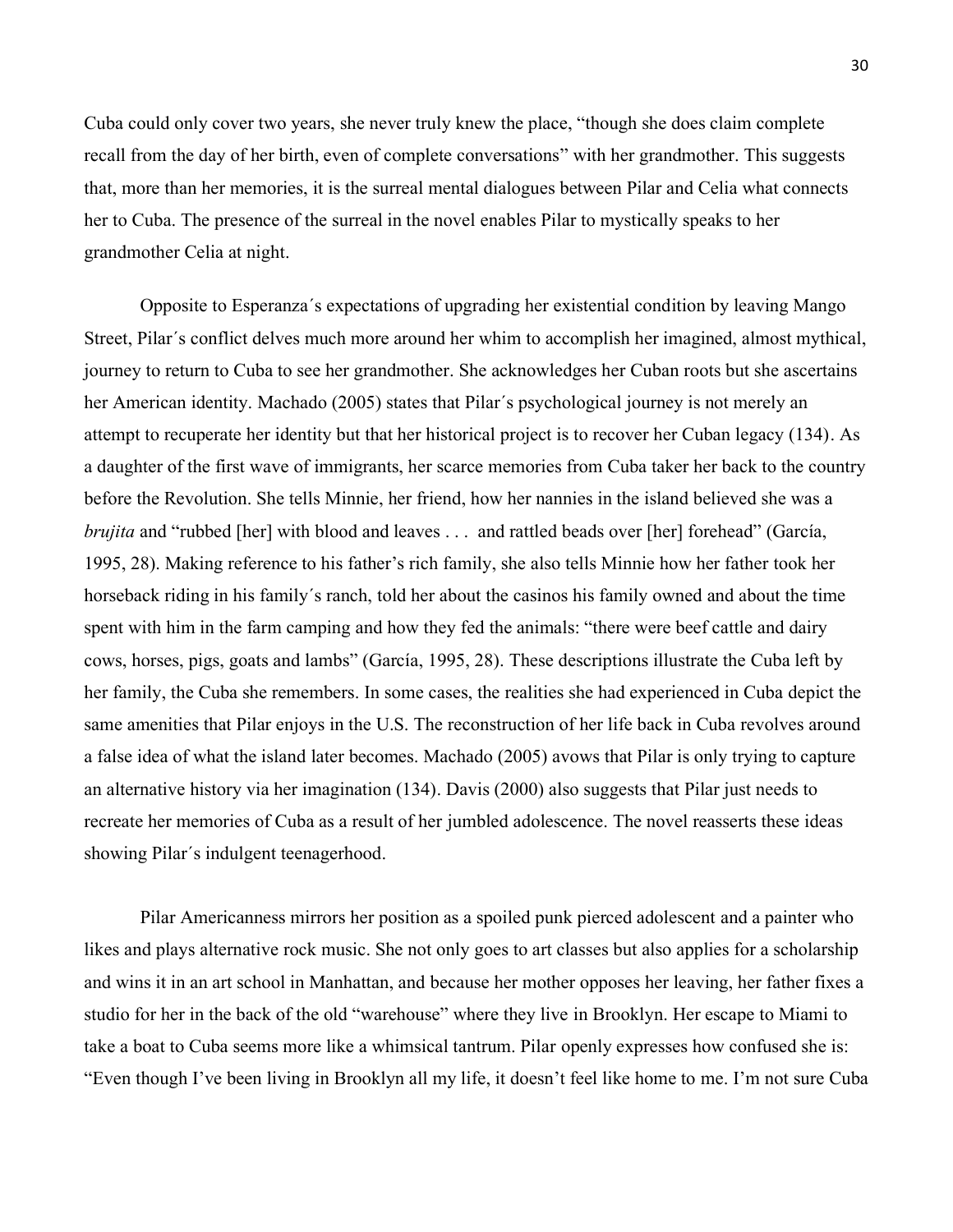is, but I want to find out" (García, 1992, 58). When she reaches her father´s family in Miami, she knows she will be sent back to Brooklyn: "Shit. It´s back to Brooklyn for me. Back to the bakery. Back to my fucking crazy mother" (García, 1992, 64). At this point, Pilar´s troubled adolescent mind projects her full dissatisfaction and resentment with her mother. They are unable to connect and Pilar consequently rebels against her. Vasquez (1995) alleges that "Pilar's relationship with her mother is deeply conflicted, her rebelliousness a manifestation of her longing, her resentment of truncation from her Cuba. Both Pilar and her mother rage and rant in paired but solitary angers". Pilar is not sure if she longs more for a blurred image of Cuba or for her grandmother Celia. Her internal struggle deals with determining the degree of identification she has with her place of origin. But her comfortable life in the U.S. complies with one of a spoiled upper middle class American teenager: she goes to a private school named Martyrs and Saints where she was kicked out, she receives psychological private attention, she takes flamenco classes at the Carnegie Hall, she goes to Art school in Rhode Island, she paints abstract paintings, she studies in Italy, she has had two boyfriends, a musician boyfriend Max and; later, Ruben Florín when she is seventeen and she goes to Lou Reed´s rock concerts. When she paints a mural for the opening of her mother´s second bakery, she intentionally distorts the appearance of the Statue of Liberty only to irritate her mother and to cause a commotion among her audience; but to her surprise, Lourdes supports her daughter. Thus, Pilar´s discomfort could be more linked to her young age.

Pilar´s plight to adopt the *cubanidad* is more imaginary than real. The relationship established between Pilar and her Cuban roots and traditions becomes a surreal open question. Does Pilar really miss Cuba or her grandmother? To what degree does she connect with the *cubanidad*? She knows she misses her grandmother because she magically speaks to her with her mind at a distance. But when it comes to the island, Pilar aims to falsely recreate, like in the process of substitution (Perez-Firmat, 1990), what she remembers of Cuba in Brooklyn. When she goes to the record shop, she buys an "old Beny Moré album" (García, 1995, 197) and speaks to the cashier about Celia Cruz in Spanish. Later at the *botánica*, she claims admiration for a woman who buys oils to perform an otherworldly *Santería* ritual to get the man she wants. Pilar says "I envy this woman´s passion, her determination to get what she knows is hers" (García, 1995, 199). Here, Pilar acknowledges at the *botánica* that she once felt like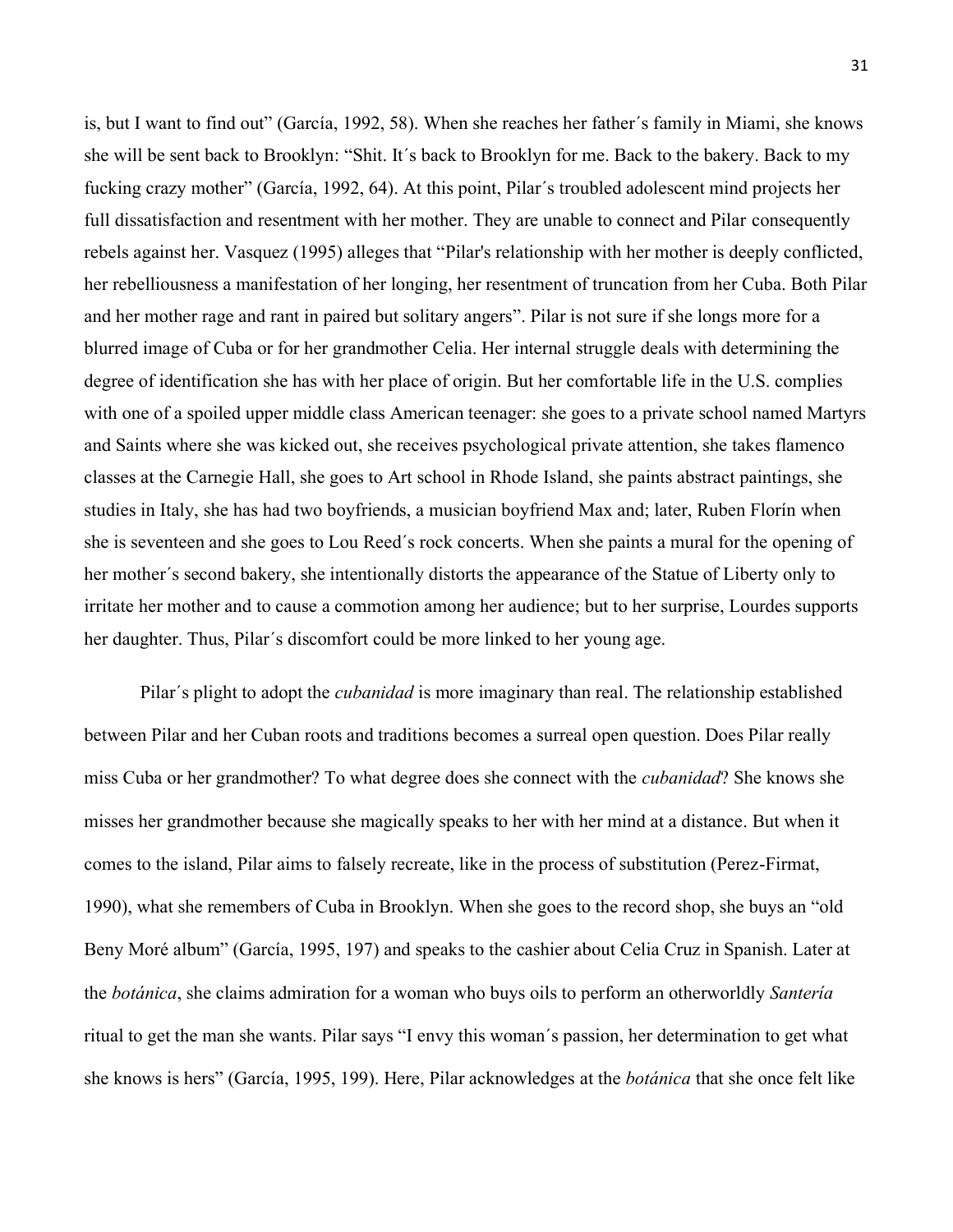this woman in her determination to find her roots but that now she feels that destiny is not her own anymore (García, 1995, 199). Instead, she becomes aware that her Cuban experience in Brooklyn results in a "commodified [one]" (Machado, 2005, 135). Pilar's experience as a "daughter of Changó"—the god of fire and lightening— a major deity in the Yoruba religion, and the ritual she performs later at home only reaffirm that her mystical powers are reduced to believe that she "hear[s] fragments of people´s thoughts, glimpse scraps of the future" (García, 1992, 216). But, do these abilities come as part of her *cubanidad* in the U.S.? And, are they real? Are they part of her grandmother Celia's and aunt Felicia's supernatural perceptions as *santeras*? If they are, Pilar only commodifies them. Debora Root (1996) describes this type of commodification as part of the cannibal culture: "an attempt to construct a topography of the West's will to aestheticize and consume cultural difference" (xiii). The objective is to create and aestheticize Cuban religious beliefs in New York.

After the ritual experience as the daughter of Changó, Pilar is certain that she is going back to Cuba. In the island, she is depicted as an alien except when she reunites with Celia and "they hold each other close" (García, 1992. 217). She acknowledges that "Cuba is a peculiar exile, I think, an islandcolony. We can reach it by a thirty-minute charter flight from Miami, yet never reach it at all" (García, 1992, 219). David (2000) claims that "Pilar´s need to return to Cuba, as well as her mother´s, reflects their need to come to terms with the tangled meanings of mothering, language, and home, and renew their lives in the United States". In other words, their experience in Cuba only vindicates their Americanness. As a young woman born in Cuba, she bounds more to the U.S. culture than to life in the island. Though, during her stay in Cuba, she paints Celia, talks to her in dreams, she connects with Ivanito, her cousin, she is received as Herminia´s *hija* implying she is a daughter of Changó; at the end, she admits she belongs to N.Y. more than to Cuba (García, 1992, 236). Pilar consciously confesses that she identifies with her Americanness more and that her *cubanidad* only represents a small part of her:

 I´ve started dreaming in Spanish, which has never happened before. I wake up feeling different, like something inside me is changing, something chemical and irreversible. There´s magic here working its way through my veins. . . And I love Havana, its noise and decay and painted ladyness. I could happily sit on one of those wrought-iron balconies for days, or keep my grandmother company on the porch . . . I´m afraid to lose all this, to lose Abuela Celia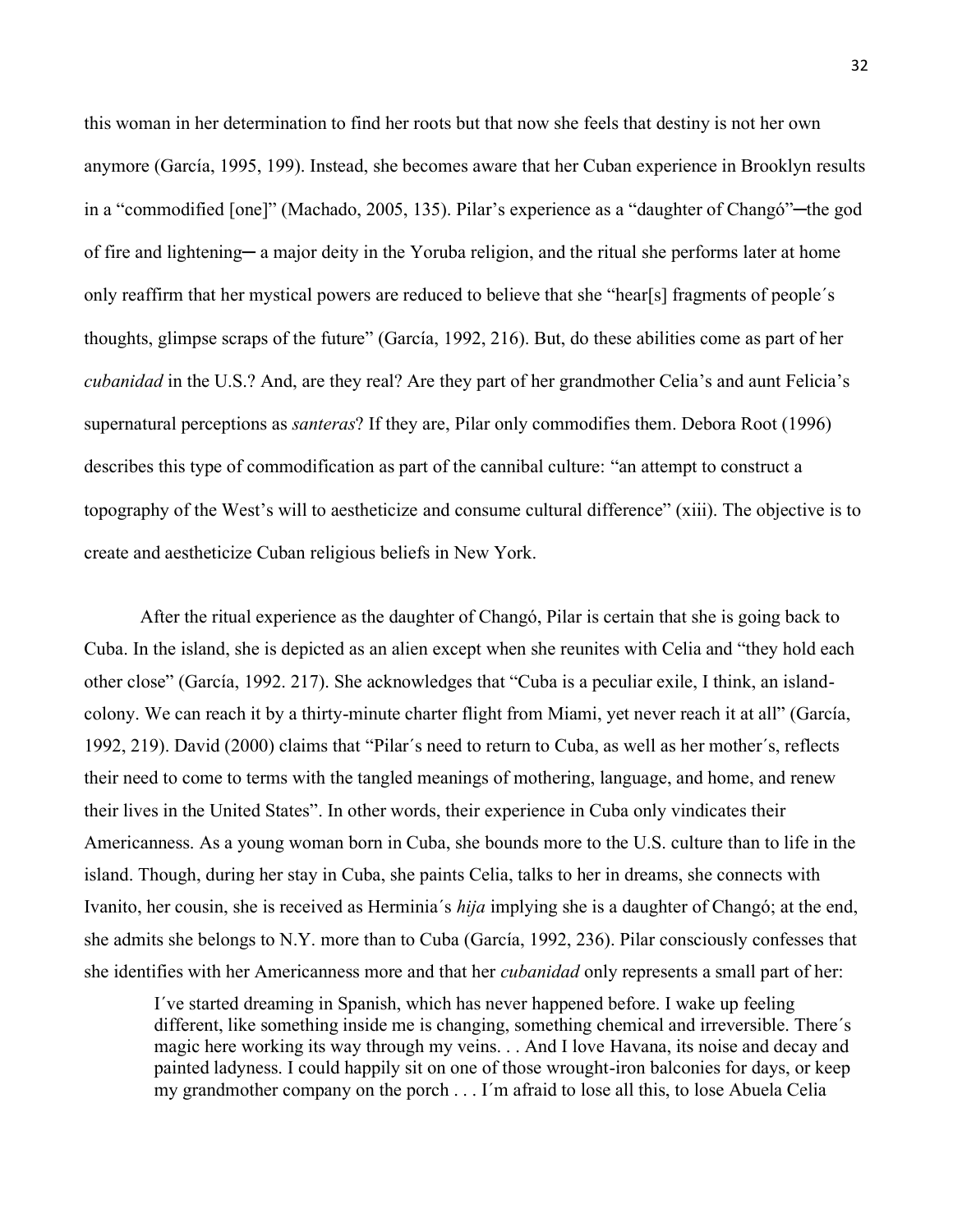again. But sooner or later I´d have to return to New York. I know it´s where I belong—not *instead* of here, but *more* than here (García, 1995, 235-236). Celia herself recognizes that Pilar has become an Anglo alien. She states that Pilar writes in Spanish "that is no longer hers . . . Pilar´s eyes, . . . are no longer used to the compacted light of the tropics . . ." (García, 1995, 7). In fact, Pilar lies to her grandmother Celia and sends Ivanito to the U.S. through the Peruvian embassy. After this, the narration implies that this event motivates Celia to commit suicide, and with it, the end of the novel.

The Cuban Revolution represented in the narrative motivates the first and a half generation of Cubans to migrate and settle in the U.S. This political historical civil war intended to overthrow Fulgencio Batista, the Cuban president before the Revolution, marked the process of Cuban immigration to the United States. In general terms, two characters in the novel describe the Cuban Revolution and its *Líder* from two contrasting perspectives: the one given by Celia, Lourdes´s mother, as a supporter and the other one given by Lourdes as an opponent. Celia seems to identify with *El Líder* and his Communist ideals, though the narrative evinces that her identification deals much more directly with him, the man, than with his political ideals: "Ten years or twenty, whatever she has left, she will devote to *El Líder*, give herself to his revolution" (García, 1995, 44) and to him. Celia dreams to be seduced by him (García, 1995, 3). Felicia remarks "how her mother worships [*El Líder*]! She keeps a photograph of him by her bed, where her husband's picture used to be" (García, 1995, 208). Felicia believes that there is something "unnatural" and "sexual" in her mother's attraction to him. And Celia actually devotes to him, she "consigns her body to the sugarcane [fields]" to work when *El Líder* makes a call. She believes that with hard work, "Cuba will grow prosperous [but] not the false prosperity of previous year, but a prosperity that those with her on these hot, still mornings can share" (García, 1995, 45). In her letters to her lover Gustavo, Celia refers to the ideals of war in 1945, presumedly the World Wars, believing that the days of the "tyranny" (García, 1995, 98) where the poorest lived in deplorable conditions will be over and she has "the illusion of change, of possibility [where] . . . boundaries plotted by priests and politicians would be the only thing more intolerable . . . To survive is an act of hope" (García, 1995, 98). She believes in the violent struggle for political transformation and change; and in this sense, she is certain that Batista, for her the former Cuban tyrant, had stolen the country from them and that the U.S. is supporting him giving him material support. She celebrates the triumph of the Revolution when the rebels were released (García, 1995, 162). The description to the violent armed conflict according to Celia is that the rebels attacked and hid in the Sierra Maestra with their leader who "sleeps in his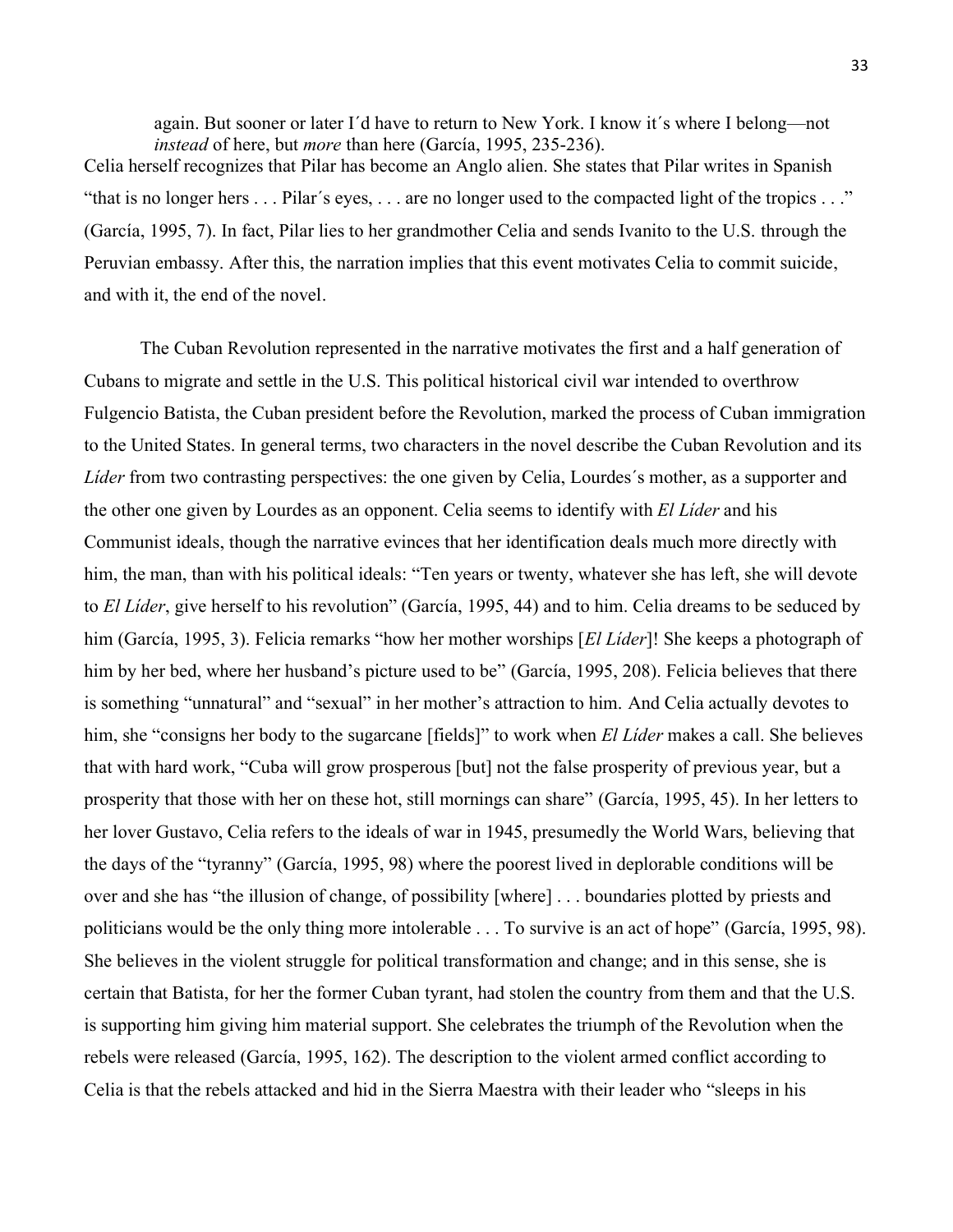uniform and olive cap, that his hair and beard are one, like a bear's, and his eyes are fearless" (García, 1995, 208). She adds that the country is tense and that everyone wants Batista out. Moreover, through time, the narrator stresses that "Celia ha[d]devoted herself completely to the Revolution" (García, 1995, 111). She worked as a volunteer building nurseries, joined a micro-brigade operating a construction, launched a crusade against an outbreak of malaria, inoculated children, served as a judge for the people and worked harvesting in the sugarcane fields because she was certain that the promises of prosperity made by *El Lider* were true: "She would gladly do anything he asked" (García, 1995, 111). She truly feels honored to be granted the duty of guarding the north coast of Cuba from her house from *gusano* traitors, the *yankis*, which "rumors go, have ringed the island with nuclear poison, hoping to starve the people and incite a counterrevolution" (García, 1995, 3). When Celia becomes a guard for the government, eleven years have passed, and Celia still believes in and works for the leader. She blindly advocates to him and his beliefs without reasoning the decaying realities happening in the island.

Celia even laments that her daughters, Felicia and Lourdes, do not understand her commitment to the leader. She regrets their indifference and opposition though she acknowledges that Cuba experiences "ongoing shortages" (García, 1995, 98). Because of Felicia's decaying health mental condition, Celia remarks: "If only Felicia could take an interest in the revolution . . . it would give her a higher purpose, a chance to participate in something larger than herself" (García, 1995, 117); but her daughter would never be dissuaded from becoming an *orisha*<sup>6</sup>. She implies that the Revolution is "the greatest social experiment in modern history" (García, 1995, 117) and she tells Pilar, her granddaughter, that Cuba was a pathetic place before the revolution, "a parody of a country" (García, 1995, 233). However, she also acknowledges that *El Lider* begins a revolution out of frustration for not being recruited to play baseball as a pitcher in the United States and; because of this, "her children and grandchildren are nomads" (7). This acknowledgment suggests that the strategies employed by national Cuban authorities to convince the population that their communist cause was just and equitable in social terms was necessary despite its emotional cost. Eckstein (2009) tells that the Cuban government and Communist Party enforced a symbolic crusade to evince those who were loyal and disloyal to the revolution calling *gusanos* the people who left the country, *escoria* and *apatridas* to those who oppose to the revolutionaries' historical mission to have a more humane society freed from the imperial influence (219). Although Celia believes that the revolution brought freedom from the economic pressures of the "Americans" specifically taking

 $6$  An orisha is a divinity in the Yoruba religion.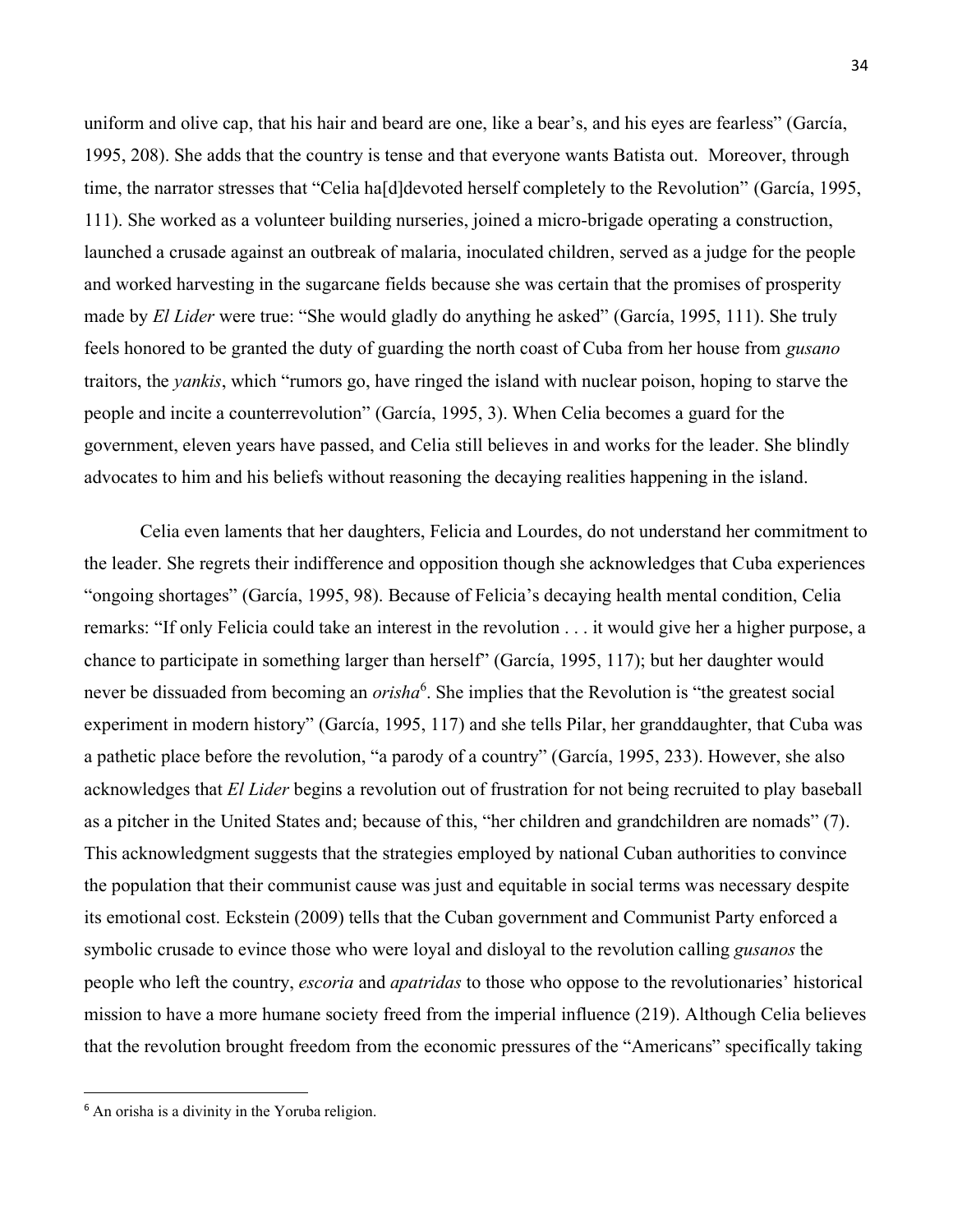the profits earned with sugar, her idea of a "decent life" contradicts the descriptions of decay in her own character and in the island.

After Felicia's death, Celia's idea of hope resides mainly on her expectations that Pilar will stay with her and not on her political beliefs in the leader and his revolution. Felicia's characterization connotes the decay and frustration of the ideals of the revolution. After visualizing Felica's decay as a character subject, her deplored physical and mental states and her illnesses, her frustrated marriages and her attempts to commit suicide with Ivanito, in her funeral, when Celia goes to her daughter's home, she finds her bathing suit with "none of the foam or the underwire remains in the pointed brassiere, and the seat is worn to near obscenity" (García, 1995, 23). The deteriorated condition of this piece figuratively suggests the social and economic descent that Cubans experience in the island. This is accentuated during the funeral when the old "De Soto" car which carries the casket, brakes down and the casket must be held by pallbearers. Also, the evidence of restrictions in the supply of basic resources needed for survival imply the lack of to cover people's needs in the island. When Celia goes to Felicia's home after she dies, she finds "ration cards" which permitted access to food such as "one and a half pounds of chicken per month, two ounces of coffee every fifteen days, two packs of cigarettes per week, and four meters of cloth per year" (García, 1995, 214). These coupons reflect the scarce support given by the government to its population. Celia's physical condition conveys degeneration and decline. After the funeral, she sees herself in a "speckled" mirror and with her projection she perceives a smudge melting within her "like water through a plaster wall" (García, 1995, 214). This stain covers all her body "it spreads, slow and sodden, loosening her teeth, weighing down her limbs, darkening the scar withered chest" (García, 1995, 214). Her hands are bloated and twisted, her legs unrecognizable, her feet wounded. One of her breasts has been taken away. The soiled mark melting over her body figuratively illustrates the slow but constant degeneration of herself and body. These descriptions lead to the decomposition of her character which has been loyal to the regime. In addition, this description is juxtaposed to the deteriorating conditions that Lourdes perceives of the island. At the end, once Celia knows about Ivannito's disappearance and Pilar's intentions to leave, she commits suicide stamping with her death the corrosion of her expectations for her family and for the island.

On the opposite side, Lourdes's character enhances the accomplishment of the American Dream in the U.S. making a distinction with the realities of life in Cuba. Established in the United States, Lourdes´s criticism to the Communist Regime is mostly done through her judgments against Celia,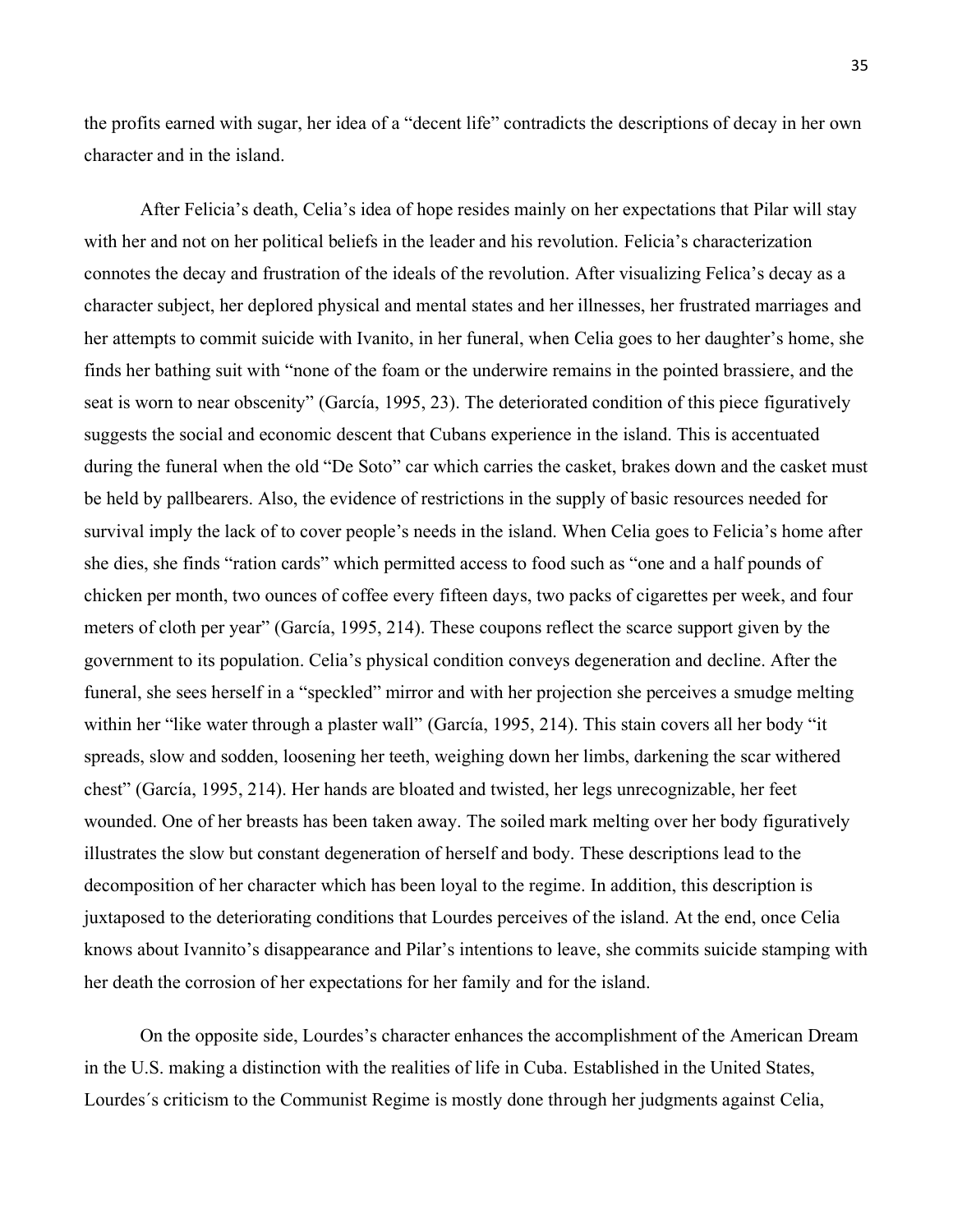against Pilar whom she considers resembles her grandmother very much, and against the current conditions of the island. Lourdes leaves the island motivated by the Revolution. Lourdes flees to the United States and becomes a *gusano*, a deserter, a judge, a faultfinder and critic of the Cuban Revolution. She refers to the supporters of the regime, including her family members, as: "dangerous subversives, red to the bone!" (García, 1995, 16). Lourdes has accomplished the American Dream settling and successfully working in the Brooklyn, New York. She opens a bakery shop which she calls Yankee Doodle Bakery and orders custom-made signs for it in red, white and blue as signs of patriotism towards the U.S. She bought the bakery after she worked as a file clerk. Later, as she prospers and succeeds in her business, she opens a second new shop. Later, her bakeries gather Cuban extremists that criticize the revolution and plot campaigns against the leader (García, 1995, 177). As an immigrant, Lourdes openly adopts features associated to the mythical frontier U.S. character: she struggles against all odds, works hard and prospers in the U.S. Vasquez (1995) corroborates this stating that Lourdes is a "fighter and a survivor, she has prospered [she] takes pride in her love of order, her practicality. A takecharge person who sees right and wrong in uncomplicatedly absolute terms". Settled in the U.S., Lourdes becomes a cunning hardly satisfied business woman, she successfully runs the bakeries offering her clients more than they need and she is self-confident that, as the owner, she has "an eye" to expand her enterprise. When things go wrong for her, like when her father died, she determines to put herself together working harder. After his death and Pilar's disappearance, her confidence is restored when she proves "that her business acumen, . . . is intact" (García, 1995, 66). Lourdes refuses to resist any cravings, a fact that suggests she fully enjoys her freedom and possibilities in the U.S.: "Lourdes did not battle her cravings; rather, she submitted to them like a somnambulist to a dream" (García, 1995, 117). As a result, she is overweighed, she weighs 118 pounds, and is frantic with sex. Rufino is astounded by her agility and constant requirements during intercourse in spite of her weight and "he begged his wife for a few nights' peace" (García, 1995, 8). For Pilar, "she's as fat as Macy's Thanksgiving Day" (García, 1995, 27). Symbolically, her deliverance and indulge stand for the positive reassuring of her departure from the island, her freedom and her reluctancy to accept the restrictions in Cuba. Lourdes's indulgences in America are figuratively represented in opposition to the food restrictions represented by the "ration cards" in the island. The abundance of deserts, pastries, she eats in the bakery contests with the lack of supply of basic food in Cuba and she wants her mother Celia to know this by sending snapshots from her shop: "Each glistening éclair is a grenade aimed at Celia's political beliefs, each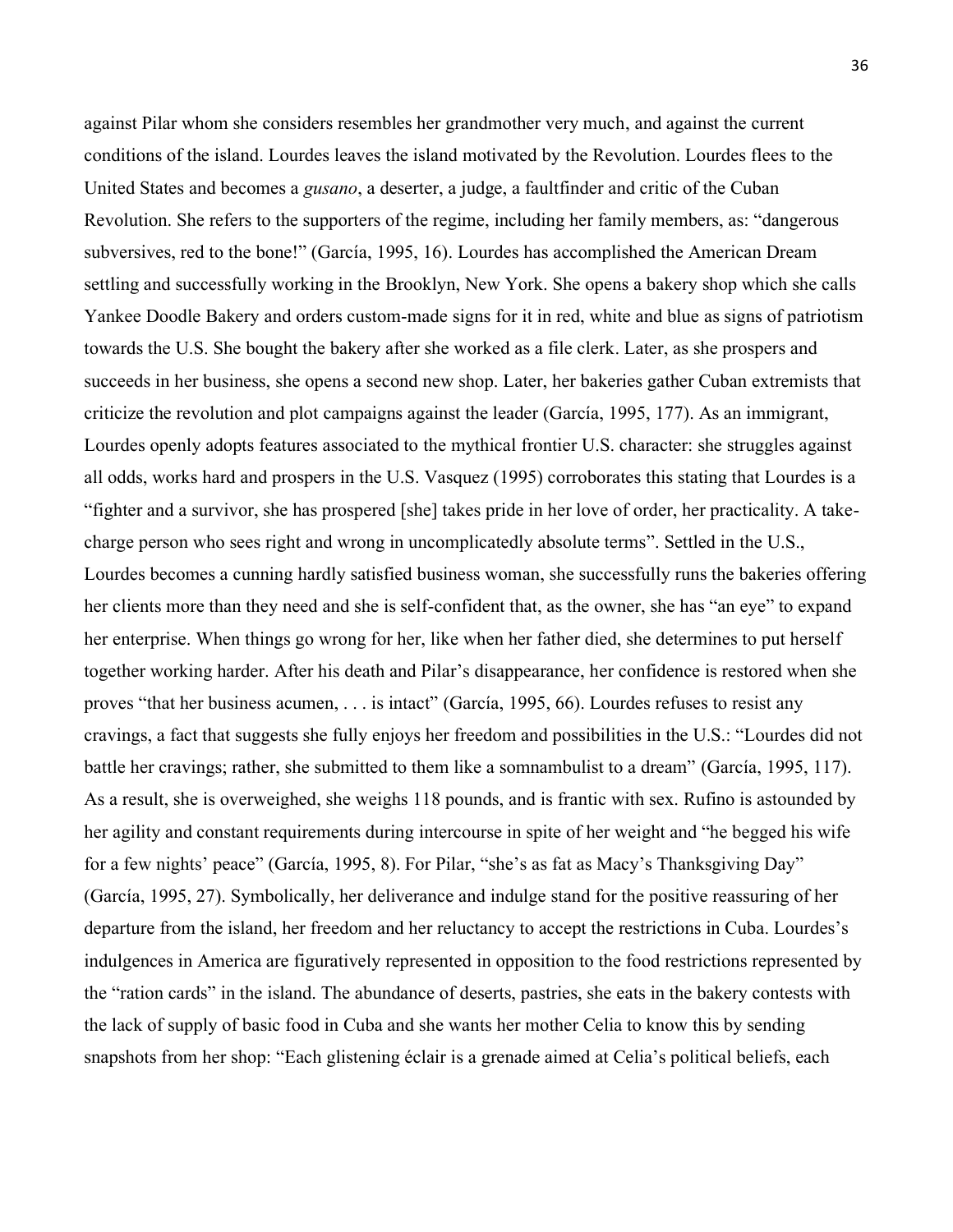strawberry shortcake proof—in butter, cream, and eggs—of Lourdes's success in America, and a reminder of the ongoing shortages in Cuba" (García, 1995, 117).

Besides accomplishing the ideals of material success of the American Dream, Lourdes also integrates in the Anglo system as part of the authorities. Despite her daughter's mockery and as an example of cultural blending, she becomes an auxiliary policewoman after taking a test she approves without knowing the correct answers. She identifies with the death penalty charged to drug dealers, she enjoys patrolling the streets with her wooden stick weapon and her "thick-soled black shoes" (García, 1995, 127) which symbolize power. Her sense of empowerment relates to her need to be recognized as a woman resistant and fighter who can confront her own family and the Communists without contemplations in a free land like the U.S. Besides, unlike the Puentes' women, she assumes the empowered women's roles performing in the public sphere not only as a businesswoman but also as a police officer who opposed the domestic life traditionally designated for Cuban ladies. She also turns racist like many Americans. She judges people by their skin color such as "Black faces, Puerto Rican faces" and links them to "brownstone converted to tenements . . . [to] the garbage in the streets" (García, 1995, 128) with irony since many Cubans are black. Her father also advises her to put her name on the bakery's signs so that people know they are Cubans, "that we're not all Puerto Ricans" (García, 1995, 170) disrupting to the "umbrella term" *Latinos.* Unlike Rufino who Lourdes believes never adapted and "could not be transplanted" (García, 1995, 129) from the finca in Cuba, Lourdes embodies the *Cubanglo*  and the *Cubanness* in the U.S. undergoing the process of biculturation.

Diverse unconventional political undertones of the American Dream are linked to Lourdes´s realization as a subject in the United States. Lourdes's motivations to migrate from Cuba emerge because of the threat that the Castro's Communist Regime signifies for her, for her husband Rufino and her daughter Pilar. Lourdes belongs to the 1.5 generation of Cubans which are individuals who were born abroad the U.S. but live and come of age in the United States (Pérez-Firmat, 1994, 4). The main motivation for her departure is political but there are also others. This family enters the country as political refugees running away from the Revolution taking advantage of the privileges granted by the U.S. government which provided immigrants access to settlement programs, residency, labor opportunities and citizenship, among others, and helped them integrate and insert in the U.S. culture. Beyond the processes of biculturation and blending, what Lourdes and family experience is "acculturation" where the acquisition of the target culture is stressed and "transculturation" where the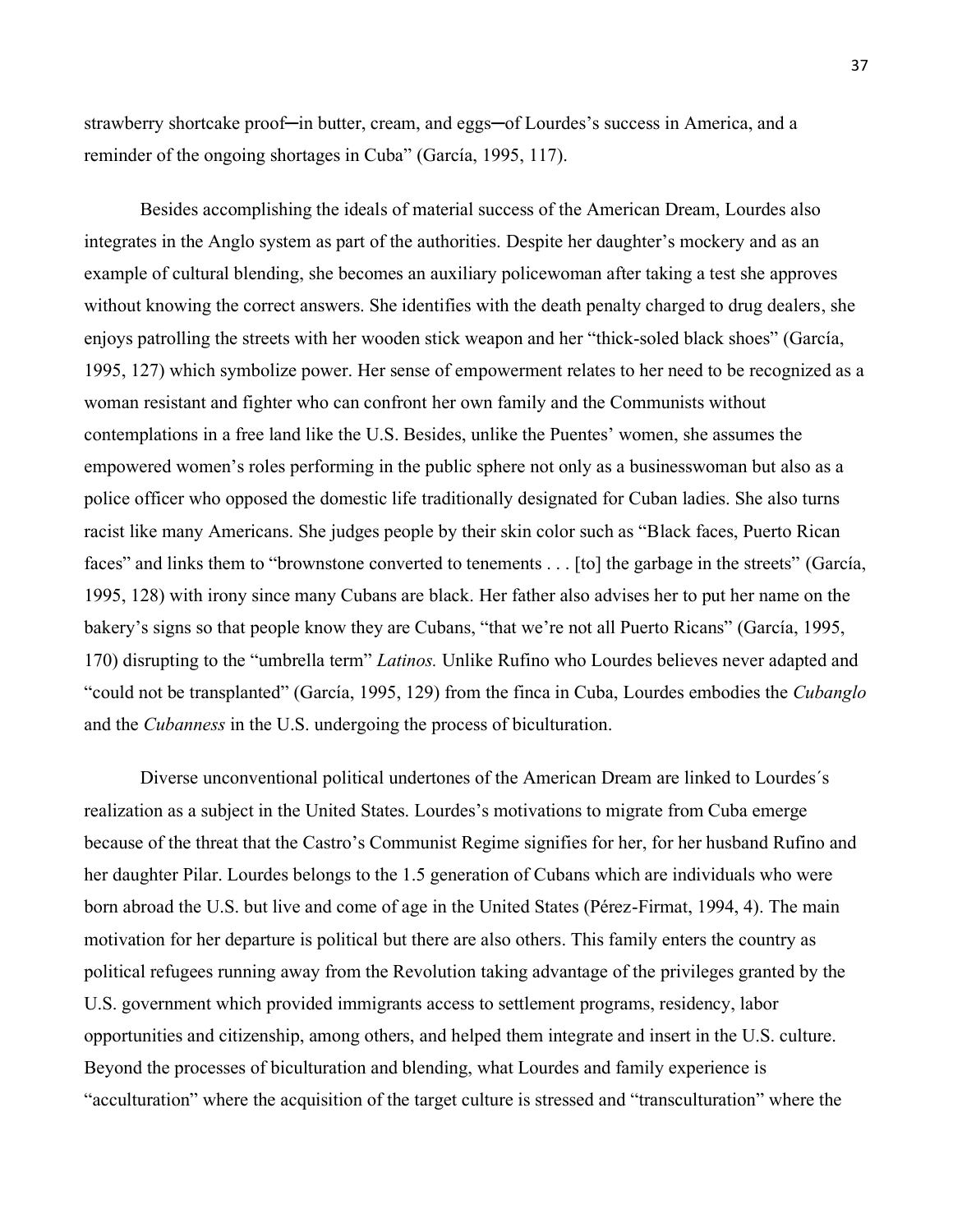passage from one culture to another takes place (Pérez-Firmat, 1994, 5). Lourdes is able to work out her border subjectivity emerging in what Bhabba (quoted in González, 2018) calls "in between spaces" elaborating singular and communal strategies to upsurge as a subject with new signs of identity (8) within the Anglo culture. For Lourdes, the process of blending does not contemplate "substitution" as established by Pérez-Firmat (1994), for she refuses the idea of recreating her previous home in the U.S., neither does she consciously accept to recuperate the Cuban traditions in her new homeland. Yet, she gets involved and becomes identified with the U.S. lifestyle adopting many aspects of the new culture. In fact, she "considers herself lucky [and she believes] immigration has redefined her, and she is grateful" (García, 1995, 73). Her motivations are justified because she is convinced that the possibilities of human development in Cuba are restricted and because she suffered much harm resisting the Revolution and confronting the militants of the new Communist regime before she left the island.

Lourdes becomes an adversary of her homeland Cuba and an archenemy of the Revolution. When she departs from Cuba and reaches Miami, she wants to head north to the cold in United States suggesting that she needs to get away from the hot weather of the island: while they travel through Georgia, Carolina and Washington D.C., she tells Rufino that she wants a colder place until they reach New York. Her family establishes in the place that Cuban-Americans call la "Havana Norte" (Eckstein, 2009, 131). In this sense, her love for the coldness of winter in N.Y. is a figurative symbol of her reinvention as an immigrant in the U.S.; Lourdes loves the cold, the sounds and the winter garments non-existent in Cuba. The narrator openly states that: "she wants no part of Cuba . . . no part at all, which Lourdes claims never possessed her" (García, 1995, 73). Ivanito reinforces these symbolic notions of the coldness of the north when his Russian teacher instructs him that "The most civilized countries are the coldest ones . . . Too much heat addles the brain" (García, 1995, 72). Besides, her past experiences in the island seem to justify her desperate need to block her memories from Cuba. She married Rufino Puentes being a virgin. Her wedding, according to Celia, was a circus that gathered people from the high-class and was advertised in the island. The Puentes family was a wealthy family who had "a reputation to uphold in the capital" (García, 1995, 226) under the Batista's government; in fact, as aforementioned, they lived in a luxurious ranch. During the Revolution, she was pregnant and she was attacked by two young communist soldiers who claimed the Puentes' estate a property part of the revolutionary government while they pointed their rifles at Rufino (García, 1995, 117). At this point, when she opposes to leave the ranch, one of the soldiers violently rapes her and scratches her pregnant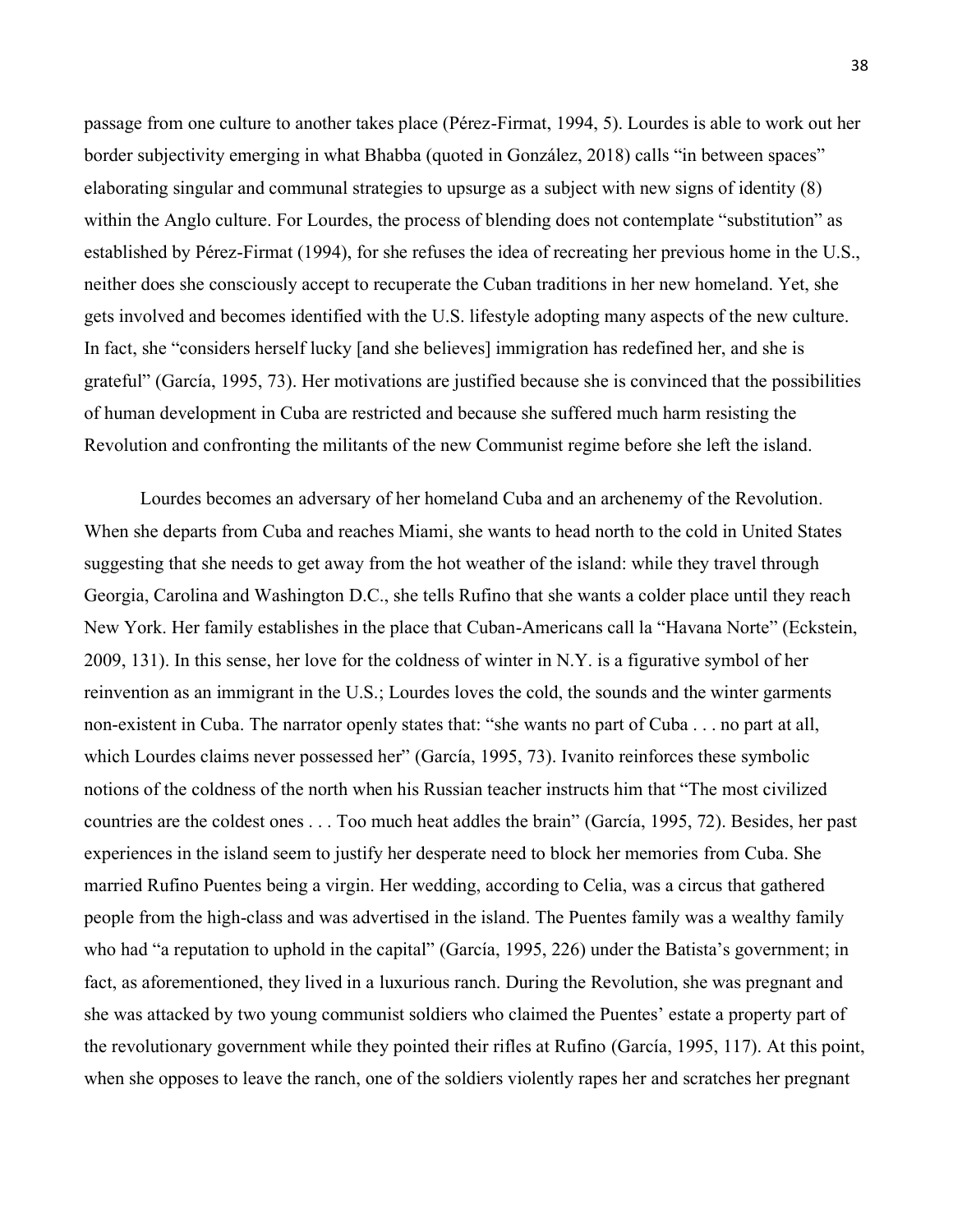belly with a knife imprinting something over her skin which the narrator calls "Crimson hieroglyphics" (García, 1995, 72). These impressions definitely mark her body and mind.

She criticizes the imposition of the Communist regime upon the Cuban population as well. According to Pilar, her mother refers to communists "the way some people says cancer", she calls them "leftist intellectual hypocrites" and "dangerous subversives" who should rot in jail (García, 1995, 26). When her daughter gives her a book on Cuba named A Revolutionary Society, Lourdes tells her that she will not read a book full of "lies, poisonous Communist lies" (García, 1995, 132) and drops the book into a tub full of water that faded the Che Guevara's face. When she goes back to the island after her sister Felicia dies, Lourdes stresses the decay she sees in the island on the way to Celia´s house. She mainly criticizes the material depreciation of things, the buildings, the old American cars, the food that the government deprives its people for consumption and saves for tourists and the system in general: "Odious armchair socialists! They didn´t need coupons to eat! They didn´t have to wait three hours for a pitiful can of crabmeat" (García, 1995, 222). She confronts her mother claiming that Communist stole their homes and religion and tells Pilar that nobody but a "degenerate" would want to go back to the island-prison (García, 1995, 222). She compares the degradation of living conditions in Cuba with the opulence and freedom she enjoys in the U.S. and she thinks that "It´s impossible, . . . for failure to argue with success" (García, 1995, 225). Lourdes describes America to Ivanito as the land of opportunity and success: "Anything is possible if you work hard enough, *mi hijito*" (García, 1995, 229). She believes in immigration, in the American Dream, in fact, Vasquez (1995) admits that ""Immigration has redefined [Lourdes], . . .and she is grateful . . . She wants no part of Cuba, . . . no part of Cuba at all" (73). Lourdes´s rooted Americanized ideals motivate her plot to take Ivanito to New York while, at the same time, she hungers to see "a violence of nature, terrible and permanent, to record the evil" (García, 1995, 227) experienced in the island.

Finally, Lourdes takes advantage of a raid at the Peruvian embassy to send Ivanito to the U.S. She confronts *El Líder* calling him *asesino* and wishes she could kill him. Her repulsion towards the Communist regime is so extreme that she fears it becomes "a threat to America" (García, 1995, 171) with the Democrats. But, her hatred towards everything Cuba means to her involves her also deteriorated relationship with her mother who, she believes, never considered her a part of herself. For Lourdes, Celia and Cuba represent loss. In Cuba, she aborts her baby boy, she loses Rufino for he is an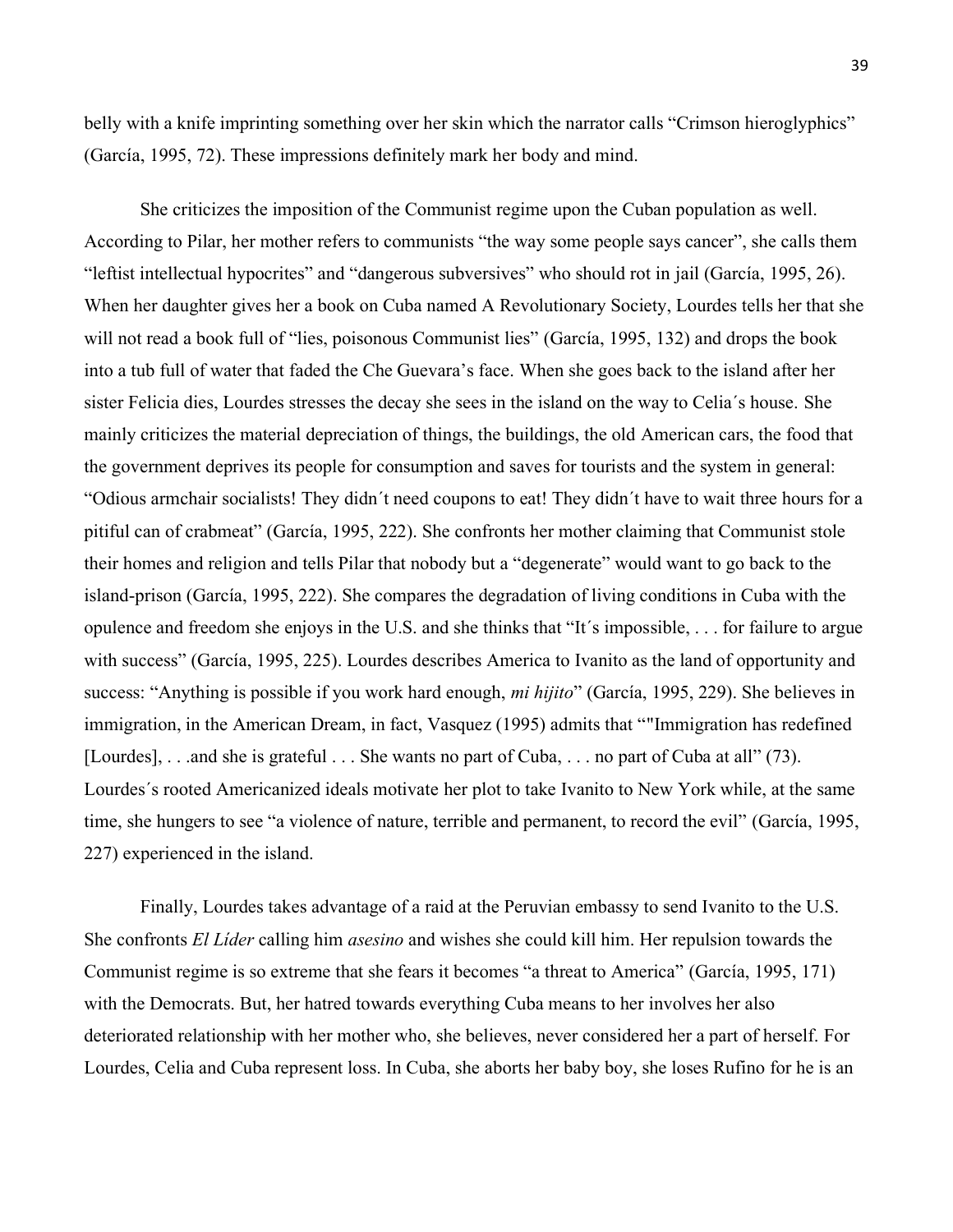alien in New York and she breaks connection with her daughter Pilar who is more spiritually connected to Celia. Vasquez (1995) remarks these ideas saying that,

 For Lourdes, Cuba is present only as an absence, an absence chosen and, hence, quite satisfactory. Time with respect to Cuba is frozen in her perception as of 1959: Cuba itself is immutable, lost, and deviant until Castro's fall, which must surely come, and, when it does not, can only be delayed by the regime's lies and the people's blindness.

Although through Pilar´s perspective, her mother has "a sense of otherness" (García, 1995, 176) in the United States because of her immigrant English, she acknowledges that Lourdes's conviction of her identification and blending with the Anglos conveys a truth that overshadows any other fact: "even if it´s at the expense of chipping away [her] past" (García, 1995, 177). Lourdes represents achievement beyond the American Dream ideals which according to Pilar are only material, "With [Lourdes], money is the bottom line" (García, 1995, 234). But Lourdes´s cultural blending goes further becoming a policeofficer and a foreign anti-communist. Pilar herself admits that life in Cuba is tougher and imagines herself living as a pierced ex-punk in the island. Her disgust appears when she realizes that she could have not developed her art without "dissent" for she believes that Art is the ultimate revolution (García, 1995, 235). With this, García (1995) implies the revolutionary and liberated potential of Art for emancipation suggesting that Art cannot be silenced and that through her Art she is capable of touching her audience on issues of Cuban immigration. Kezner (2000) comments that García delves into the intellectually fertile community of the exiled, artist composers, writers, scholars, poets, playwrights and a host of other talented artisans who embody the wider, Cuban American community at large.

As seen, the *cubanidad* and the *cubanglos* make reference to the political privileges that this population of immigrants have had in the U.S. throughout history. The novel *Dreaming in Cuban* exposes more the benefits of accomplishing the ideals of the American Dream than the types of marginalization disclosed in Cisneros' novel. Though these processes of immigration have changed, Cuban-Americans have enjoyed the advantages of a systematic assistance and cooperation from the U.S. people and institutions to establish in the country. Kezner (2000) comments that he, in retrospect, has understood how this astute ethnic community has attained almost everything it has set out to accomplish in a relatively short space of time (152). He adds that Miami, which, by the 1980s, "had become Havana USA: the border town between Cuba and the United States" (118). This is explicitly conveyed in Garcia's text with blending and hybridity while she represents the degraded situation of life in Cuba during the Revolution.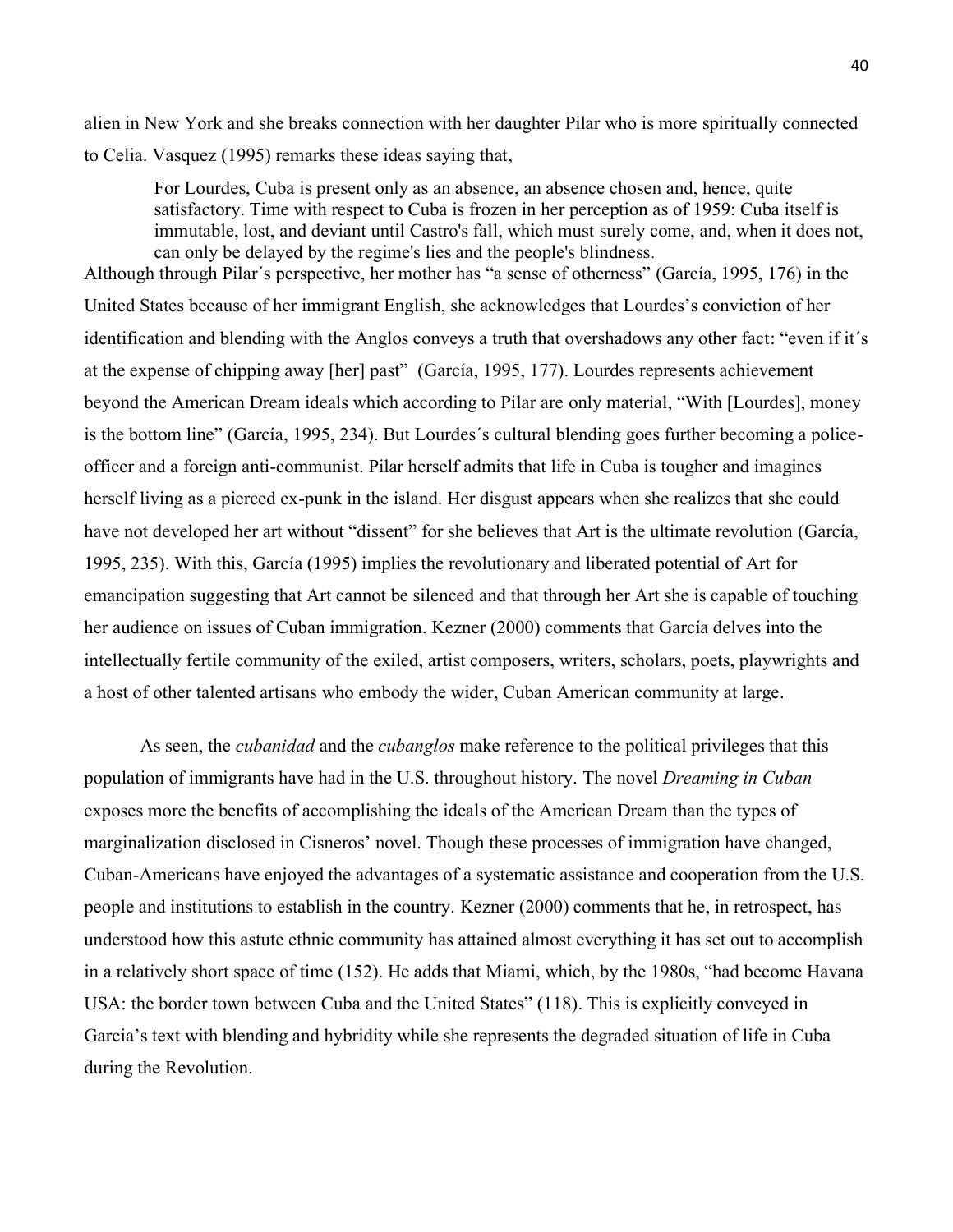#### **Final Remarks**

To examine the situation of immigrants from Mexico and Cuba to U.S. throws contrasting results as analyzed in this document. Certainly, these and other Latino populations cannot be sheltered by the same umbrella term of Latinos or Hispanics for cultural differences and opposing treatments in mainstream culture in Anglo America are clearly evident. Though the situation of Mexican immigrants and residents has been debased in history-they have been feared, rejected, oppressed, marginalized and violently segregated─, people from Mexico and other Latin American countries still strongly believe and trust the ideals of the American Dream and continue traveling to reach in the United States. Israel and Batalove (2020) state that, "despite decreases in population size over the last decade, Mexicans remain the largest group of immigrants in the United States, accounting for about 24 percent of the nearly 45 million foreign-born residents". However, lately, waves of caravans travel from Central America (The North Central American Triangle) and other Caribbean countries travel in massive groups in spite of the dangers and threats of the pandemic and other political, economic and health defiances. The International Commission of Human Rights (2015) has documented the increasing number of peoples, including children, running away from their countries (10). They run away from violence, poverty, inequity, discrimination and diverse forms of discrimination, factors that have developed a humanitarian crisis (The International Commission of Human Rights, 2015). This Commission (2015) records that: "América Central es una de las sub-regiones del mundo con los más altos niveles de desigualdad de ingresos. De hecho, existe una fuerte correlación entre la desigualdad de ingresos y la violencia en la región (The International Commission of Human Rights, 2015). Ironically, other elements such as the pandemic, the weather alterations, climatic change and political restrains have become motivations and threats for migrating. Yet, immigrants feel the enduring optimism that they will be accepted and given asylum in the United States, the land of opportunity and prosperity in capital terms. They stick to the idea to start life anew in this country but many are stopped and/or die in the way. When they arrive at the frontier, most of them are denied entrance and asylum in the Texas. The histories of these immigrants have been documented by the media and, up until now, they are mainly testimonial. But from what is shown, these testimonies are tragic. In a further research document, the examination and analysis of these and other stories of massive immigration would be very valuable.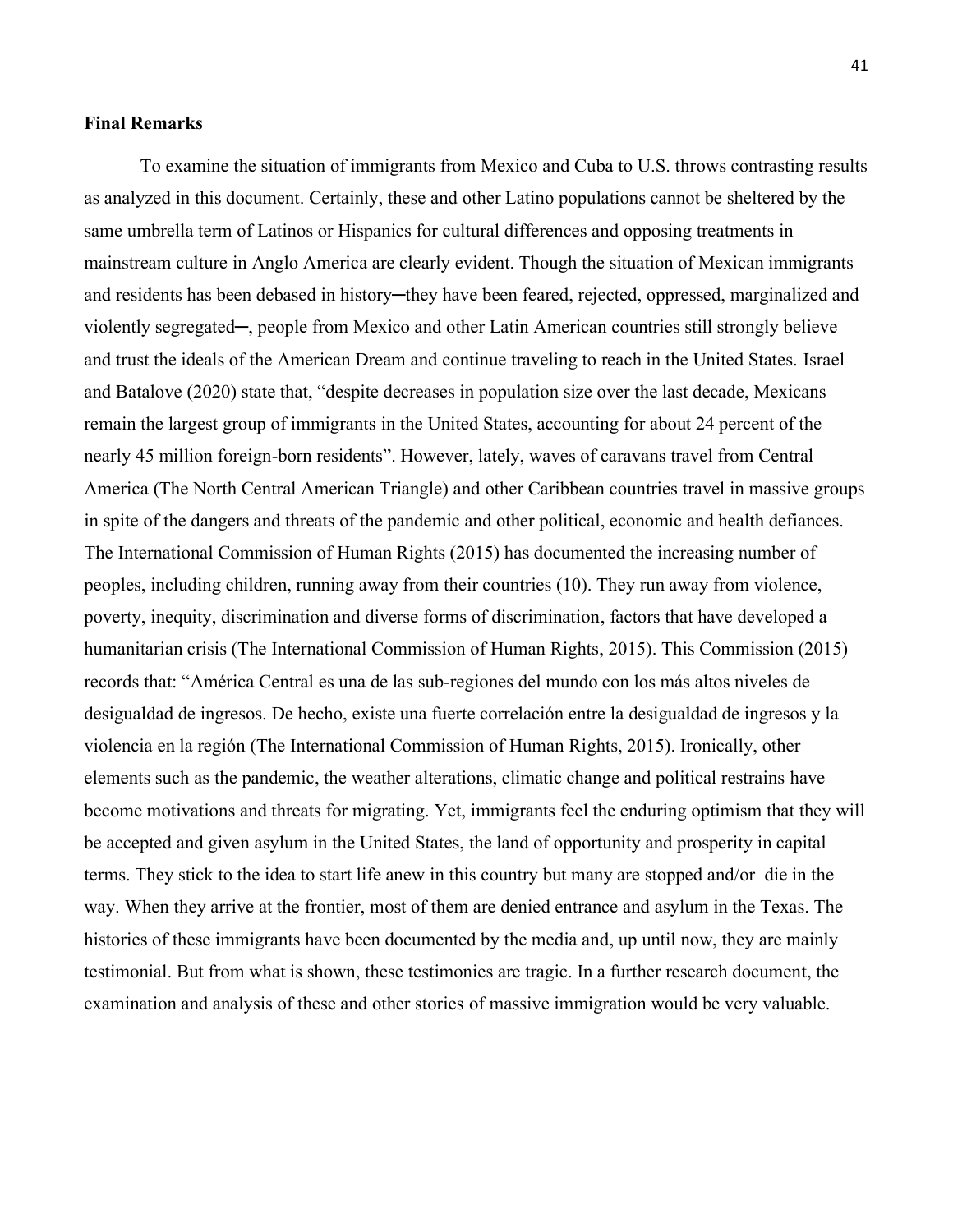#### **Work Cited List**

Allatson, P. (2002) *Latino Dreams. Transcultural Traffic and the U.S. Imaginary*. Rodopi.

Anzaldúa, G. (1999) *Borderlands. La Frontera, The New Mestiza*. Library of Congress Cataloging-in-Publication Data.

Best, S., & and Kellner, D. (1991) Postmodern Theory. Guilford Press,

- Burcar, L. (2018) Shortcomings and Limitations of Identity Politics and Intersectionality in Sandra Cisneros's The House on Mango Street in *ACTA NEOPHILOLOGICA* UDK: 821.111(73).09-31Cisneros S. DOI: 10.4312/an.51.1-2.25-38. Retrieved from [https://revije.ff.uni](https://revije.ff.uni-lj.si/ActaNeophilologica/article/view/8177/8333,%20%20on%20May%2021)[lj.si/ActaNeophilologica/article/view/8177/8333, on May 21](https://revije.ff.uni-lj.si/ActaNeophilologica/article/view/8177/8333,%20%20on%20May%2021)
- Caminero-Santangelo, M. (2007) *On Latinidad. U.S. Latino Literature and the Construction of Ethnicity*. University Press of Florida.

\_\_\_\_\_\_\_\_\_\_\_\_\_\_\_\_\_\_\_\_\_\_. (2016) *Documenting the Undocumented*. University Press of Florida.

Childers, J. & Gary H. ed. (1995) *The Columbia Dictionary of Modern Literary and Cultural Criticism.* Columbia University Press.,

Cisneros, S. (1984) *The House on Mango Street*. Vintage Books

\_\_\_\_\_\_\_\_\_\_\_\_\_\_\_\_\_\_\_\_\_\_. (1991) *Woman Hollering Creek and other stories*.Vintage

Books, 1991.

- Department of Homeland Security (2017) Determination Pursuant to Section 102 of the Illegal Immigration Reform and Immigrant Responsibility Act of 1996, as Amended. In *Federal Register. The Daily Journal of the United States Government. 82 FR 35984*. Retrieved on May 14, 2021, from [https://www.federalregister.gov/documents/2017/08/02/2017-](https://www.federalregister.gov/documents/2017/08/02/2017-16260/determination-pursuant-to-section-102-of-the-illegal-immigration-reform-and-immigrant-responsibility) [16260/determination-pursuant-to-section-102-of-the-illegal-immigration-reform-and-immigrant](https://www.federalregister.gov/documents/2017/08/02/2017-16260/determination-pursuant-to-section-102-of-the-illegal-immigration-reform-and-immigrant-responsibility)[responsibility](https://www.federalregister.gov/documents/2017/08/02/2017-16260/determination-pursuant-to-section-102-of-the-illegal-immigration-reform-and-immigrant-responsibility)
- Davis, R. G. (2000). Back to the future: mothers, languages and homes in Cristina Garcia's *Dreaming in Cuban*. *World Literature Today*, 74(1), 60–68. Retrieved on May 14th, 2021, from <https://doi-org.ezproxy.sibdi.ucr.ac.cr/10.2307/40155309>

Dreyfus, P. & Paul R. (2014) *Beyond Structuralism and Hermeneutics*. University of Chicago. Retrieved on May  $6<sup>th</sup>$ , 2021 from [https://scholar.google.co.cr/scholar?q=dreyfus+and+rabinow&hl=es&as\\_sdt=0&as\\_vis=1&oi=scholart](https://scholar.google.co.cr/scholar?q=dreyfus+and+rabinow&hl=es&as_sdt=0&as_vis=1&oi=scholart)

Durand, J., Massey, D., & Zenteno, R. (2001). Mexican Immigration to the United States: Continuities and Changes. *Latin American Research Review, 36(1), 107-127.* Retrieved May 6, 2021, from <http://www.jstor.org/stable/2692076>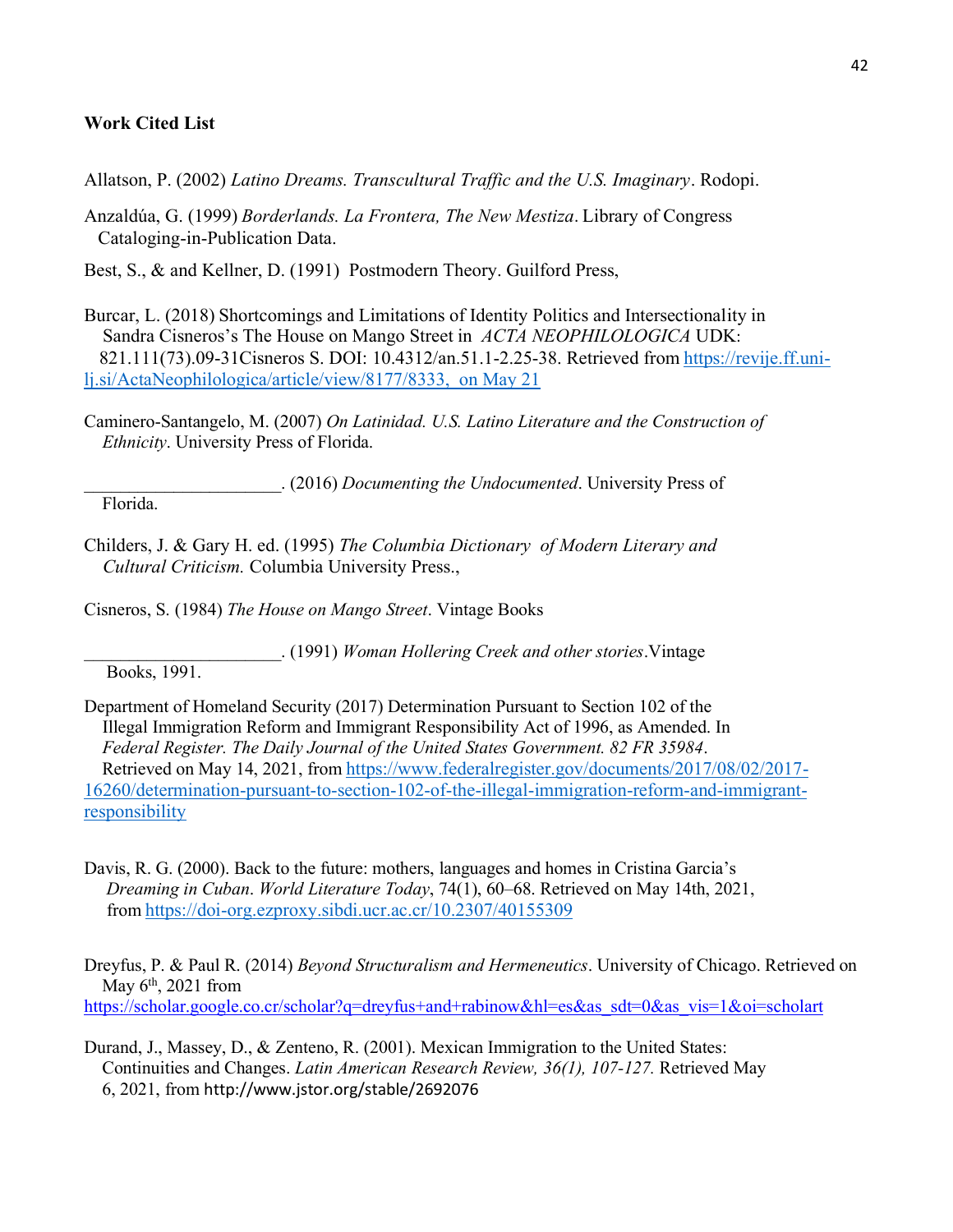DW News. (February, 2021). *A Post-Trump American Dream* [video] YouTube. <https://www.youtube.com/watch?v=keWu3mRTXQE>

Eckstein, S. (2009) *The Immigrant Divide : How Cuban Americans Changed the U. S. and Their Homeland*. Taylor & Francis Group.

Ellman, M., (1968) *Thinking About Women*. Harvest/HBJ Book.

Foucault, M.*.*(1968) *Las Palabras y Las Cosas, una arqueología de las ciencias humanas*. Siglo Veintiuno de España Editores.

Gairaud, H. (2009) "Ruptura y enlace: una revisión posmoderna a la cultura chicana en "Little Miracles, Kept Promises" de Sandra Cisneros". Universidad de Costa Rica, *Revista de Lenguas Modernas, N° 11, 2009 / 25-40 / ISSN: 1659-1933*

- González, C. (2018) From Borderlands to Border Islands: Intersections between Anzaldúa's Chicana Feminist Theory and U.S. Latina Literature from the Hispanic Caribbean. Illinois State University 7-1-2018. Retrieved July 1, 2021 from <https://ir.library.illinoisstate.edu/etd/915/>
- Greenblatt, S. (2005) *Renaissance Self-Fashioning: From More to Shakespeare*. University of Chicago Press.

Grindon, G. (2011) Subversion. In M. Ryan (Ed.), The encyclopedia of literary and cultural theory. Wiley. Credo Retrieved on July 3rd, 2021 from [http://ezproxy.sibdi.ucr.ac.cr:2048/login?qurl=https%3A%2F%2Fsearch.credoreference.com%2Fconten](http://ezproxy.sibdi.ucr.ac.cr:2048/login?qurl=https%3A%2F%2Fsearch.credoreference.com%2Fcontent%2Fentry%2Fwileylitcul%2Fsubversion%2F0%3FinstitutionId%3D7919) [t%2Fentry%2Fwileylitcul%2Fsubversion%2F0%3FinstitutionId%3D7919](http://ezproxy.sibdi.ucr.ac.cr:2048/login?qurl=https%3A%2F%2Fsearch.credoreference.com%2Fcontent%2Fentry%2Fwileylitcul%2Fsubversion%2F0%3FinstitutionId%3D7919)

- Grobman, L. (1995) The Cultural Past and Artistic Creation in Sandra Cisneros' "The House on Mango Street" and Judith Ortiz Cofer's "Silent Dancing". Confluencia, FALL 1995, Vol. 11, No. 1 (FALL 1995), pp. 42-49 University of Northern Colorado Stable. Retrieved on July 3rd, 2021 from: <https://www.jstor.org/stable/27922325>
- Hanson, S. & and John W. (2011) The American Dream in the 21st Century. Temple University Press. *ProQuest Ebook Central*. Retrieved in July, 2021 from [http://ebookcentral.proquest.com/lib/sibdilibro-ebooks/detail.action?docID=713305.](http://ebookcentral.proquest.com/lib/sibdilibro-ebooks/detail.action?docID=713305)
- Henken, T. (2005) *Bolseros, Boteros and El Bombo: Post-1994 Cuban Immigration to States and the Persistence of Special Treatment*. Baruch College, City University of New York.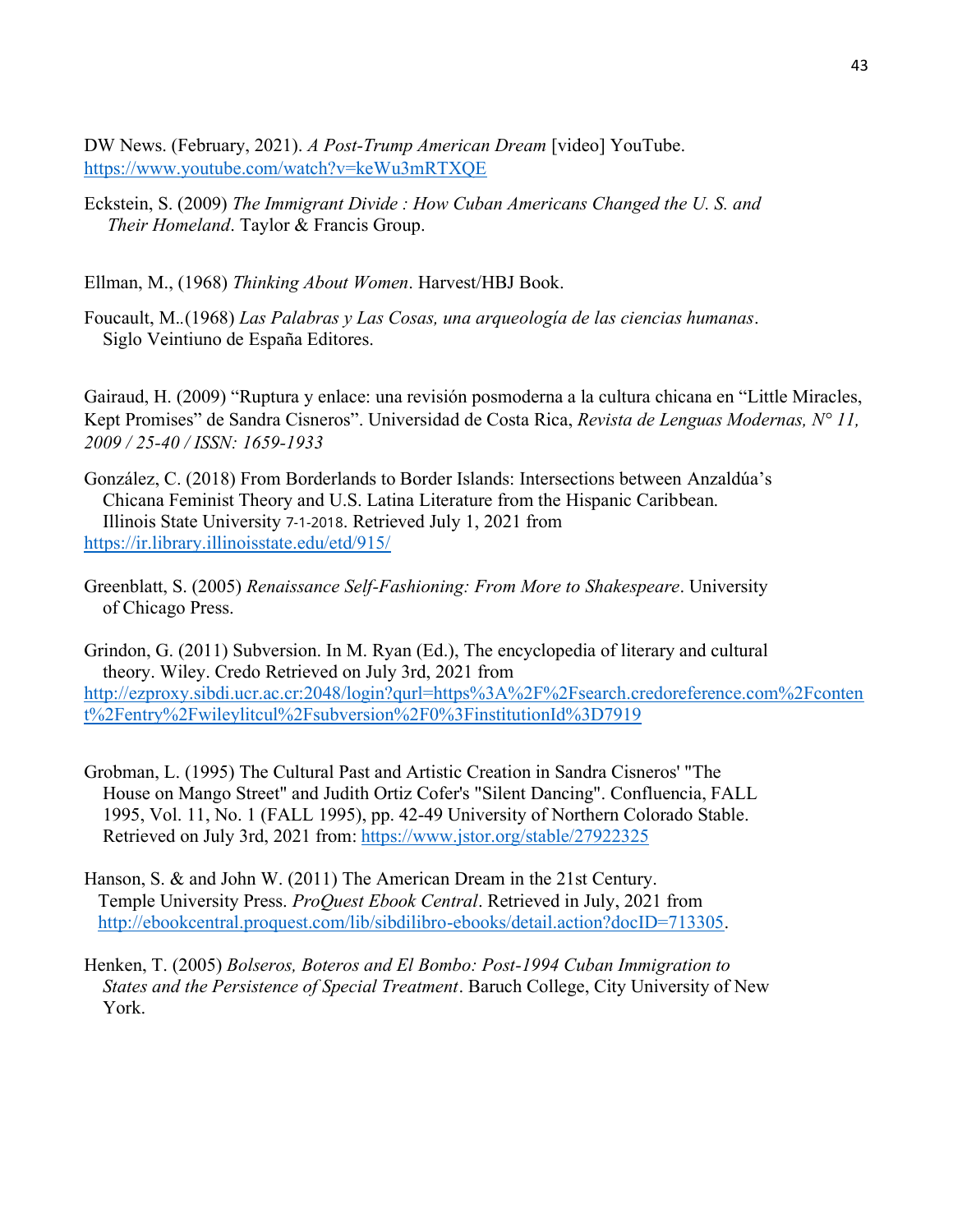Herrera A.O. (2003) Cristina García, *Dreaming in Cuban*. In: Quintana A.E. (eds) Reading U.S. Latina Writers. Palgrave Macmillan, New York. Retrieved in July 10th, 2021, from [https://doi.org/10.1057/9781403982254\\_10](https://doi.org/10.1057/9781403982254_10)

Hirschman, C. (2014) Immigration to the United States: Recent Trends and Future Prospects. National Institutes of Health, Malays J Econ Studies. 2014 ; 51(1): 69–85. Retrieved May 6, 2021, from <https://www.ncbi.nlm.nih.gov/pmc/articles/PMC4302270/>

Holley, P., (2016) Trump proposes a border wall. But there already is one, and it gets climbed over. *The Washington Post*. April 2, 2016 at 2:01 p.m. CST. Retrieved on May 14, 2021 from [https://www.washingtonpost.com/news/morning-mix/wp/2016/04/02/shocking-video-shows-suspected-drug](https://www.washingtonpost.com/news/morning-mix/wp/2016/04/02/shocking-video-shows-suspected-drug-smugglers-easily-crossing-u-s-mexico-border/)[smugglers-easily-crossing-u-s-mexico-border/](https://www.washingtonpost.com/news/morning-mix/wp/2016/04/02/shocking-video-shows-suspected-drug-smugglers-easily-crossing-u-s-mexico-border/)

- Inger Pettersson (2013) Telling it to the Dead: Borderless Communication and Scars of Trauma in Cristina García's *Dreaming in Cuban*, *Journal of Literary Studies*, 29:2, 44- 61, Retrieved on June 10th 2021 from [10.1080/02564718.2013.777143](https://doi.org/10.1080/02564718.2013.777143)
- Inter-American Commission of Human Rights, (2013) *Derechos humanos de los migrantes y otras personas en el contexto de la movilidad humana en México*. OAS Cataloging-in- Publication Data.

Israel, E., & Batalova J. (2020) Mexican Immigrants in the United States. *The Online Journal of the Migration Policy Institute*, Nov., 5 2020. Retrieved May 6, 2021, from <https://www.migrationpolicy.org/article/mexican-immigrants-united-states-2019>

Kezner, M. (2000) Reviews: Havana USA: Cuban Exiles and Cuban Americans in South Florida, 1959–1994. *Journal of Historical Geography Volume 26, Issue 1, January 2000*, Pages 151-153. Retrieved June 25, 2021 from https://www sciencedirectcom.ezproxy.sibdi.ucr.ac.cr/science/article/pii/S0305748899901834?via%3Dihub

Machado, E. (2005) The Global Baggage of Nostalgia in Cristina Garcia's *Dreaming in Cuban*. *MELUS ON JSTOR* Vol. 30, No. 4, Home: Forged or Forged? (Winter, 2005), pp. 129-147. Published by: [Oxford University Press](https://www-jstor-org.ezproxy.sibdi.ucr.ac.cr/publisher/oup) on behalf of [Society for the Study of the Multi-](https://www-jstor-org.ezproxy.sibdi.ucr.ac.cr/publisher/melus)[Ethnic Literature of the United States \(MELUS\)](https://www-jstor-org.ezproxy.sibdi.ucr.ac.cr/publisher/melus) Retrieved June 25th, 2021 from [https://wwwjstororg.ezproxy.sibdi.ucr.ac.cr/stable/30029638?seq=1#metadata\\_info\\_tab\\_contents](https://wwwjstororg.ezproxy.sibdi.ucr.ac.cr/stable/30029638?seq=1#metadata_info_tab_contents)

Marek, J. (1996) Difference, Identity, and Sandra Cisneros's The House on Mango Street *Hungarian Journal of English and American Studies (HJEAS)*, 1996, Vol. 2, No. 1, AMERICAN STUDIES ISSUE, pp. 173-187 Centre for Arts, Humanities and Sciences (CAHS), University of Debrecen CAHS Stable. Retrieved on July  $3<sup>rd</sup>$ , 2021 from <https://www.jstor.org/stable/41273924>

McAuliffe, S.L (2011) "Autoethnography and Garcia's Dreaming in Cuban." *CLCWeb:*